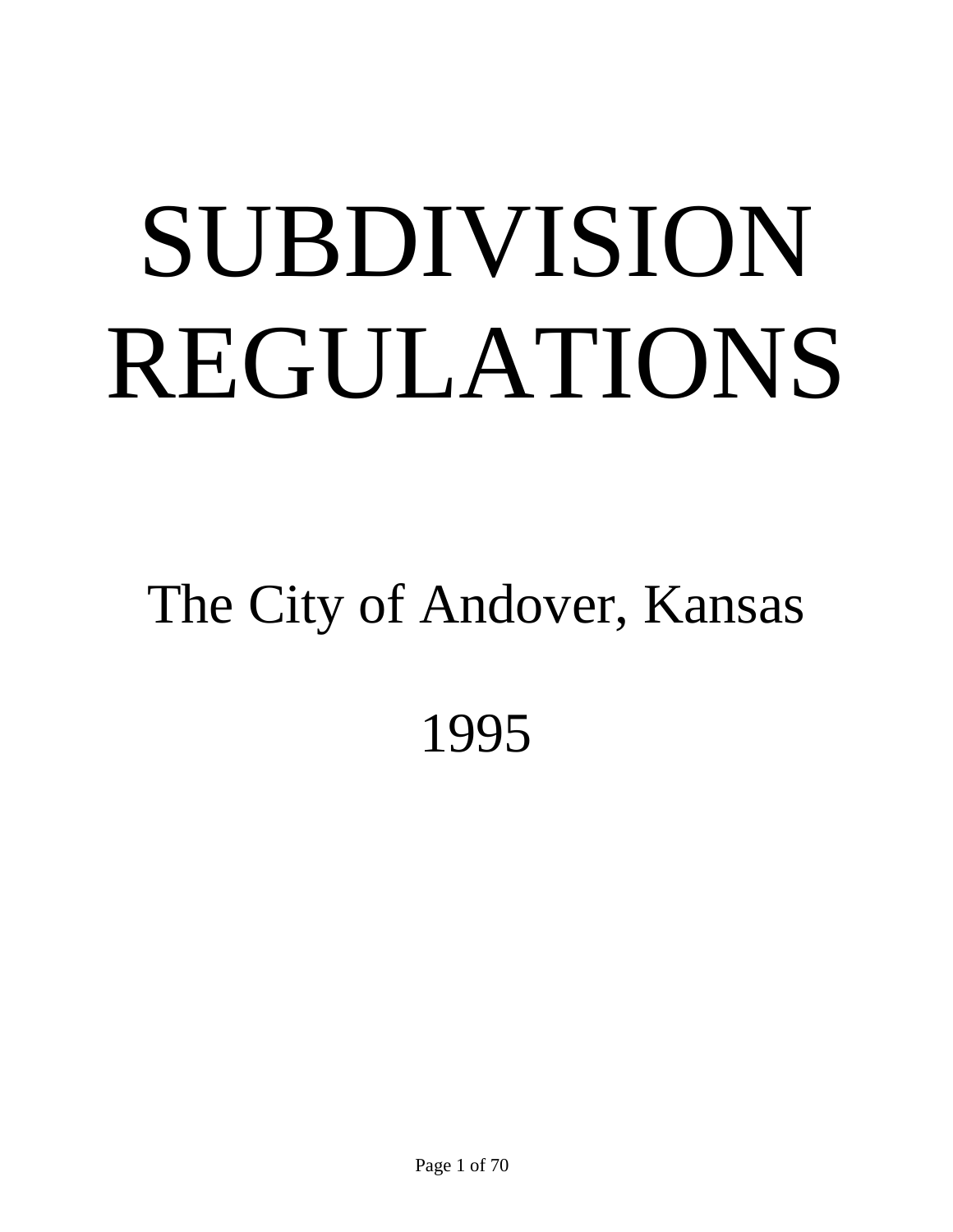## SUBDIVISION REGULATIONS Of the CITY OF ANDOVER, KANSAS

Official Copy as Incorporated By Ordinance No. 830

Prepared by the Andover City Planning Commission

Technical Assistance by Foster & Associates Planning Consultants Wichita, Kansas And City Subdivision Administrator

Edition of Effective date April, 1995 **August 31, 1995** 

> © Foster & Associates, Planning Consultants, 1995. All Rights reserved.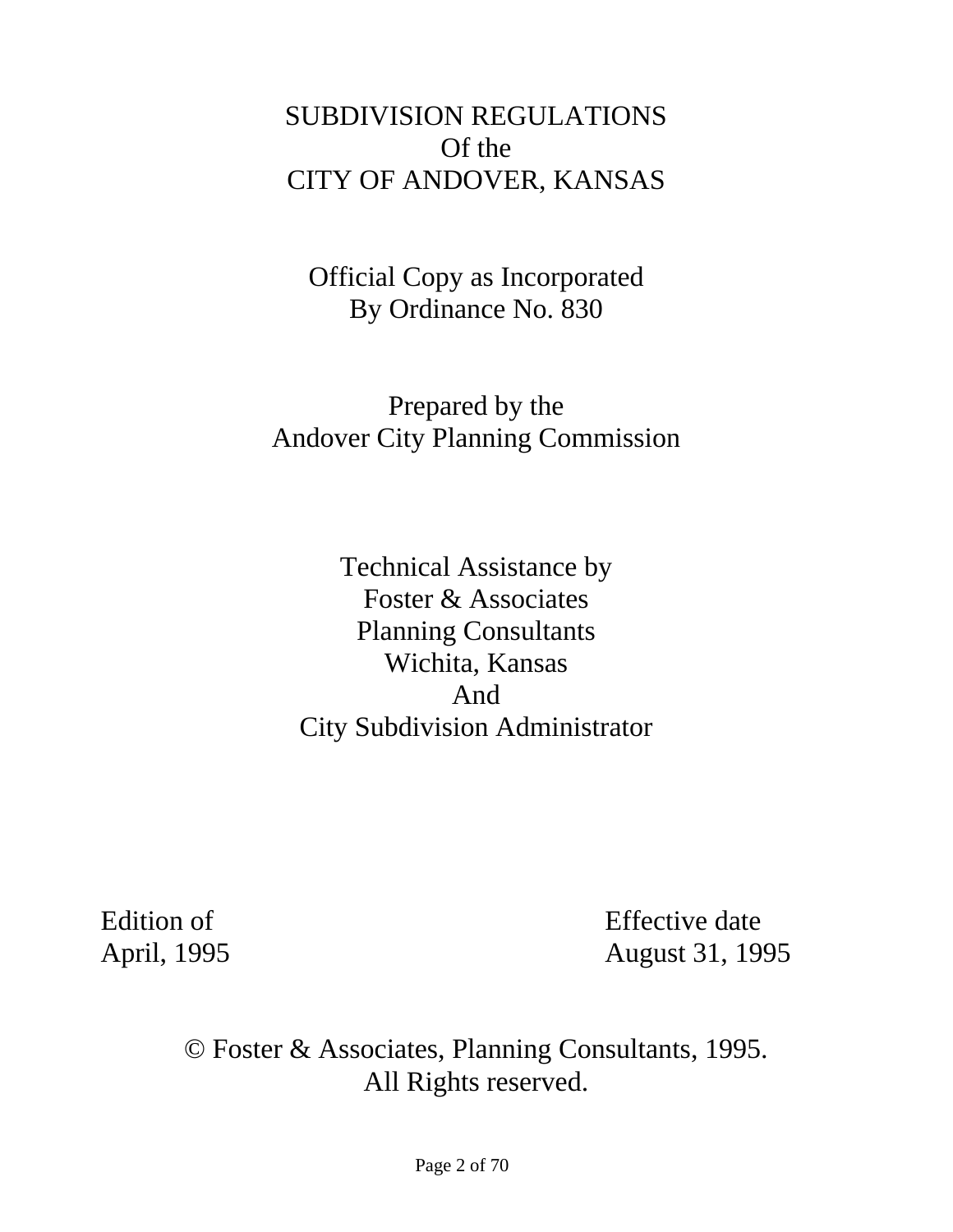|                | <b>TABLE OF</b>                                                                   |                                  |  |  |  |  |
|----------------|-----------------------------------------------------------------------------------|----------------------------------|--|--|--|--|
|                | <b>CONTENTS</b>                                                                   |                                  |  |  |  |  |
| <b>Section</b> |                                                                                   | Page                             |  |  |  |  |
|                | Article 1.<br>TITLE, PURPOSE, AUTHORITY, JURISDICTION,                            |                                  |  |  |  |  |
|                | <b>APPLICABILITY AND EXEMPTIONS</b>                                               |                                  |  |  |  |  |
| 100            | Title                                                                             | 6                                |  |  |  |  |
| 101            | Purpose                                                                           | 6                                |  |  |  |  |
| 102            | Authority                                                                         | 7                                |  |  |  |  |
| 103            | Jurisdiction                                                                      | $\overline{7}$                   |  |  |  |  |
| 104            | Applicability                                                                     | $\overline{7}$<br>$\overline{7}$ |  |  |  |  |
| 105            | Exemptions                                                                        |                                  |  |  |  |  |
|                | Article 2.<br><b>INTERPRETATION, CONSTRUCTION AND</b><br><b>DEFINITIONS</b>       |                                  |  |  |  |  |
| 100            | Rules of Interpretation                                                           | 9                                |  |  |  |  |
| 101            | <b>Rules of Construction</b>                                                      | 9                                |  |  |  |  |
| 102            | Definitions                                                                       | $10 - 15$                        |  |  |  |  |
|                |                                                                                   |                                  |  |  |  |  |
|                | ADMINISTRATION, PERMITS, ENFORCEMENT,<br>Article 3.<br><b>VIOLATIONS AND FEES</b> |                                  |  |  |  |  |
| 100            | Division of Administrative Responsibility                                         | 16                               |  |  |  |  |
| 101            | Duties of the Subdivision Administrator                                           | 16                               |  |  |  |  |
| 102            | Duties of the City Clerk                                                          | 16                               |  |  |  |  |
| 103            | Duties of the Subdivision Committee                                               | 17                               |  |  |  |  |
| 104            | Duties of the Planning Commission                                                 | 17                               |  |  |  |  |
| 105            | Duties of the Governing Body                                                      | 18                               |  |  |  |  |
| 106            | <b>Building and Zoning Permits</b>                                                | 18                               |  |  |  |  |
| 107            | Enforcement                                                                       | 18                               |  |  |  |  |
| 108            | Violations                                                                        | 19                               |  |  |  |  |
| 109            | Fees                                                                              | 19                               |  |  |  |  |
| 110            | Reports                                                                           | 19                               |  |  |  |  |
|                | Article 4.<br>PROCEDURE FOR APPROVAL OF PRELIMINARY<br><b>AND FINAL PLATS</b>     |                                  |  |  |  |  |
| 100            | Submittal of Sketch Plan                                                          | 20                               |  |  |  |  |
| 101            | Filing of Preliminary Plat                                                        | 20                               |  |  |  |  |
| 102            | Distribution and Review of Preliminary Plat                                       | 20                               |  |  |  |  |
| 103            | Action by the Planning Commission on Preliminary Plat                             | 20                               |  |  |  |  |
| 104            | Failure of planning Commission to Act on Preliminary Plat                         | 21                               |  |  |  |  |
| 105            | <b>Effect of Approval of Preliminary Plat</b>                                     | 21                               |  |  |  |  |
| 106            | Filing of Final Plat                                                              |                                  |  |  |  |  |
| 107            | Planning Commission Action on the Final Plat                                      |                                  |  |  |  |  |
| 108            | 22<br>22<br>Failure of Planning Commission to Act on Final Plat                   |                                  |  |  |  |  |
| 109            | Submittal to Governing Body of Final Plat<br>22                                   |                                  |  |  |  |  |
| 110            | Governing Body Action on Final Plat<br>22                                         |                                  |  |  |  |  |
| 111            | 22                                                                                |                                  |  |  |  |  |
|                | Acceptance of Dedications by County                                               |                                  |  |  |  |  |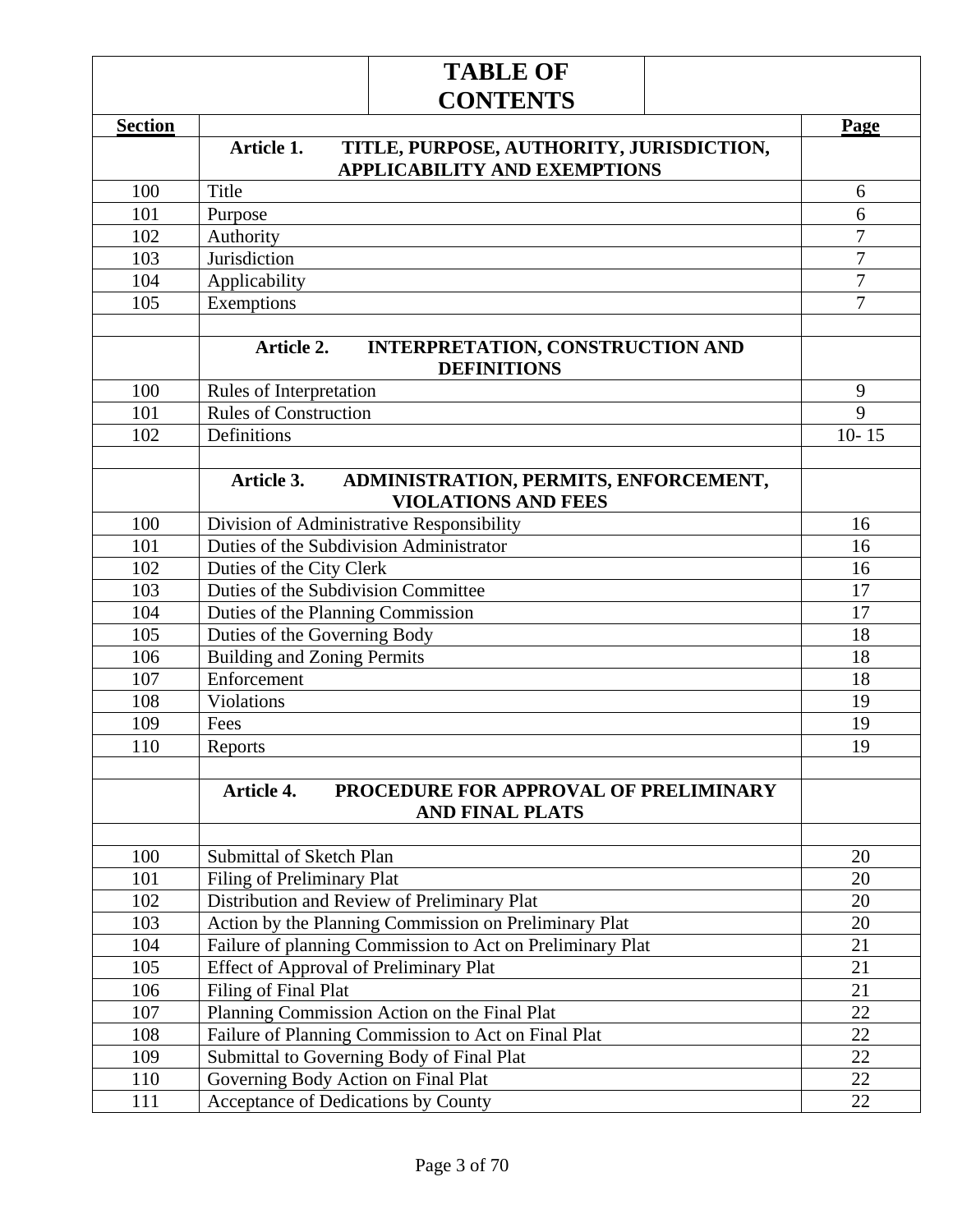| 112 | <b>Recording of Final Plat</b>                                     |             |  |  |  |  |
|-----|--------------------------------------------------------------------|-------------|--|--|--|--|
| 113 | <b>Unit Developments</b>                                           | 23          |  |  |  |  |
| 114 | <b>Approval of Plats for Small Tracts</b>                          |             |  |  |  |  |
|     |                                                                    |             |  |  |  |  |
|     | <b>CONTENTS OF PRELIMINARY AND FINAL PLATS</b><br>Article 5.       |             |  |  |  |  |
|     |                                                                    |             |  |  |  |  |
| 100 | <b>Contents of Preliminary Plat</b>                                | 25          |  |  |  |  |
| 101 | <b>Contents of Final Plat</b>                                      | 27          |  |  |  |  |
|     |                                                                    |             |  |  |  |  |
|     | <b>DESIGN STANDARDS</b><br>Article 6.                              |             |  |  |  |  |
|     |                                                                    |             |  |  |  |  |
| 100 | Scope                                                              | 35          |  |  |  |  |
| 101 | <b>Comprehensive Development Plan</b>                              | 35          |  |  |  |  |
| 102 | Land for Public Facility Sites                                     | 35          |  |  |  |  |
| 103 | Land for Open Space                                                | 35          |  |  |  |  |
| 104 | Land Subject to Flooding                                           | 35          |  |  |  |  |
| 105 | Land Subject to Excessive Erosion by Wind or Water                 | 35          |  |  |  |  |
| 106 | Access                                                             | 36          |  |  |  |  |
| 107 | <b>Streets-Layout and Design</b>                                   | 36          |  |  |  |  |
| 108 | Alleys                                                             | 40          |  |  |  |  |
| 109 | <b>Blocks and Pedestrian Ways</b>                                  | 40          |  |  |  |  |
| 110 | Lots                                                               | 40          |  |  |  |  |
| 111 | Easements                                                          | 42          |  |  |  |  |
| 112 | <b>Commercial and Industrial Subdivisions</b>                      | 43          |  |  |  |  |
|     |                                                                    |             |  |  |  |  |
|     | <b>INSTALLATION OF REQUIRED IMPROVEMENTS</b><br>Article 7.         |             |  |  |  |  |
|     |                                                                    |             |  |  |  |  |
| 100 | <b>Subdivision Types</b>                                           | 44          |  |  |  |  |
| 101 | Engineering and Governmental Jurisdiction                          | 44          |  |  |  |  |
| 102 | <b>Required Improvements</b>                                       | 44          |  |  |  |  |
| 103 | Exceptions for Existing Improvements                               | 47          |  |  |  |  |
| 104 | Agreement and Guarantees for Installation of Required Improvements | $\sqrt{48}$ |  |  |  |  |
| 105 | <b>Off-Site Improvements</b>                                       | 50          |  |  |  |  |
|     |                                                                    |             |  |  |  |  |
|     | Article 8.<br><b>IMPROVEMENT PROCEDURES</b>                        |             |  |  |  |  |
| 100 | <b>Submittal of Petitions</b>                                      | 51          |  |  |  |  |
|     | <b>Final Improvement Plans</b>                                     |             |  |  |  |  |
| 101 |                                                                    | 51          |  |  |  |  |
| 102 | <b>Construction of Improvements</b>                                | 52          |  |  |  |  |
| 103 | Acceptance of Improvements                                         | 52          |  |  |  |  |
|     | Article 9.<br>PROCEDURE FOR APPROVAL OF LOT SPLITS                 |             |  |  |  |  |
|     |                                                                    |             |  |  |  |  |
| 100 | <b>Application Procedure</b>                                       | 54          |  |  |  |  |
| 101 | <b>Approval Guidelines</b>                                         | 54          |  |  |  |  |
| 102 | <b>Exception for Industrial Plats</b>                              |             |  |  |  |  |
|     |                                                                    | 55          |  |  |  |  |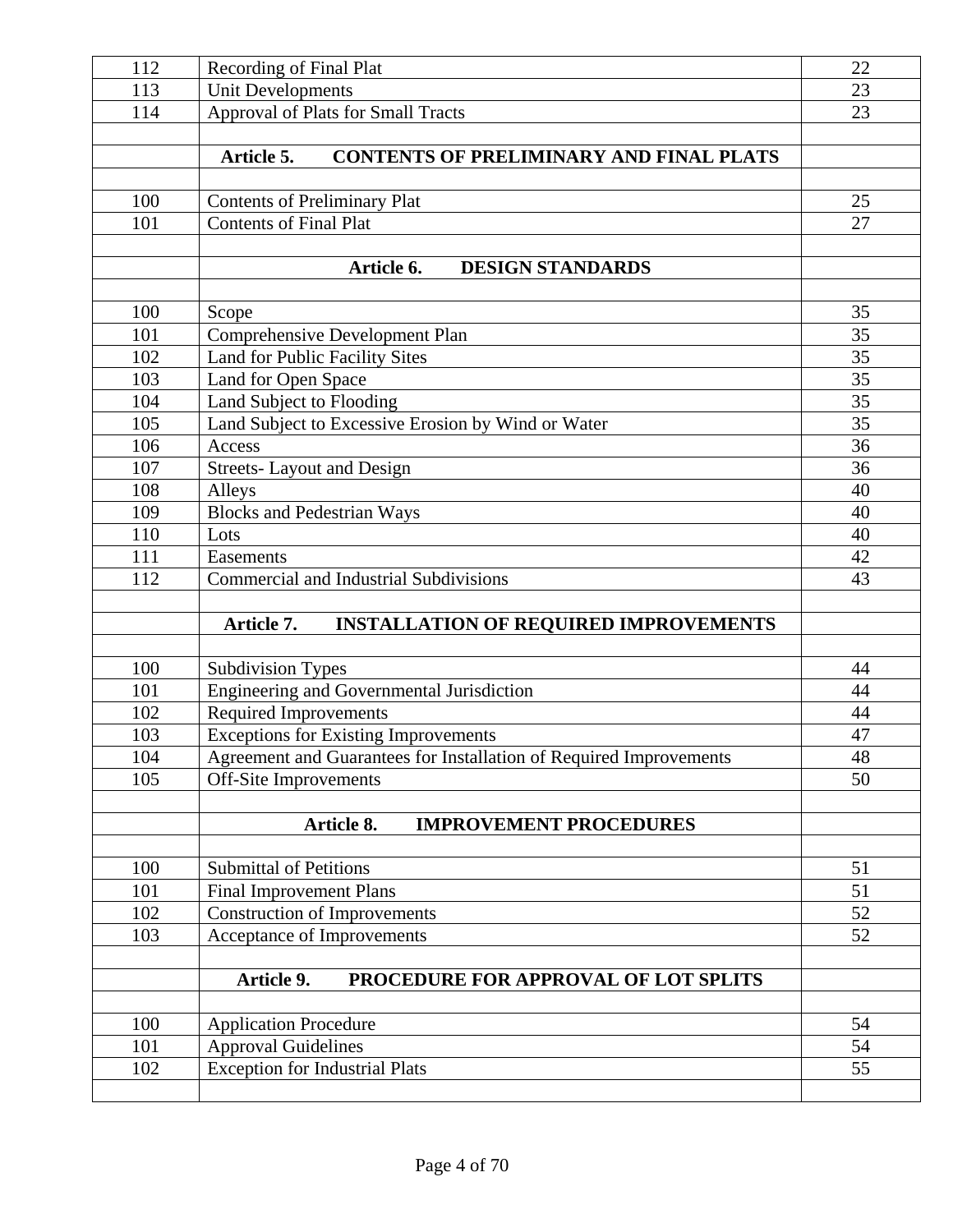|     | Article 10.<br><b>VACATIONS AND CORRECTIONS</b>                              |    |  |  |
|-----|------------------------------------------------------------------------------|----|--|--|
|     |                                                                              |    |  |  |
| 100 | Vacation of Unrecorded Plat                                                  | 57 |  |  |
| 101 | Vacation of Recorded Plat                                                    | 57 |  |  |
| 102 | <b>Correction of Platting Errors</b>                                         | 58 |  |  |
| 103 | Vacation of Streets, Alleys, Easements and Plats                             | 58 |  |  |
|     | APPEALS, WAIVERS AND MODIFICATIONS<br>Article 11.                            |    |  |  |
| 100 | <b>Appeals General</b>                                                       | 62 |  |  |
| 101 | Appeals on Improvement Standards<br>62                                       |    |  |  |
| 102 | Waiver of Required Improvements or Guarantees for Installation of Same<br>62 |    |  |  |
| 103 | Modifications                                                                | 62 |  |  |
|     | Article 12.<br><b>AMENDMENTS AND REVIEW</b>                                  |    |  |  |
| 100 | <b>Amendment Procedure</b>                                                   | 63 |  |  |
| 101 | <b>Annual Review</b>                                                         | 63 |  |  |
| 102 | <b>Judicial Review</b>                                                       | 63 |  |  |
|     | SEVERABILITY AND EFFECTIVE DATE<br>Article 13.                               |    |  |  |
| 100 | Severability                                                                 | 64 |  |  |
| 101 | <b>Effective Date</b>                                                        |    |  |  |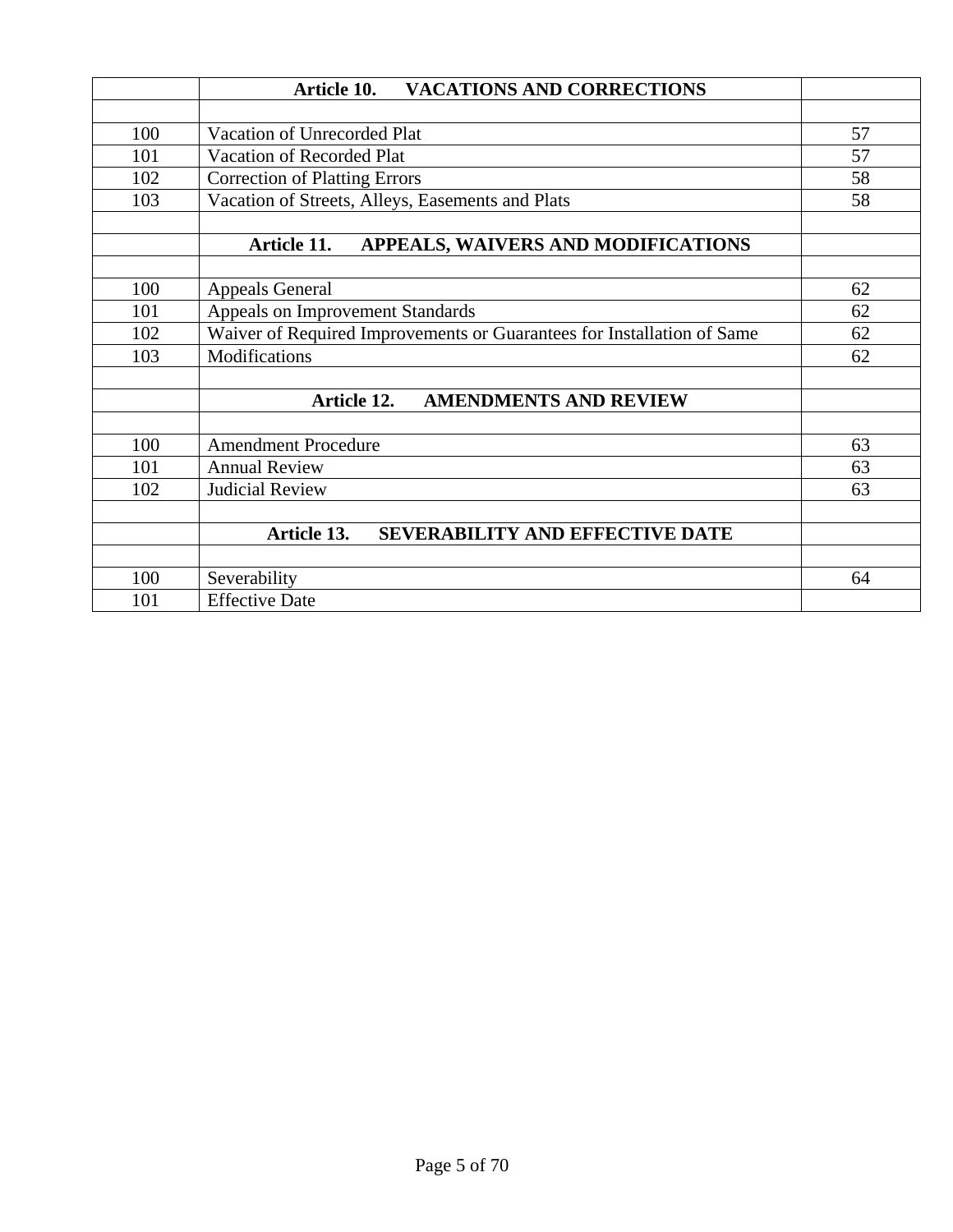## **SUBDIVISION REGULATIONS Of the CITY OF ANDOVER, KANSAS**

## **ARTICLE 1. TITLE, PURPOSE, AUTHORITY, JURISDICTION, APPLICABILITY AND EXEMPTIONS**

**100 Title.** These regulations shall be known and may be cited as the "Subdivision" Regulations of the City of Andover, Kansas" and shall hereinafter be referred to as "these regulations."

#### **101 Purpose.** Responsible land subdivision is the initial step in the process of orderly community development. Once land has been divided into streets, lots and blocks and publicly recorded, the correction of defects is difficult and costly. These regulations are designed and intended to serve the following purposes:

- A. To provide for the harmonious development of the City of Andover and for a portion of the surrounding unincorporated area of Butler County;
- B. To provide for (1) desirable lot layouts, (2) efficient and orderly location of streets and roadways and the extend and manner in which they shall be improved, and (3) provision made for storm drainage;
- C. To provide for adequate water supply, sewage and disposal, various utility services and other improvements to protect public health, safety and general welfare;
- D. To provide for and secure to the proper governmental agencies the actual construction of all such necessary on-site and off-site public improvements including the reservation or dedication of land for park and recreational purposes;
- E. To provide protection from periodic flooding conditions;
- F. To reserve or dedicate land for open space to preserve natural areas for watercourses, drainage ways, woodland, rugged topography, wildlife habitat, and for water quality and quantity, and to protect land from soil erosion;
- G. To avoid water and air pollution and the congestion of population and traffic;
- H. To facilitate safety by adequate access for fire fighting equipment and police protection;
- I. To coordinate the subdividing of land with applicable zoning regulations, various construction codes and other City and County regulations which also affect the development of the land;
- J. To establish administrative procedures necessary to assure a fair and uniform basis for a working relationship with subdividers, utility providers and various governmental agencies, all of whom are contributing to the development of the community; and
- K. To realize the goals, policies and planning proposals as contained in the adopted Comprehensive Development Plan.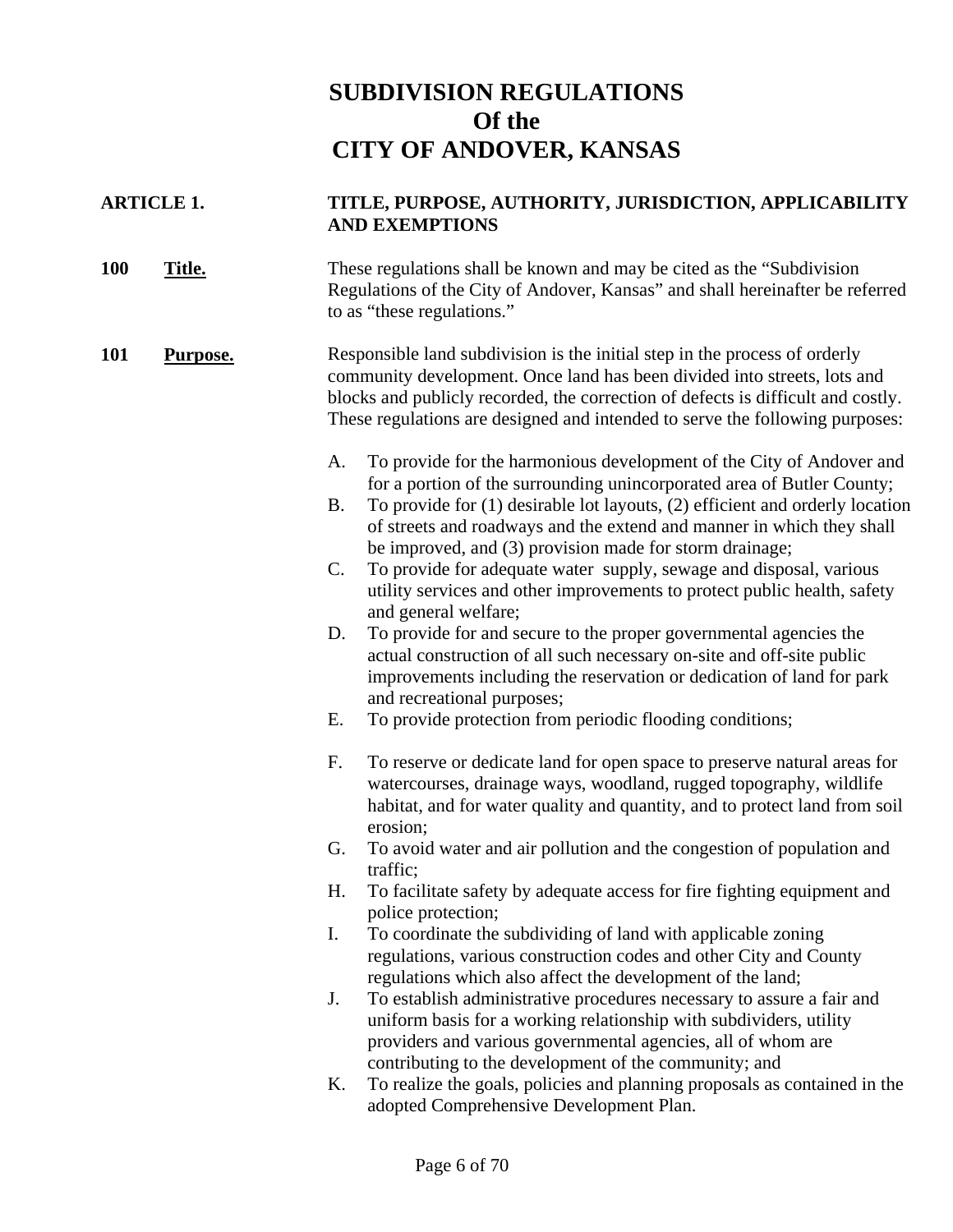| 102 | <b>Authority.</b>  | These regulations are adopted are adopted under authority established by<br>K.S.A., 12-741 et seq. as amended, 12-742, 12-749, 12-751 and 12-752, 12-<br>760 and 12-761, 12-764, 12-766, 12-3009 through 12-3012, and 12-3301 and<br>12-3302.                                                                                                                                                                                                                                                                                                                                                                                                                                                                                                                                                                                                                                                                                                                                                                                                                                                                                                                                                                                                                                      |  |
|-----|--------------------|------------------------------------------------------------------------------------------------------------------------------------------------------------------------------------------------------------------------------------------------------------------------------------------------------------------------------------------------------------------------------------------------------------------------------------------------------------------------------------------------------------------------------------------------------------------------------------------------------------------------------------------------------------------------------------------------------------------------------------------------------------------------------------------------------------------------------------------------------------------------------------------------------------------------------------------------------------------------------------------------------------------------------------------------------------------------------------------------------------------------------------------------------------------------------------------------------------------------------------------------------------------------------------|--|
| 103 | Jurisdiction.      | These regulations shall apply to all subdivisions of land within the corporate<br>limits of the City of Andover as presently exists or are hereinafter established,<br>and within the following land descriptions outside of the City of Andover and<br>located all in Butler County, Kansas; provided, that such land is within three<br>miles of the city limits, and not more than one-half the distance to another<br>city;<br>That land in Bruno and Pleasant Township of Butler County, Kansas,<br>excluding the City of Andover, which contains the following area;<br>All of the following sections in Township 27S Range 3E, 3, 4, 5, 6, 7, 8, 9,<br>10, 15, 16, 17, 18, 19, 20, 21, 22, 27, 28, 29, 30, 31, 32, 33, and 34. In<br>Township 28S, Range 3E; all of sections 3, 4, 5, 6, and the north $\frac{1}{2}$ of<br>sections 7, 8, 9, and 10.<br>All such land is included in the Planning Area for the Comprehensive<br>Development Plan.                                                                                                                                                                                                                                                                                                                           |  |
| 104 | Applicability.     | The owner(s) of any land within the jurisdiction of these regulations desiring<br>to vacate rights-of-way, easements, other public reservations or recorded plats<br>or to:<br>Divide or further divide land into two or more lots or parcels; or<br>A.<br>Otherwise alter the boundaries of lots or parcels of land;<br>Β.<br>C.<br>Establish land for use as streets, alleys or other property intended for<br>public use or for the use of a purchaser or owner(s) of lots or parcels;<br>shall cause a plat to be made in accordance with the provisions of these<br>regulations, unless exempted under Section 1-105.                                                                                                                                                                                                                                                                                                                                                                                                                                                                                                                                                                                                                                                         |  |
| 105 | <b>Exemptions.</b> | Notwithstanding the requirements of Sections 1-103 and 104, these<br>regulations shall not apply in the following instances or transactions:<br>Whenever any lot, parcel or tract of land located within the area<br>A.<br>governed by these regulations has been legally subdivided, resubdivided<br>or replatted and recorded prior to the effective date of these regulations.<br>The division of land in the unincorporated area which creates no more<br>Β.<br>than one additional lot or tract of land than specified in Section 1-105A,<br>and which (1) does not involve any new streets or easements of access;<br>(2) has land to be used for dwelling purposes that is not located in an<br>area subject to flooding as determined by Section 6-104 of these<br>regulations; (3) is to be used for agricultural or single-family residential<br>purposes only; (4) meets the standards set by these regulations for the<br>disposal of sewage and for water supply including lot size; and (5)<br>conforms with any applicable zoning regulations. Any further division<br>of either of the resulting lots shall be platted in conformance with the<br>requirements of these regulations.<br>A transaction between owners of adjoining land which involves only a<br>C. |  |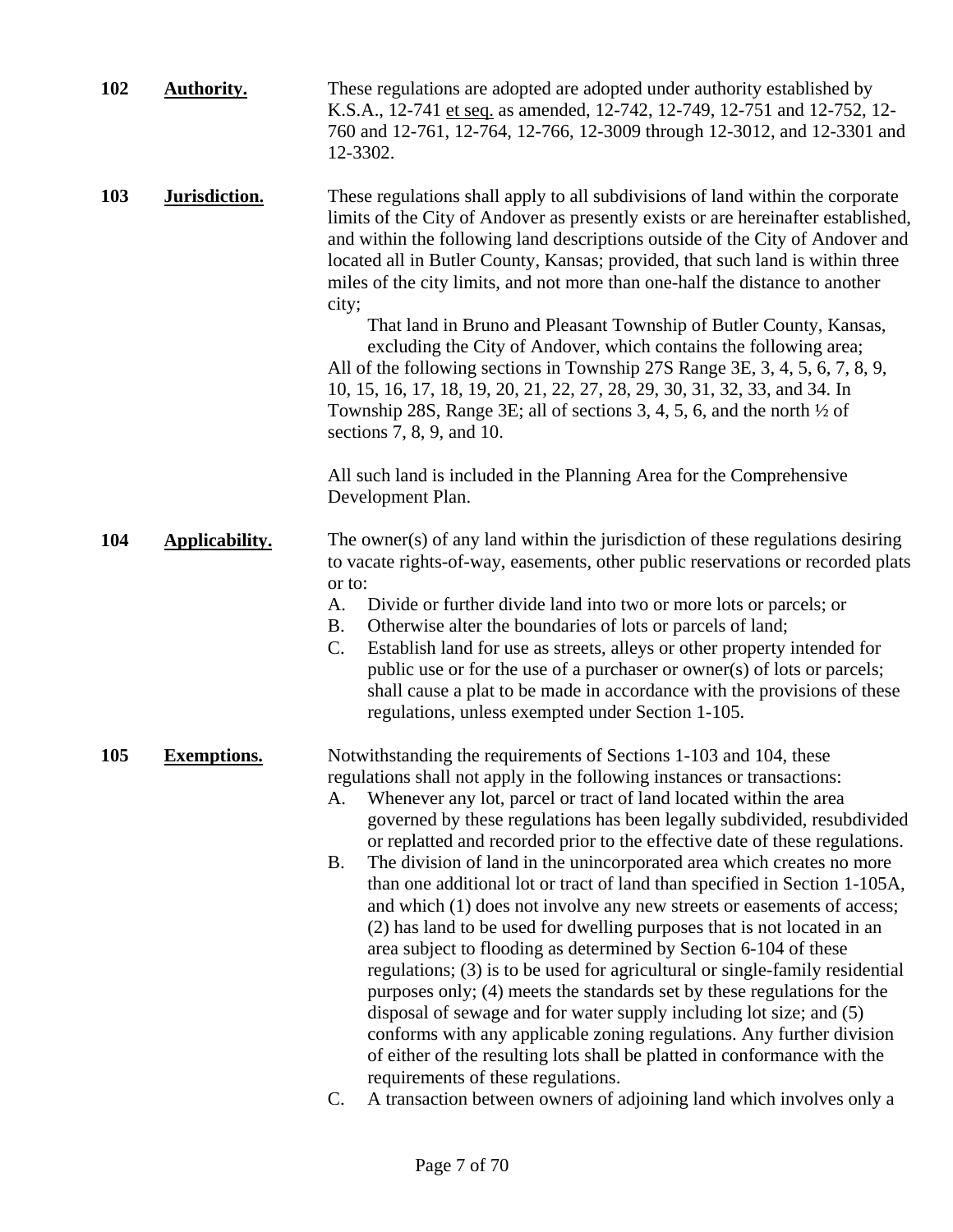change in the boundary between the land owned by such persons and which does not create an additional lot or which does not result in the creation of a substandard lot by either owner according to any applicable zoning regulations or sanitary code.

- D. A conveyance or dedication of land or interest therein for use as a street, highway, road or railroad right-of-way, a drainage easement or public utilities subject to local, state or federal regulations, where no new street or easement of access is created.
- E. The layout of burial lots in the cemeteries; however, the actual cemetery tract is not exempt.
- F. Any lot split in industrially zoned areas divided in accordance with the provisions of Section 9-102 of these regulations.
- G. Any transfer by operation of law.

Any request made in writing for a determination as to qualifications for being exempt from these regulations shall be answered by the Subdivision Administrator either in the affirmative or negative within 30 days of filing such a request containing all relevant information.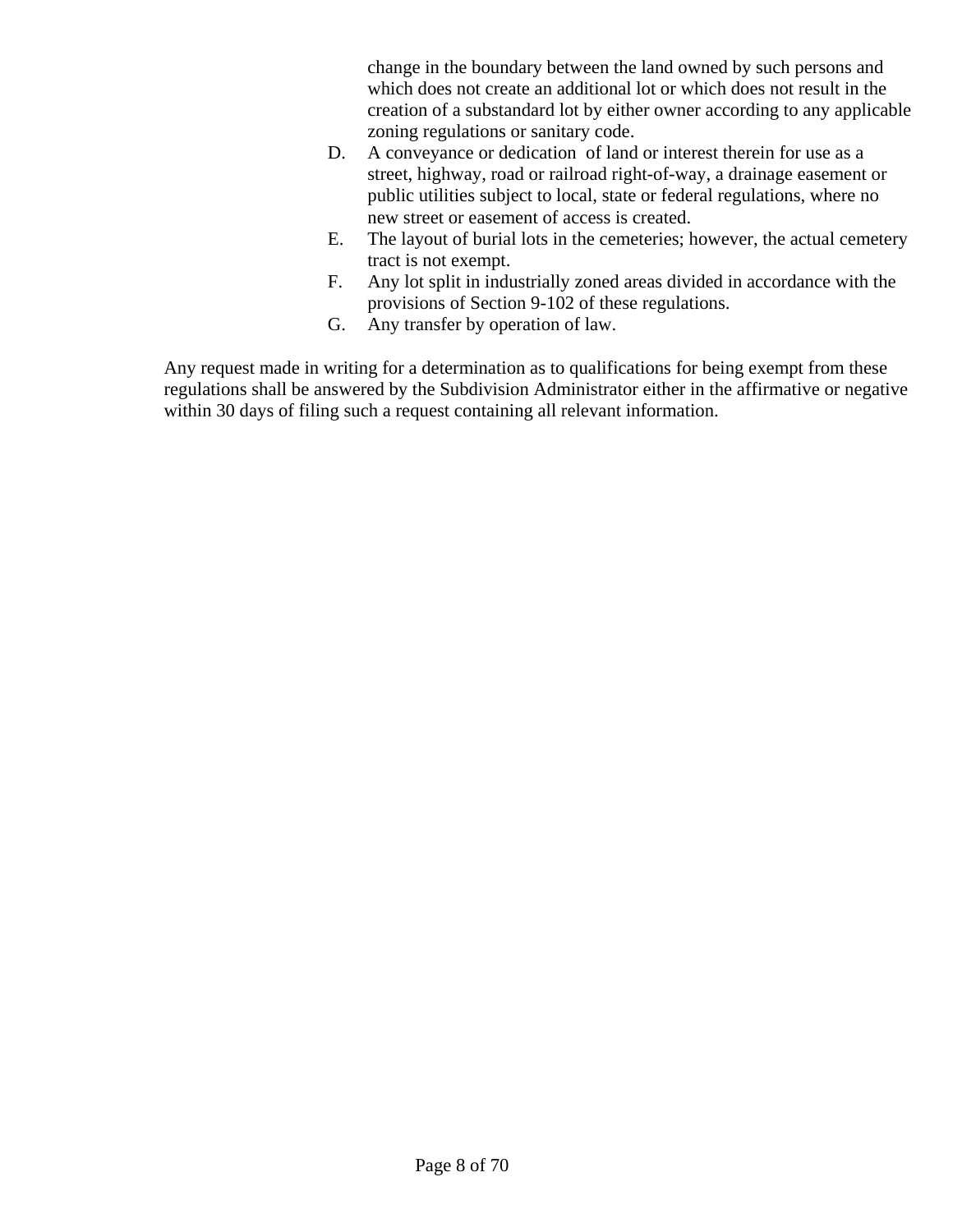**100 Rules of Interpretation**

#### **ARTICLE 2. INTERPRETATION, CONSTRUCTION AND DEFINITIONS**

- A. Overlapping or Contradictory Regulations. Where the conditions imposed by the provisions of these regulations are either more restrictive or less restrictive than comparable conditions imposed by any other provision of any other applicable law, ordinance, resolution, rule or regulation of any kind, the regulations which are more restrictive and impose higher standards or requirements shall govern.
- B. Private Agreements. The provisions of these regulations are not intended to abrogate any lawful and valid easement, deed restriction, covenant or other private agreement of legal relationship; provided, that where the requirements of these regulations are more restrictive or impose higher standards or regulations than such private agreements, the requirements of these regulations shall govern. The City does not have the responsibility to enforce such private agreements.
- C. Cumulative Limitations. The provisions of these regulations are cumulative and additional limitations upon all other laws and ordinances heretofore passed or which may be passed hereafter governing any subject matter set forth In the provisions of these regulations.
- D. Unlawful Subdivisions. A subdivision of land which was not lawfully existing at the time of the adoption of these regulations shall not be come ore be made lawful solely by reason of the adoption of these regulations
- E. Vesting of Development Rights. For the purpose of single-family residential developments according to K.S.A. 12-764, as amended, development rights in such land use shall vest upon recording of a final plat of such land after January 1, 1992. If construction of a principle structure is not commenced on such land within five years of recording a final plat, the development rights in such land shall expire and, thus, all revisions to zoning or subdivision regulations becoming effective during the period vested shall thereafter apply to such platted land.

## **101 Rules of Construction.**

- A. The language set forth in these regulations shall be interpreted in accordance with the following rules of construction:
	- 1. The singular number includes the plural and plural the singular;
	- 2. The present tense includes the past and future tenses and the future the present
	- 3. The word **"shall"** is mandatory while the word "may" is permissive; and
	- 4. The word **"City"** means the City of Andover;
	- 5. The word **"County"** means Butler County, Kansas
	- 6. The word **"Clerk"** means the City Clerk unless otherwise identified as the County Clerk
	- 7. The words **"County Engineer"** mean the officially appointed engineer for Butler County.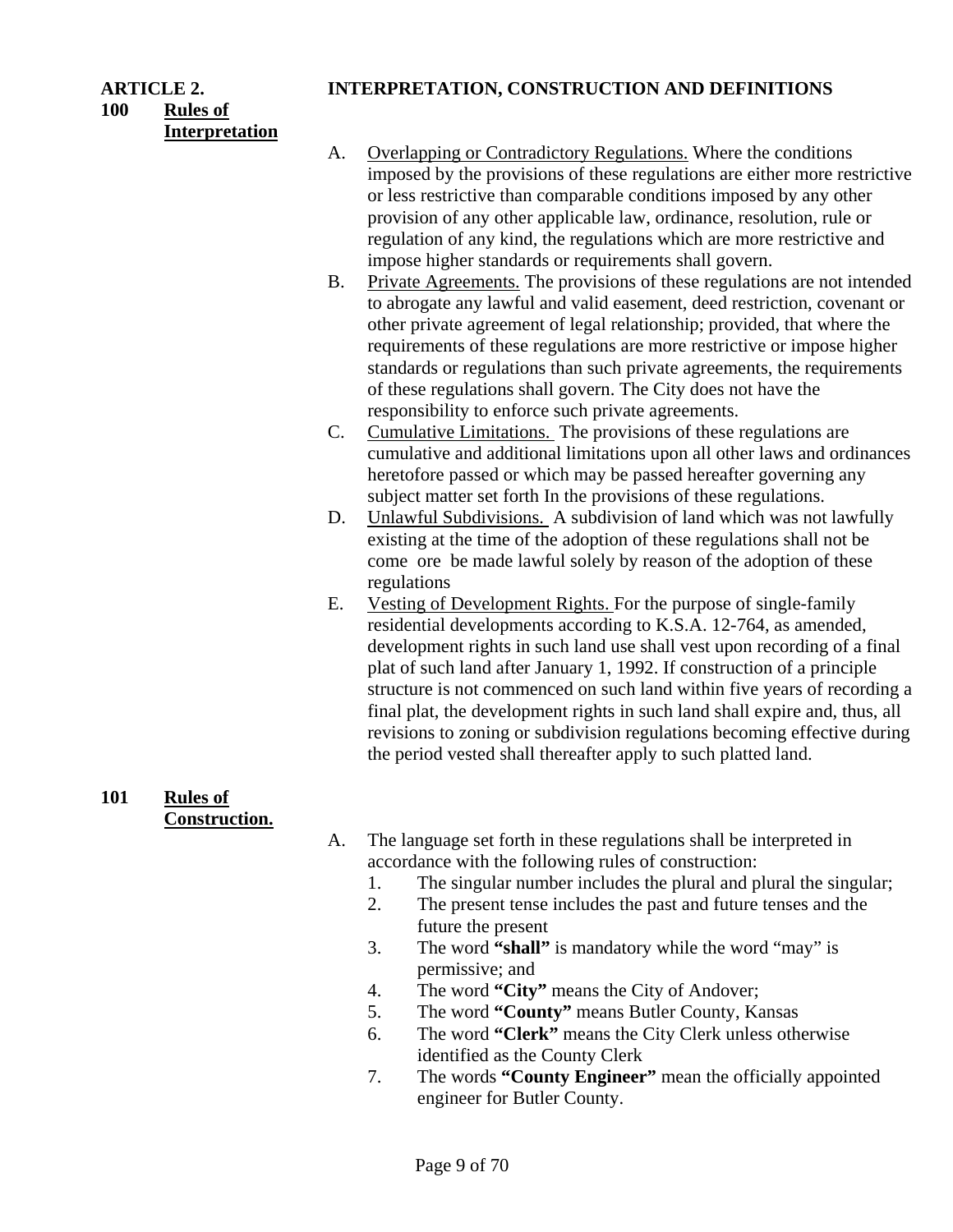- 8. The words **"Planning Commission"** means the Andover City Planning Commission.
- 9. The words **"the Governing Body"** means the Mayor and City Council of the City of Andover, Kansas, unless otherwise identified as the Board of County Commissioners of Butler county, Kansas or the applicable township trustees who are cooperating in the installation of improvements. (See Section 7- 101.)
- 10. The words **"Planning Area"** means the City plus a perimeter area outside of and around the city limits all within Butler County designated by the City in their comprehensive development plan as the official study area for planning purposes.
- 11. The words **"Comprehensive Plan"** means the Comprehensive Development Plan for the Andover Planning Area of Butler County, Kansas, which has been adopted by the Planning Commission, approved by the Governing Body and includes, among other elements, plans for land use, transportation, utilities and community facilities.
- 12. The words **"subdivision jurisdiction"** means the area as described in Section 1-103 for which the extraterritorial jurisdiction of these regulations is applicable for purposes of subdividing land, such jurisdiction cannot exceed the boundary of the Planning Area.
- B. Any word or phrase which is defined in this Article or elsewhere in these regulations shall have the meaning as so defined whenever used in these regulations, unless such definition is expressly limited in its meaning or scope.
- C. Words or terms not herein defined shall have their ordinary meaning in relation to the context as defined in a dictionary or by statute.

**102 Definitions.** The following definitions shall be used in the interpretation and construction of these regulations:

An added roadway lane which permits integration and merging of slower moving vehicles into the main vehicular stream of traffic.

**ACCESS CONTROL:** The limitation of public access rights to and from properties abutting streets or highways. Access control is used on major streets and highways, when necessary, to preserve high-quality traffic service and to improve safety. **AGRICULTURE:** The use of a tract of land under one ownership for growing crops, pasturage, horticulture, nurseries, truck farms, dairying or the raising of poultry or cattle and other livestock, except feedlots, and including the structures necessary for carrying out faring operations and the dwelling(s) of those owning and/or operating the premises. The feeding or disposal of community or collected garbage shall not be deemed an agricultural use, or shall riding academies,

> livery or boarding stables, dog kennels, or commercial or hydroponic greenhouses; however, forested and non-producing open space land are considered as agricultural.

**APPLICANT:** A person submitting an application for approval of a preliminary and/ or final plat or a lot split.

**BENCH MARK:** Surveying mark made in some object which is permanently fixed in the

**ACCELLERATION LANE:**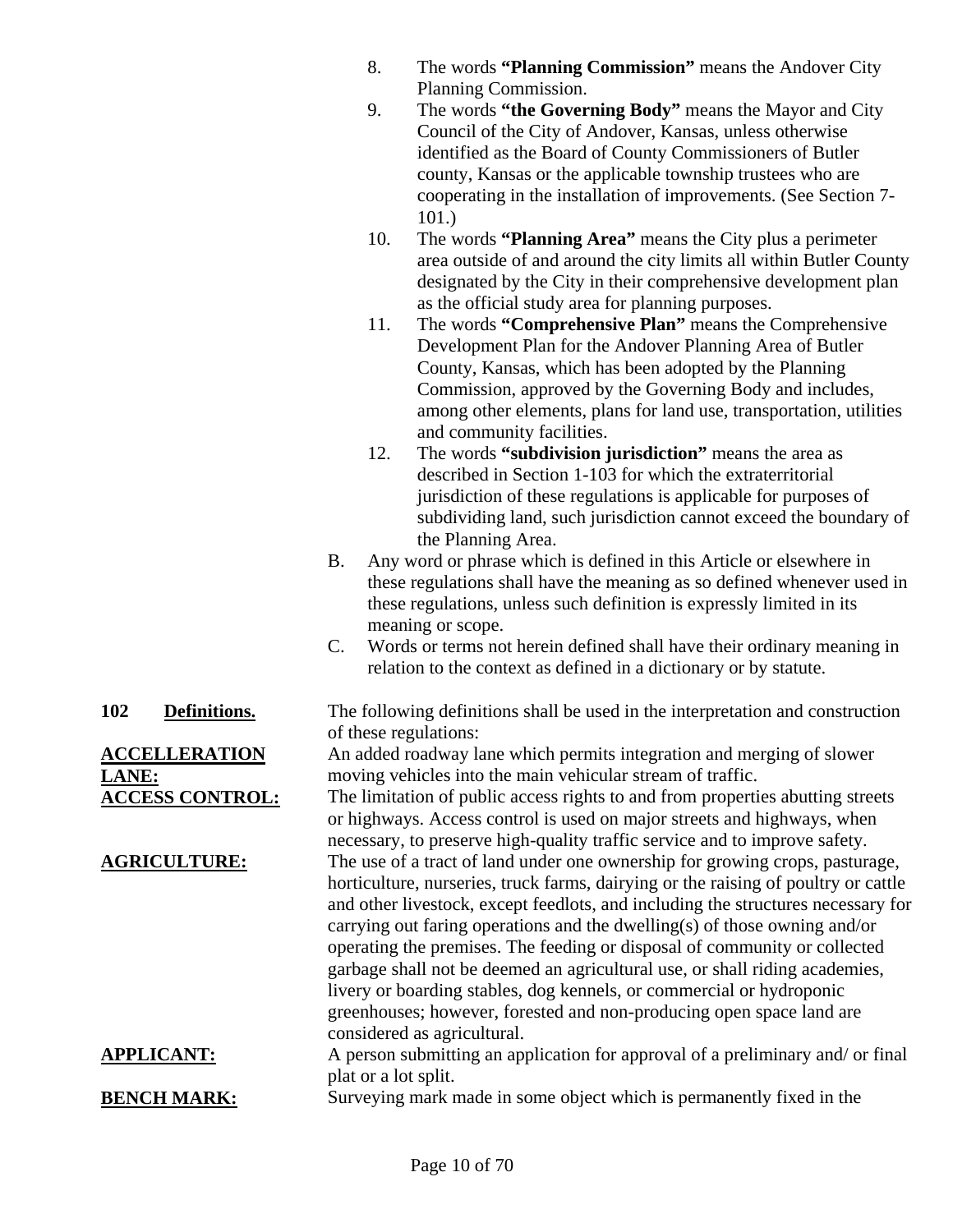|                          | ground showing the height of that point in relation to sea level.               |
|--------------------------|---------------------------------------------------------------------------------|
| <b>BLOCK:</b>            | A series of lots or tract of land bounded by streets, public parks, cemeteries, |
|                          | railway rights-of-ways, waterways, city limits or a combination thereof.        |
| <b>BUILDING SETBACK</b>  | A line on a lot or other parcel of land indicating the limit beyond which       |
| LINE:                    | buildings or structures may not be erected or altered and establishing the      |
|                          | minimum open space to be provided. Such line may be more, but not less          |
|                          | restrictive than applicable zoning or other regulations.                        |
| <b>CURB CUT:</b>         | The opening along a curb line at which point vehicles may enter or leave a      |
|                          | roadway.                                                                        |
| <b>DECELERATION</b>      | An added roadway lane that permits vehicles to slow down and leave the          |
| <b>LANE:</b>             | main vehicular stream of traffic.                                               |
| <b>DEDICATION:</b>       | A gift or donation of property by the owner to a governmental unit. The         |
|                          | transfer is conveyed by a plat or a written separate instrument. The act of     |
|                          | dedicating is completed with a formal acceptance by the Governing Body.         |
| <b>DESIGN STANDARDS:</b> | The basic land planning principles established as guides or requirements for    |
|                          | the design layout of subdivisions as described in these regulations.            |
| <b>DETENTION POND:</b>   | A storage facility for the temporary storage of storm water runoff. The storm   |
|                          | water may be released by gravity or by mechanical means at such time as         |
|                          | downstream facilities can handle the flow.                                      |
| <b>EASEMENT:</b>         | A public dedication or private grant by a property owner of the specific use of |
|                          | a strip of land or portion of land by others.                                   |
| <b>ENGINEER:</b>         | A professional engineer licensed by the State of Kansas or licensed to          |
|                          | practice in the State of Kansas who designs or engineers and inspects public    |
|                          | improvements in connection with the approval of the plats and construction      |
|                          | of related improvements. (See LAND PLANNER and LAND SURVEYOR)                   |
| <b>FLAG LOT:</b>         | A lot, tract or parcel of land that provides minimum frontage to a road or      |
|                          | street by a narrow strip of land for a driveway and whose main body of land     |
|                          | lies to the rear of the property which is adjacent to the road or street. When  |
|                          | such lots are permitted, a building setback line must be shown on the           |
|                          | recorded plat which is not less than that required by applicable zoning         |
|                          | regulations. (See Section 6-106 for Access)                                     |
| <b>FRONTAGE:</b>         | The property on one side of a street between two intersecting streets (crossing |
|                          | or terminating) measured along the line of the street; or with a dead-end       |
|                          | street, all property abutting one side of such street measured from the nearest |
|                          | intersecting street and the end of the dead-end street.                         |
| <b>IMPROVEMENTS,</b>     | Any street, roadway, alley, sidewalk, planting strip, cross walkway, off-street |
| <b>PUBLIC:</b>           | parking area, sanitary sewer, storm sewer, drainage ditch, water main or        |
|                          | other facility for which a Governing Body may ultimately assume the             |
|                          | responsibility for maintenance and / or operation.                              |
| <b>LAND PLANNER:</b>     | A professional architect, engineer, landscape architect or surveyor licensed by |
|                          | the State of Kansas or licensed to practice in the State of Kansas who is       |
|                          | responsible for the design and preparation of a preliminary plat. (See          |
|                          | ENGINEER and LAND SURVEYOR.)                                                    |
| <b>LAND SURVEYOR:</b>    | A registered land surveyor licensed by the State of Kansas or licensed to       |
|                          | practice in the State of Kansas who is responsible for the survey and           |
|                          | preparation of the final plat. (See ENGINEER and LAND PLANNER.)                 |
| <u>LOT:</u>              | A portion of a subdivision or other parcel of land intended as a unit for the   |
|                          | purpose, whether immediate or future, of transfer of ownership or for           |
|                          | development.                                                                    |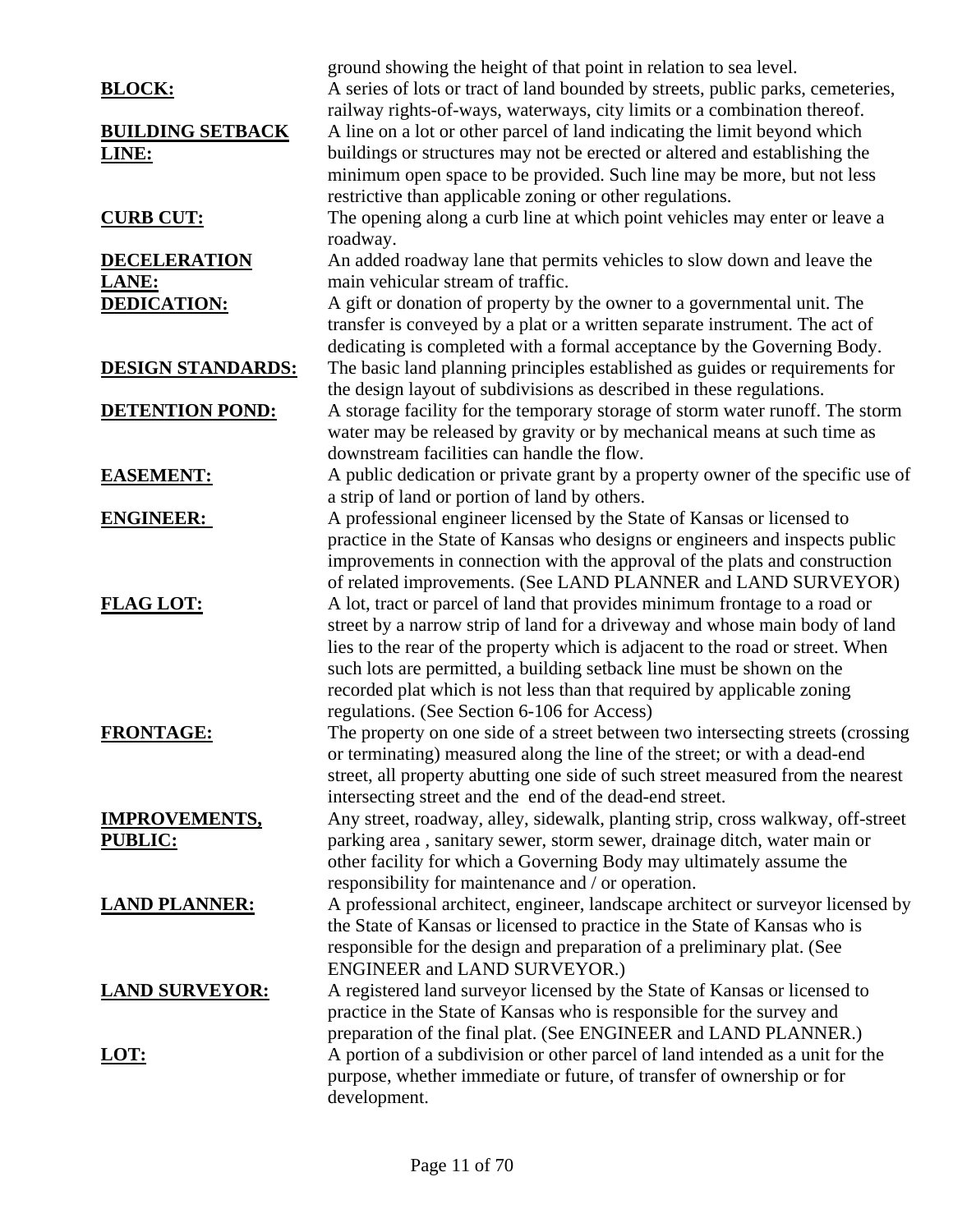|                       | <b>LOT. DOUBLE FRONTAGE:</b> A lot, two opposite lot lines of which<br><u>1.</u>  |
|-----------------------|-----------------------------------------------------------------------------------|
|                       | abut upon streets which are more or less parallel.                                |
|                       | <b>LOT, REVERSE FRONTAGE:</b><br>A lot whose rear lot line also<br><u>2.</u>      |
|                       | serves as the street line for a limited access highway or street.                 |
| <b>LOT DEPTH:</b>     | The distance between the midpoint of the front lot line and the midpoint of       |
|                       | the rear lot line.                                                                |
| <b>LOT LINE:</b>      | The boundary line of a lot.                                                       |
| <b>LOT SPLIT:</b>     | The dividing of a lot in a recorded plat or replat of a subdivision into not      |
|                       | more than two parcels which creates an additional lot and meets the criteria      |
|                       | established within these regulations. A lot split is not created by the transfer  |
|                       | or sale of a lot plus a portion of an adjacent lot or the combining of portions   |
|                       | of two lots to form a lot which is equal to or larger than the other platted lots |
|                       | in the block as long as an additional lot is not created. (See Article 9 for      |
|                       | Procedure for Approval of Lot Splits.)                                            |
| <b>LOT WIDTH:</b>     | The distance on a horizontal plane between the side lot lines of a lot,           |
|                       | measured at right angles to the line establishing the lot depth at the            |
|                       | established building setback line.                                                |
| <b>MINIMUM PAD</b>    | The lowest ground elevation completely surrounding a structure or the lowest      |
| <b>ELEVATION</b>      | flood proofed opening into a structure. This elevation is expressed in city       |
|                       | datum or mean sea level.                                                          |
| <b>MONUMENT:</b>      | A device used to mark and identify the corners in the boundaries of               |
|                       | subdivisions, blocks and lots and the points of curves in the street rights-of-   |
|                       | way. Usually such devices are made of a metallic bar or tube and may or may       |
|                       | not be in concrete.                                                               |
| <b>OWNER:</b>         | Any individual, firm, association, partnership, corporation, trust, or any other  |
|                       | legal entity having sufficient proprietary interest in the land sought to be      |
|                       | subdivided to commence and maintain proceedings to subdivide the same             |
|                       | under these regulations.                                                          |
| <b>PARKING STRIP:</b> | That portion of street right-of-way that is unpaved and which is located          |
|                       | between the back of a curb and the street right-of-way line. Such strip           |
|                       | provides right-of-way for the installation of public utilities (typically gas and |
|                       | water lines), street signs, street lights, sidewalks, driveways, traffic control  |
|                       | devices, fire hydrants, street furniture, street trees and other ancillary lanes  |
|                       | that are often provided for as part of street pavement.                           |
| <b>PEDESTRIAN WAY</b> | A right-of-way across a block or providing access within a block to be used       |
| (CROSSWALK):          | primarily by pedestrians.                                                         |
| PETITION:             | A legal instrument which serves as the basis for initiation of a public           |
|                       | improvement project. A petition is frequently used during the platting            |
|                       | process to guarantee the construction of certain improvements, e.g., street       |
|                       | paving, water and sewer lines, drainage, etc. A petition is valid if its          |
|                       | signatures are more than 50% either by area within the benefit district or by     |
|                       | ownerships. Petitions are also used to initiate the vacation of streets, alleys,  |
|                       | easements, other public reservations and plats. (See Section 7-103A for           |
|                       | improvement petitions and Section 10-103 for vacation petitions.)                 |
| <u>PLAT:</u>          | A map or drawing on which the subdivider's plan of the subdivision is             |
|                       | presented and which he submits for approval and intends in final form to          |
|                       | record.                                                                           |
|                       | A map or plan of a proposed subdivision made<br><b>SKETCH PLAN:</b><br><u>1.</u>  |
|                       | prior to the preparation of the preliminary plan to enable the subdivider         |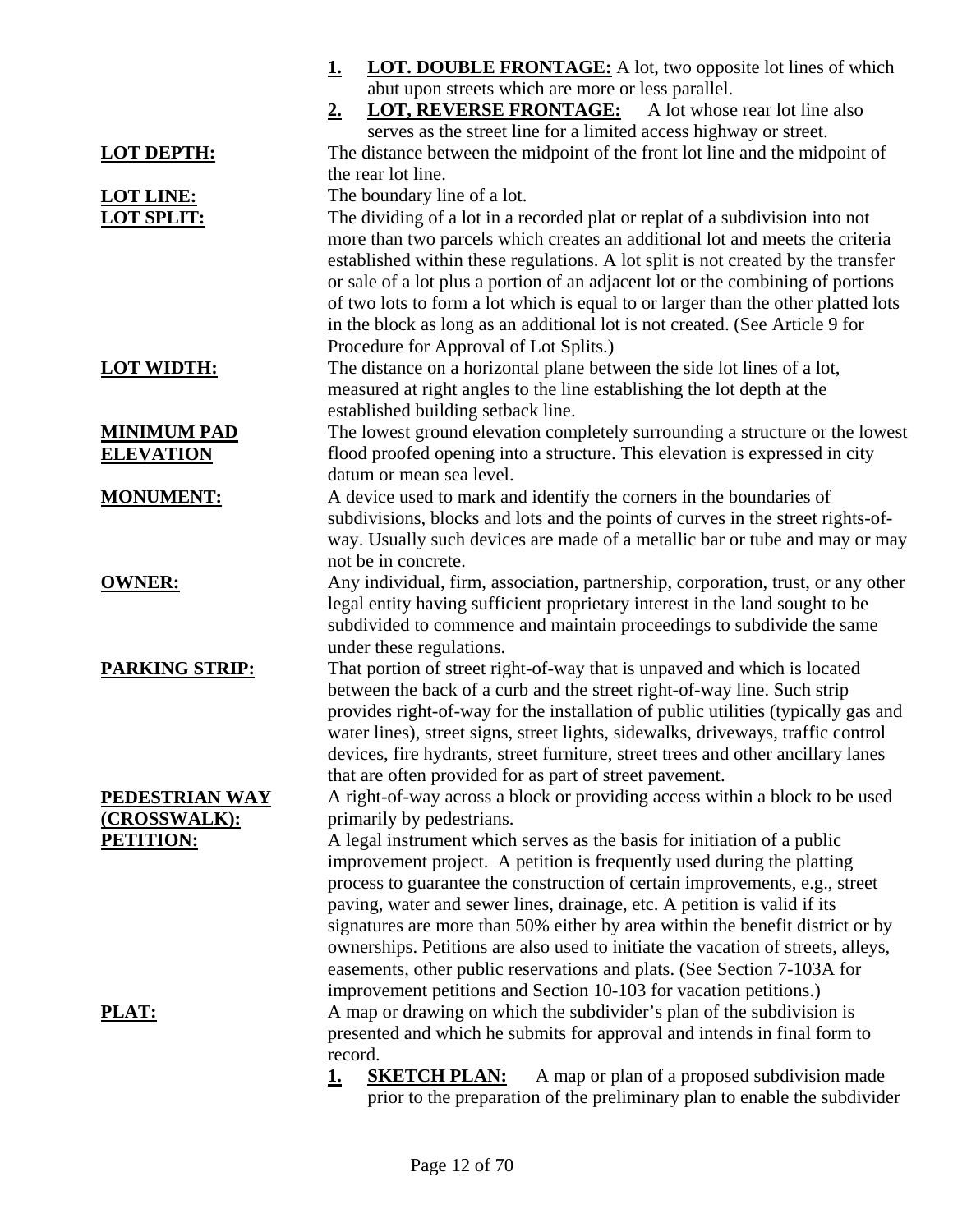to save time and expense in reaching tentative general agreements by a discussion of the form and objectives of their regulations.

- **2. PRELIMINARY PLAT:** A tentative map or plan of a proposed subdivision of land showing the character and general details of the proposed development.
- **3. FINAL PLAT:** A formal document by drawing and writing representing a subdivision which is prepared in accordance with these regulation to be placed on record with the County Register of Deeds.
- **4. REPLAT:** A new plat or a revision to a subdivision or portion thereof for which a final plat has previously been recorded. The approval of a replat is processed in the manner as a final plat.

**RESERVE:** An area of property within a subdivision which is platted for specific uses, e.g., open space landscaping, entry monuments, recreational facilities, utilities, drainage, floodway, etc. Typically, future ownership and maintenance responsibilities for a reserve is set forth by a restrictive covenant which provides that a homeowners or lot owners association will hold title to the reserve and therefore be responsible for the reserve's maintenance. The restrictive covenant may provide for ownership and maintenance to be tied to the ownership of an adjacent lot; Ownership and maintenance is not assigned to an individual, partnership or corporation except in the case of a reserve platted for possible future sale to a public body for a public facility. (See Section 6-102 for Land for Public Facility Sites and Section 6-103 for Land for Open Space.)

Contracts entered into between private parties which constitute a restriction on the use of private property within a subdivision for the benefit of property owners and to provide mutual protection against undesirable aspects of development which would tend to impair stability of values. Such restrictions may be set forth in a deed. Restrictions are also placed of record by separate instruments including homeowner association agreements. Restrictive covenants usually run with the land. (See section 2-100B for Private Agreements.)

**RESUBDIVISION:** The subdivision of a tract of land which has previously been lawfully subdivided and a plat of such prior subdivision duly recorded. Sometimes referred to as a "replat".

**RIGHT-OF-WAY:** The area between boundary lines of a street or other easement. **ROADWAY:** That portion of a street, alley or highway right-of-way which has been graded, surfaced or otherwise improved for use by vehicular traffic, exclusive of sidewalks, driveways and related uses.

**SCREENING:** Fencing or evergreen vegetation maintained for the purpose of concealing from view the area behind such fencing or vegetation. When fencing is used for screening, it shall not be less than six nor more than eight in height, unless otherwise provided. (See Section 6-111E for screening easement).

**SIDEWALK:** That portion of a street or pedestrian way, paved or otherwise surfaced, intended for pedestrian use only. (See PEDESTRIAN WAY [CROSSWALK].)

**STREET:** The entire right-of-way width between the boundary lines of every way which provides for public use for the purpose of vehicular and pedestrian traffic, and the placement of utilities and including the term "road", "highway", "lane", "place", "avenue", "alley" or other similar designation.

## Page 13 of 70

**RESTRICTIVE COVENANTS:**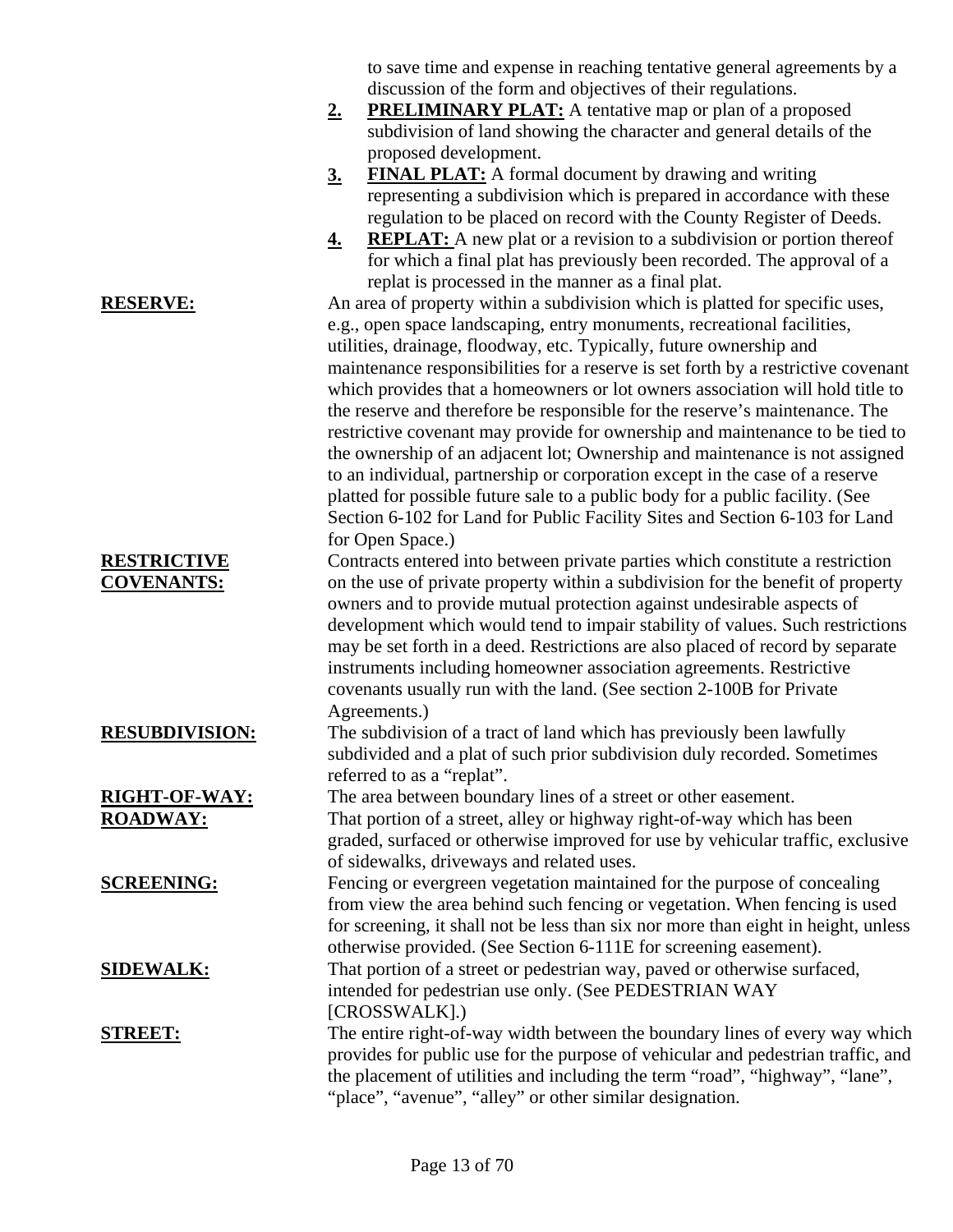- **1. ALLEY:** A right-of-way along the side of or in the rear of lots which affords a secondary means of access to and from streets and such lots.
- **2. ARTERIAL:** A street of considerable continuity which is primarily a traffic artery for intercommunication among large areas and which provides access to abutting properties only as a secondary function.
- **3. COLLECTOR:** A street supplementary to the major street system and a means of intercommunication between this system and smaller areas which is used for both through traffic and for access to abutting properties
- **4. CUL-DE-SAC:** A short street with one end open to traffic and being permanently terminated by a vehicular turn-around at the other end.
- **5. DEAD END:** A street having only one outlet for traffic
- **6. EXPRESSWAY:** Any divided street or highway with no access from abutting property and which has either a separate or at-grade access from other public streets and highways. Such streets have a minimum of four traffic lanes.
- **7. HALF-STREET:** A portion of the right-of-way of a street, usually along the edge of a subdivision where the remaining portion of the street is intended to be provided in another subdivision.
- **8. LOCAL:** A street intended primarily for access to abutting properties and of limited continuity within a neighborhood.
- **9. MARGINAL ACCESS OR FRONTAGE ROAD:** A local street which is parallel with and adjacent to a limited access highway or arterial street and which provides access to abutting properties and protection from fast through traffic on the parallel streets.

**STREET WIDTH:** The shortest distance between lines delineating the right-of-way of a street. **SUBDIVIDE LAND:** To partition a parcel of land into two or more parcels, tracts, lots or sites for the purpose of transfer of ownership or development, whether immediate or future, when such parcel exists as a unit or contiguous units under a single ownership.

**SUBDIVIDER:** The owner, or any other person, firm or corporation authorized by the owner, undertaking proceedings under the provisions of these regulations to subdivide land.

A contractual agreement signed and notarized by the subdivider and the applicable Governing Body which is conditioned upon acceptance of the final plat for the dedications thereon with primary concern for the design, installation, inspection and financing or guarantees for public improvements. (See Section 7-104A for Agreement and Guarantees for Installation of Required Improvements.)

**SUBDIVISION:** Either an act of subdividing land as defined in this section or a tract of land subdivided.

> A person appointed by the mayor with the consent of the City Council as administrator of these regulations. (See Section 3-101 for Duties of Subdivision Administrator.)

**TURN-AROUND:** An area at the closed end of a street with a single common ingress and egress within which vehicles may reverse their direction.

**VISION TRIANGLE:** A triangular area at the intersection of streets maintained in such a manner as

#### **SUBDIVIDER'S AGREEMENT:**

## **SUBDIVISION ADMINISTRATOR:**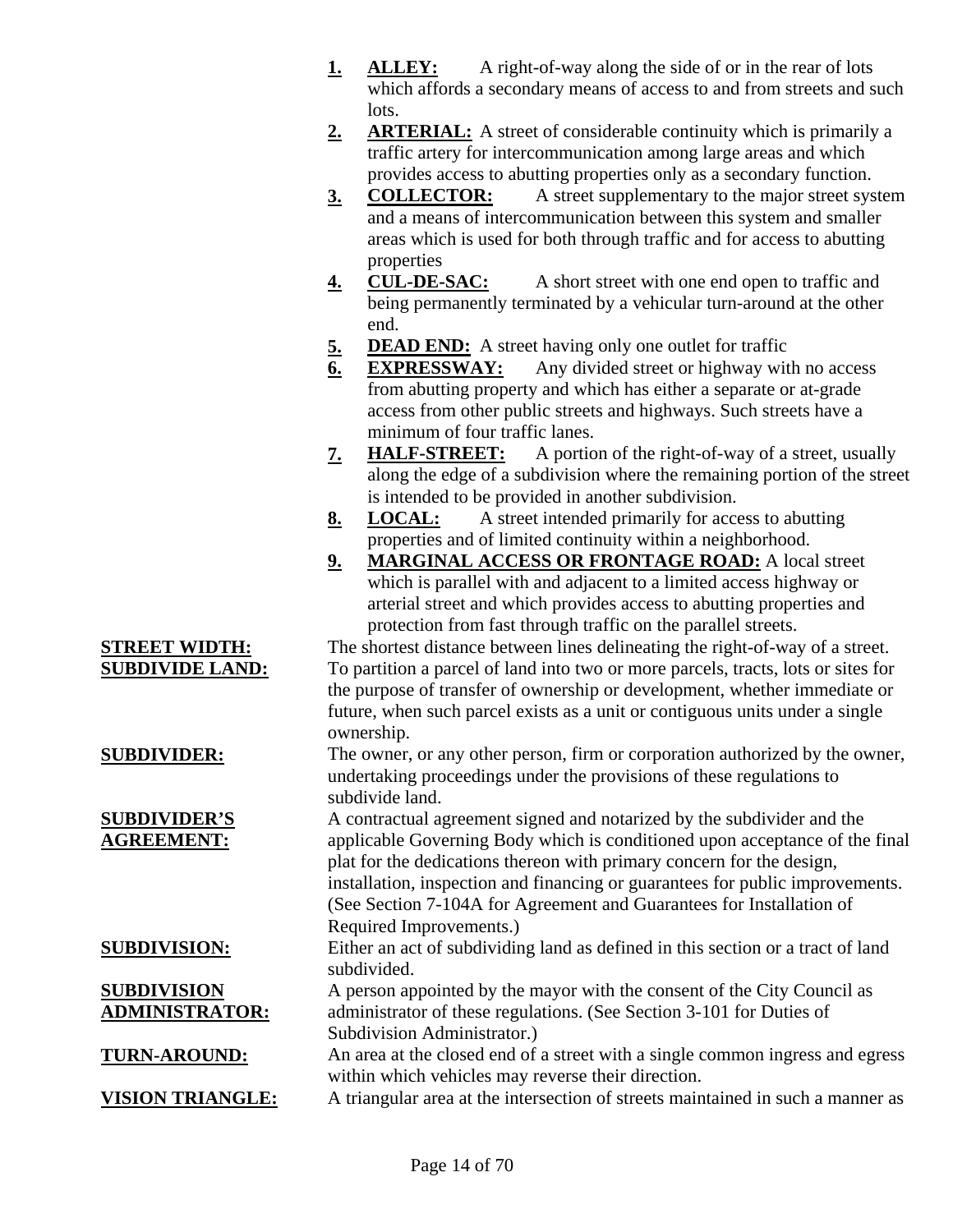to provide a safe and open line of vision for drivers of vehicles approaching the intersection. Within the vision triangle, no one shall install, construct, plant, park or maintain any sign, fence, hedge, shrubbery, tree, natural growth or other obstruction which would materially impede vision between the heights of 33 inches and eight feet above the street level. Such restrictions shall not apply to official traffic signs, signals and utility poles. (See Section 6-111C for vision triangle easement and City Zoning Regulations for definition of VISION TRIANGLE.) **WATERCOURSE:** A stream of water having a course, current and cross-section.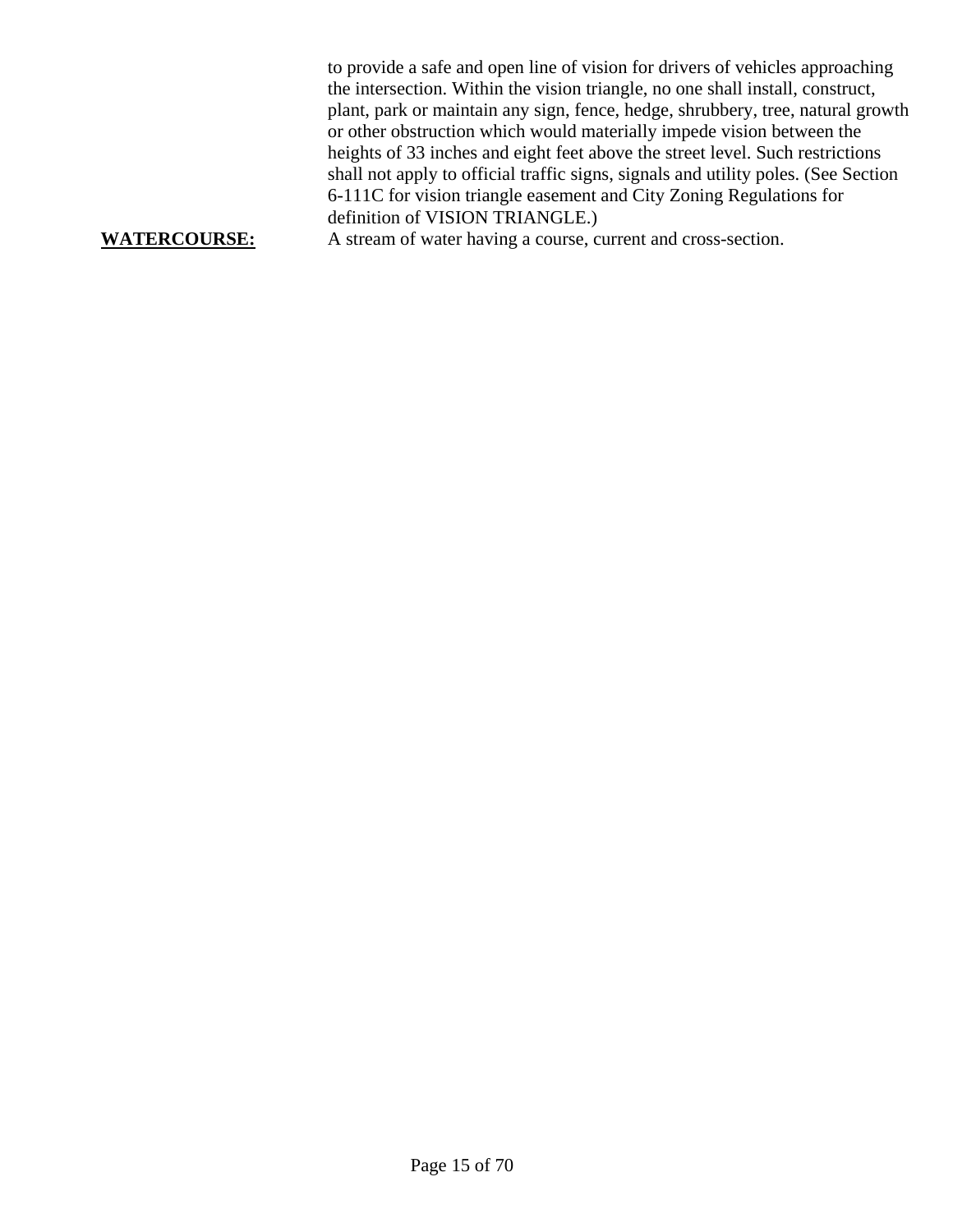#### **ARTICLE 3. ADMINISTRATION, PERMITS, ENFORCEMENT, VIOLATIONS AND FEES.**

**100 Division of Administrative Responsibility.**

The administration of these regulations is vested in the following governmental branches of the City:

- A. Subdivision Administrator.
- B. City Clerk
- C. Subdivision Committee
- D. Planning Commission
- E. Governing Body

Each of the above named governmental branches shall have the responsibilities hereinafter set forth.

| 101 | <b>Duties of the</b>                | The Subdivision Administrator or designee shall administer the provisions of<br>these regulations and in furtherance of such authority, shall: |                                                                                                                                                                                                                                                                                   |  |
|-----|-------------------------------------|------------------------------------------------------------------------------------------------------------------------------------------------|-----------------------------------------------------------------------------------------------------------------------------------------------------------------------------------------------------------------------------------------------------------------------------------|--|
|     | <b>Subdivision</b>                  |                                                                                                                                                |                                                                                                                                                                                                                                                                                   |  |
|     | Administrator.                      | A.                                                                                                                                             | Serve as an assistant to the Planning commission on $(1)$ the review of<br>sketch plans, plats and lot splits; and (2) the vacation of plats, rights-of-<br>way, easements and other public reservations.                                                                         |  |
|     |                                     | <b>B.</b>                                                                                                                                      | Inform applicants of procedures required for subdivision approval and<br>vacations, provide application forms and other administrative forms to<br>facilitate the process, and convey to subdividers the decisions of the<br>Planning Commission.                                 |  |
|     |                                     | $C_{\cdot}$                                                                                                                                    | Receive and establish files for all sketch plans, preliminary and final<br>plats, replats, final plats for small tracts, lot splits and vacations together<br>with applications therefore.                                                                                        |  |
|     |                                     | D.                                                                                                                                             | Forward copies of the preliminary plat and final plats for small tracts,<br>when deemed necessary, to other appropriate governmental agencies<br>and public and private utility providers for their comments and<br>recommendations.                                              |  |
|     |                                     | Ε.                                                                                                                                             | Review and compile a list of comments on all preliminary plats to<br>determine whether such plats comply with these regulations and<br>similarly review and compile a list on all final plats to determine<br>whether they comply wit the preliminary plat and these regulations. |  |
|     |                                     | F.                                                                                                                                             | Forward sketch plans, preliminary and final plats and lot splits to the<br>Subdivision Committee and/or Planning Commission for their<br>consideration, together with the list of comments and recommendations.                                                                   |  |
|     |                                     | G.                                                                                                                                             | Following approval by the Planning Commission and recommendations<br>on vacations forward to the Governing Body all final plats, replats, final<br>plats for small tracts as well as vacations after having checked and<br>assembled all pertinent data and drawings.             |  |
|     |                                     | H.                                                                                                                                             | Make such other determinations and decisions as may be required by<br>these regulations.                                                                                                                                                                                          |  |
| 102 | <b>Duties of the City</b><br>Clerk. |                                                                                                                                                | The City Clerk shall:                                                                                                                                                                                                                                                             |  |
|     |                                     | A.                                                                                                                                             | File at least three copies of these model regulations marked by the Clerk<br>as "Official Copy as Incorporated by Ordinance No. 1137 ", (i.e., the                                                                                                                                |  |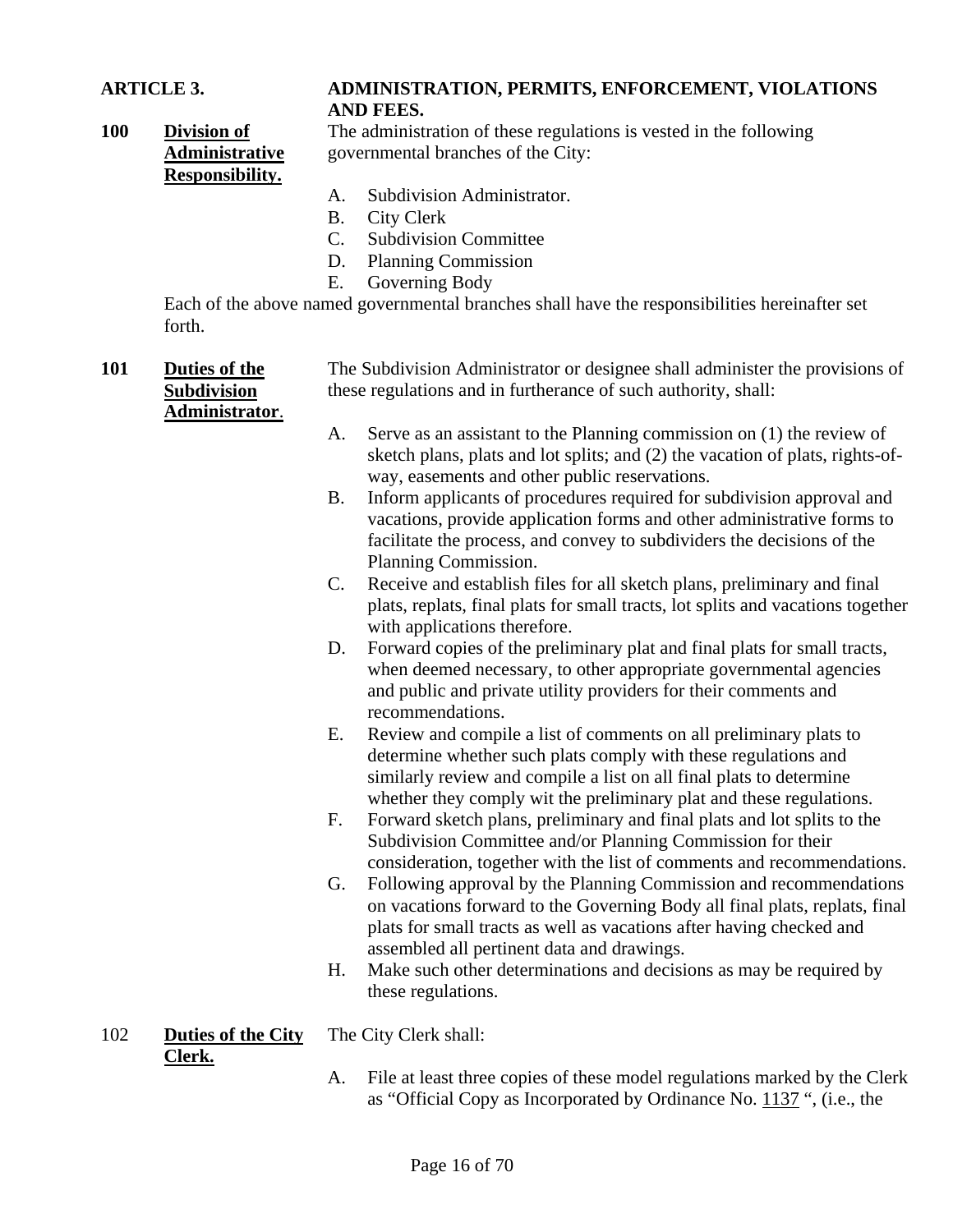ordinance approved by the Governing Body) and all sections or portions thereof intended to be omitted clearly marked to show any such omissions or showing the sections, articles, parts or portions that are incorporated and to which shall be appended a copy of the incorporating ordinance. Such copies maintained by the clerk shall be open to inspection and available to the public at all reasonable business hours.

- B. Distribute at cost to the City, official copies of these regulations similarly marked as described in Section 3-102A to the applicable police department, court, Subdivision administrator, Zoning Administrator, building inspector, city Attorney and all administrative departments of the City charged with the enforcement of these regulations. Subsequent amendments to these regulations shall be appended to such copies.
- C. Process the required fees.
- D. Provide clerical assistance to the Governing Body so as to facilitate and record their actions in the exercise of their duties relating to these regulations.

**103 Duties of the Subdivision Committee** The Planning commission may create a Subdivision committee composed of any three or more of its members. The chairperson shall, with the concurrence of the commission, appoint the members and designate the chairman and vice-chairman of the Committee for such period of time as deemed appropriate.

> The Subdivision Administrator and other non-commission members such as public and private officials engaged in public works, utilities, sanitation, safety and building and committee members. Township trustees will be invited to Committee meetings when plats or vacations are proposed in their township. The Subdivision Committee, among other assignments, may:

- A. Review sketch plans and forward comments to the potential subdivider.
- B. Review preliminary plats to determine compliance with these regulations, review final plats to determine whether they comply with the preliminary plat and these regulations, and forward such determinations and recommendations as may be appropriate to the Planning Commission.
- C. When deemed desirable, review proposed lot splits and vacations for recommendations to the Planning Commission.

Any person aggrieved by any comments, determinations or recommendations of the Subdivision committee shall have a right to appeal to the Planning Commission.

**104 Duties of the Planning Commission**

The Planning Commission shall:

- A. Review the sketch plans, when submitted, and forward comments to the potential subdivider whenever this responsibility is not otherwise performed by a Subdivision committee.
- B. Review and approve, approve conditionally or disapprove preliminary plats and lot splits.
- C. Review and approve, approve conditionally or disapprove final plats and transmit the same to the Governing Body for their acceptance of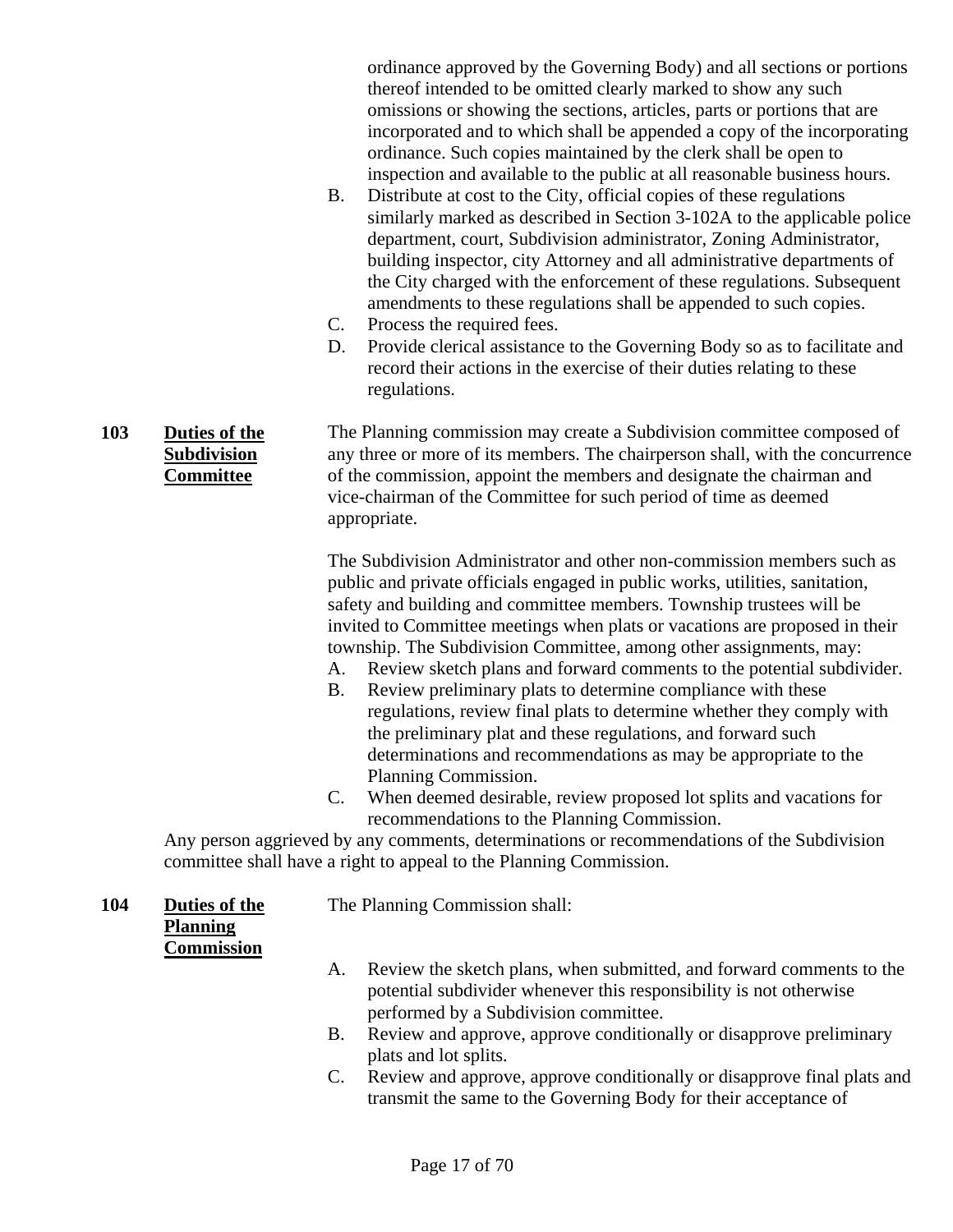dedications of streets, alleys, and other public ways and sites.

- D. Make recommendations to the Governing Body on vacations of recorded plats, rights-of-way, easements and other public reservations.
- E. Make such other determinations and decisions as may be required of the Commission from time to time by these regulations or applicable sections of the Kansas Statutes Annotated.
- The Governing Body shall:
	- A. Accept or not accept dedications of streets, alleys and other public ways and sites shown on final plats and, in cases of disapproval or modification, inform the subdivider in writing of the reasons.
	- B. Approve or not approve vacations of recorded plats, rights-of-way, easements and other public reservations and, in the unincorporated area, to recommend or protest such vacations to be considered by the Board of County Commissioners.

**106 Building and Zoning Permits.** No building or zoning permit or occupancy certificate except those involving repairs, maintenance, continuation of an existing use or occupancy or accessory structures, shall be issued for a principal building or structure or use on any lot, tract or parcel of any subdivision that is subject to the provisions of these regulations until a copy of the recorded plat is available for examination by the applicable official charged with issuing such permits or certificates. Furthermore, no such building or zoning occupancy certificates shall be issued for the use of any building or structure within a subdivision approved for platting, replatting or lot splitting until required utility facilities have been installed and made ready to service the property; roadways providing access to the subject lot or lots have been constructed or are in the course of construction; or guarantees have been provided to ensure the installation of such utilities and roadways. If platting is not required, dedications in lieu of platting may be required to obtain easements and access control and to widen rights-of-way as well as to provide necessary public improvements during the process of issuing permits. (See Section 2-100E for Vesting of Development Rights.) (See Section 1-105 for exemptions from platting.)

**105 Duties of the** 

**Governing Body**

107 **Enforcement.** No plat shall be approved which does not comply with the provisions of these regulations or be entitled to record at the County Register of Deeds or have any validity until it shall have been approved in the manner prescribed in these regulations. It shall be the duty of the Subdivision Administrator and the applicable official charged with issuing building and zoning permits and occupancy certificates in conjunction with the city attorney or their designees to enforce these regulations. The following actions are specifically prohibited:

- A. The transfer of sale by metes and bounds description of any land subject to the applicability of Section 1-104 which is not otherwise exempted by Section 1-105.
- B. Approval of a plat by the Planning Commission which does not comply with the provisions of these regulations.
- C. The transfer or sales of any lot, tract or parcel of land located in a plat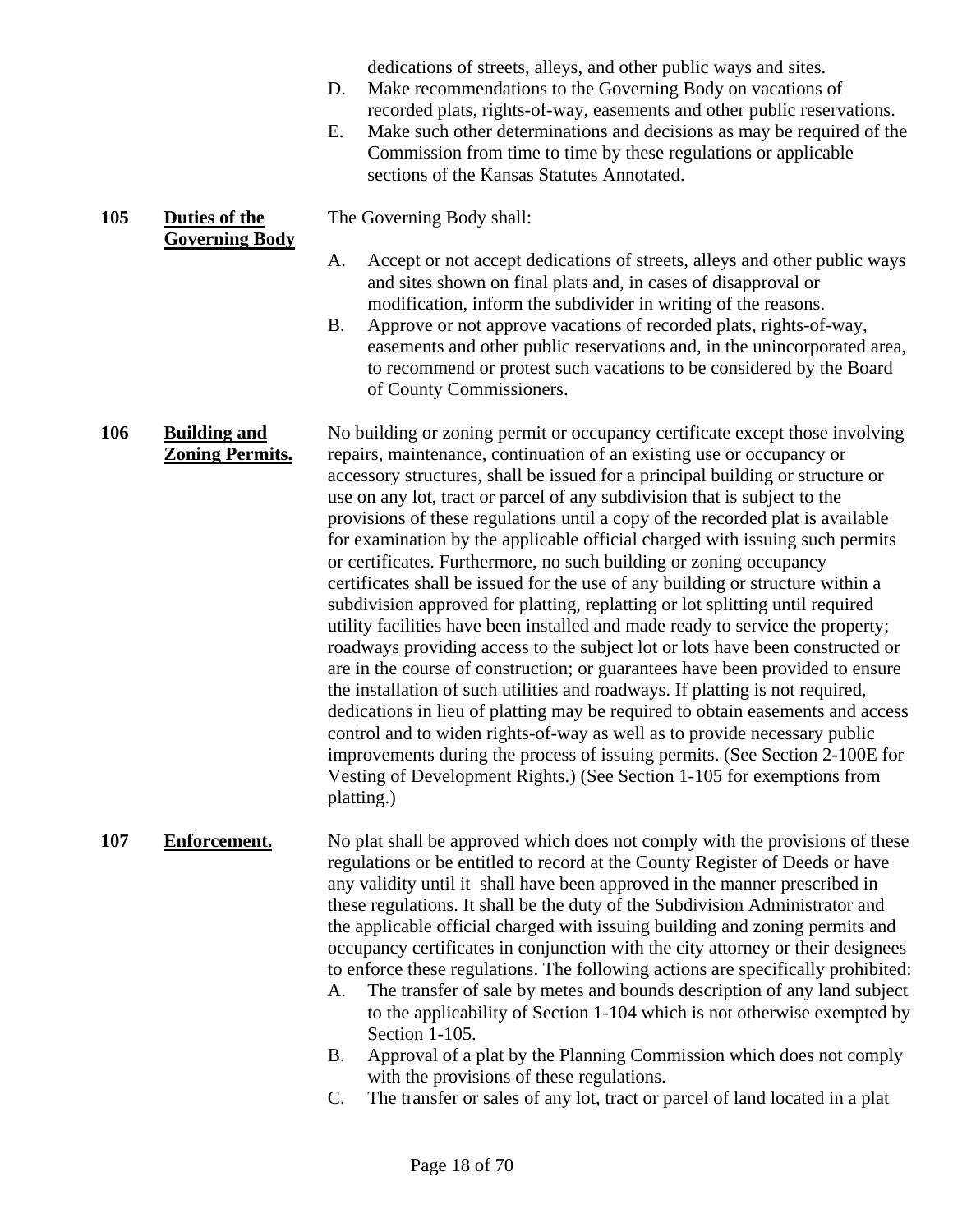accepted for dedications by the Governing Body which has not been recorded with the Register of Deeds.

D. The recording of any plats or replats of land laid out with building lots, roads or streets, alleys, utility or other easements and dedications to the public unless the plat or replat bears the signatures of the Planning Commission and the Governing Body.

#### **108 Violations.**

- A. Penalties. Pursuant to K.S.A. 12-761, as amended, any violations of these regulations shall be deemed to be a misdemeanor. Any person, firm, association, partnership, or corporation convicted thereof, shall be punished by a fine not to exceed \$500 or by imprisonment for not more than six months for each offense or by both such fine and imprisonment. Each day's violation shall constitute a separate offense.
- B. Remedies. The City shall further have the authority to maintain suits or actions in any court of competent jurisdiction for the purpose of enforcing any provisions of these regulations and to abate nuisances maintained in violation thereof; and in addition to other remedies, the appropriate authorities of the City of Andover may institute injunction, mandamus or other appropriate action or proceeding to prevent such unlawful erection, construction, reconstruction, alteration, conversion, maintenance or use, or to correct or abate such violation, or to prevent the occupancy of such buildings, structures or land.
- C. Flood Plain Violations. Any person, company, corporation, institution, municipality or agency of the state who violates any provision of the flood plain provisions of these regulations shall be subject to the penalties and remedies as provided in Sections 3-108A and B above. Such remedies may also be instituted by the Attorney General and the Chief Engineer of the Division of Water Resources of the Kansas State Board of Agriculture.
- **109 Fees.** For purposes of wholly or partially defraying the costs of the administrative and enforcement provisions described in these regulations, including the cost of engineering and inspection services and recording legal documents, the applicant upon filing an application for a preliminary or final plat, plat for small tracts, lot split or vacation, shall pay the Clerk a fee according to the fee schedule approved by the Governing Body. No part of such fee shall thereafter be refunded.
- **110 Reports.** The Subdivision Administrator shall periodically report verbally or in writing to the Governing Body and the Planning Commission a summary of all subdivisions and the number of lots recorded on final plats during the preceding period, giving details of any permitted variations, as well as the current status of all applications in process for sketch plans, preliminary and final plats, lot splits and vacations. Such a report shall include comments on any problems encountered in the administration or enforcement of these regulations which may especially be of use at the annual review established by Section 12-101.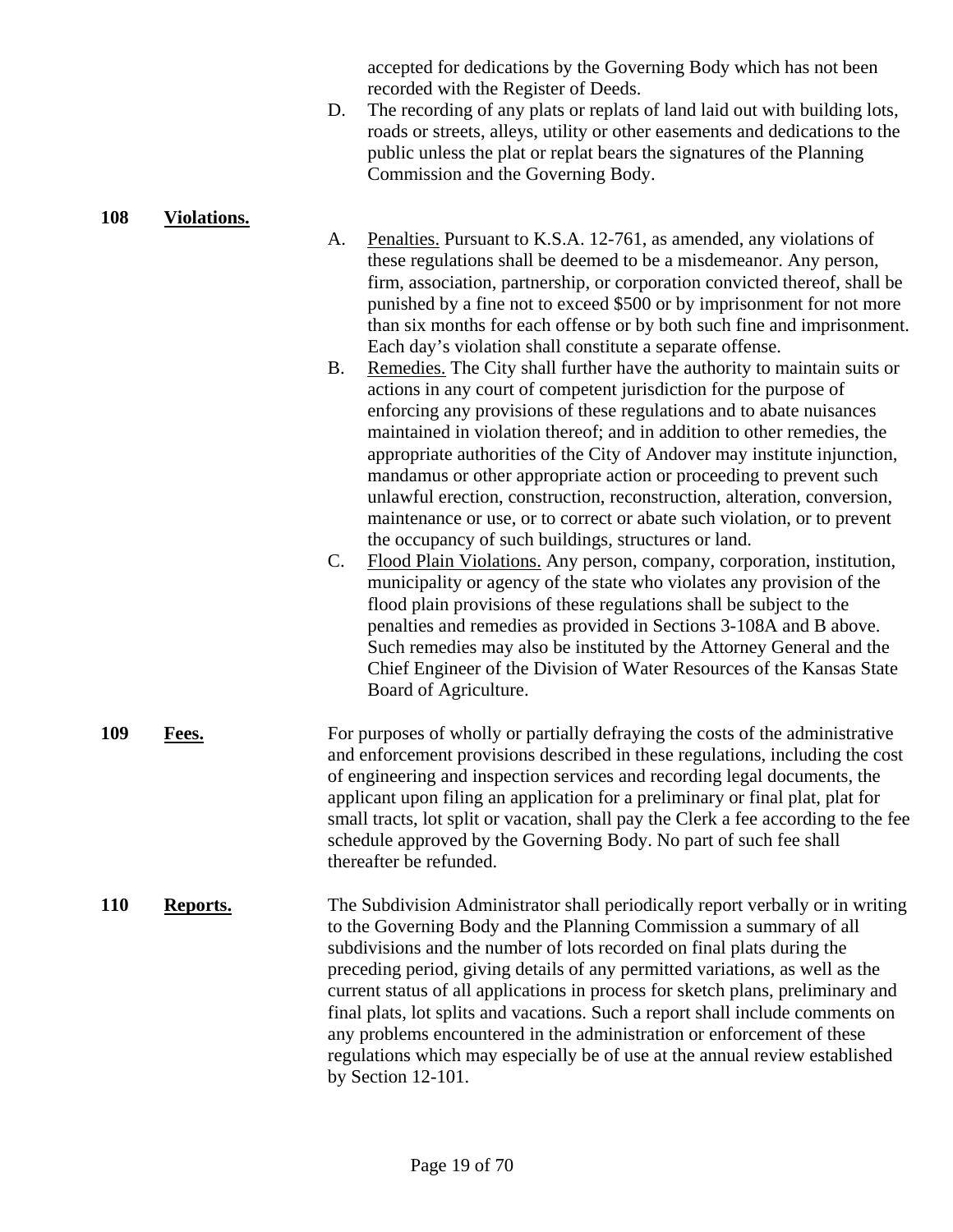| <b>ARTICLE 4.</b> |                                                                                             | PROCEDURE FOR APPROVAL OF PRELIMINARY AND FINAL<br>PLATS.                                                                                                                                                                                                                                                                                                                                                                                                                                                                                                                                                                                                                                                                                                                                                                                                                                                                                                                                                                                                                                                                                                                                                         |  |  |
|-------------------|---------------------------------------------------------------------------------------------|-------------------------------------------------------------------------------------------------------------------------------------------------------------------------------------------------------------------------------------------------------------------------------------------------------------------------------------------------------------------------------------------------------------------------------------------------------------------------------------------------------------------------------------------------------------------------------------------------------------------------------------------------------------------------------------------------------------------------------------------------------------------------------------------------------------------------------------------------------------------------------------------------------------------------------------------------------------------------------------------------------------------------------------------------------------------------------------------------------------------------------------------------------------------------------------------------------------------|--|--|
| <b>100</b>        | <b>Submittal of</b><br><b>Sketch Plan.</b>                                                  | The subdivider may, if deemed desirable, submit a sketch plan in order to<br>receive the pre-plat comments of the Subdivision Committee and/or the<br>Planning Commission which may prove helpful in designing the preliminary<br>plat. Three copies of the sketch plan should be submitted to the Subdivision<br>administrator in a simple format sufficient to convey the location of proposed<br>streets and utilities, the general layout of lots, and to not any particular design<br>situations which could benefit from an early discussion of the problems. One<br>copy of the sketch plan shall be returned to the subdivider with notations<br>marked as to the comments resulting from such a review process. No fee shall<br>be charged for the sketch plan review.                                                                                                                                                                                                                                                                                                                                                                                                                                   |  |  |
| 101               | <b>Filing of</b><br><b>Preliminary Plat</b>                                                 | An application shall be filed with the subdivision administrator at least 20<br>days prior to the next regular meeting of the Planning Commission and such<br>number of copies of the preliminary plat as may be determined necessary by<br>the Commission for proper review by affected and interested governmental<br>and public and private organizations. Such plat shall not be accepted for filing<br>until the fee as provided for in Section 3-108 has been paid by the subdivider<br>to the Clerk. The preliminary plat shall contain the information as set out in<br>Section 5-100 of these regulations.                                                                                                                                                                                                                                                                                                                                                                                                                                                                                                                                                                                               |  |  |
| 102               | <b>Distribution and</b><br><b>Review of</b><br><b>Preliminary Plat.</b>                     | After the filing of the preliminary plat, the Subdivision Administrator shall<br>distribute copies to affected and interested governmental and public and<br>private organizations as appropriate. Organizations receiving copies shall<br>have 15 days to review the preliminary plat and to make their comments and<br>recommendations to the Planning Commission. A lack of response in 15 days<br>shall, at the discretion of the planning Commission, signify approval, unless<br>during this period a written request for an extension of one time only not to<br>exceed 15 days is submitted to the Planning Commission.                                                                                                                                                                                                                                                                                                                                                                                                                                                                                                                                                                                   |  |  |
| 103               | <b>Action by the</b><br><b>Planning</b><br><b>Commission on</b><br><b>Preliminary Plat.</b> | The Planning commission shall review the preliminary plat and consider the<br>comments and recommendations of the organizations to whom the<br>preliminary plat had been submitted for review. If deemed desirable, the<br>Commission may mail notices or copies of agendas to interested parties and<br>conduct a public hearing for the purpose of receiving information supporting<br>or opposing the preliminary plat.<br>The Planning commission shall determine whether the preliminary plat<br>A.<br>generally meets the design standards and requirements of these<br>regulations, the Comprehensive Plan, the applicable zoning regulations<br>and other applicable provisions of the ordinances of the city.<br>If satisfied, the planning Commission shall approve the preliminary plat<br><b>B.</b><br>and so notify the subdivider in writing.<br>If the Planning Commission determines that the preliminary plat does<br>$\mathsf{C}$ .<br>not satisfy the foregoing conditions, it may suggest modifications so as<br>to satisfy such conditions and in such event:<br>The subdivider may amend the preliminary plat so as to<br>1.<br>incorporate such modifications and resubmit the plat to the |  |  |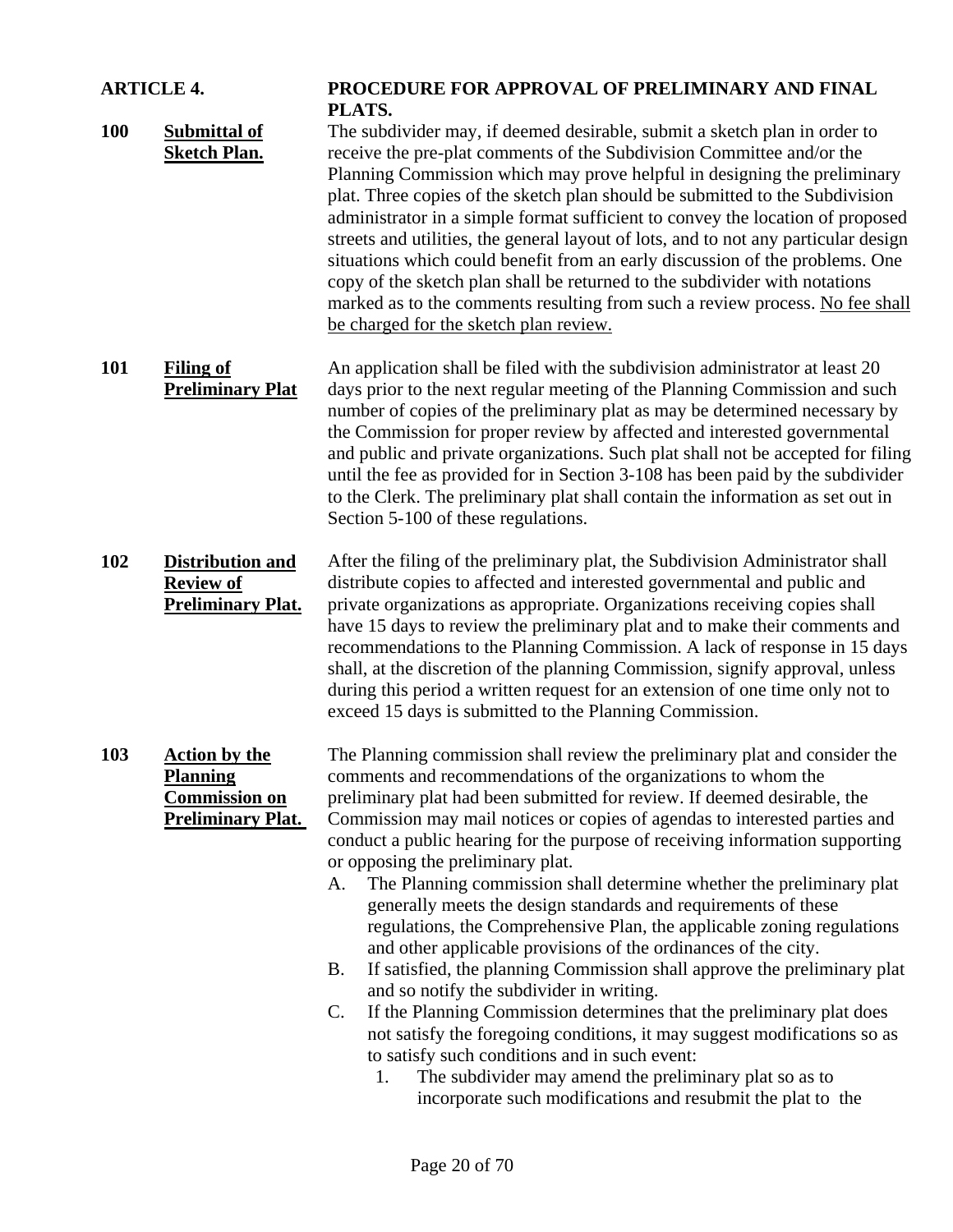Commission, which shall then grant its approval if such amendments satisfactorily incorporate the suggested modifications; or

- 2. The subdivider may reject the suggested modifications or, within the time allowed for Commission action, may refrain from taking any action thereon. In either event, the preliminary plat shall be deemed to have been disapproved and the commission shall thereupon furnish the subdivider with a written statement setting forth the reasons for disapproval of the preliminary plat.
- D. If the Planning commission determines that the preliminary plat does not satisfy the conditions of these regulations and that modifications would be too extensive or impractical, it shall disapprove the preliminary plat and immediately notify the subdivider in writing of its action, all within 60 days.

**104 Failure of Planning Commission to Act on Preliminary plat.** If the Planning commission fails to approve or disapprove a preliminary plat within 60 days after the date such plat is filed with the Subdivision Administrator or from the date the subdivider has filed the last item of required data, whichever date is later, then such preliminary plat shall be deemed to have been approved, unless the subdivider shall have consented in writing to extend or waive such time limitation.

#### **105 Effect of Approval of Preliminary Plat.**

- A. Approval of the preliminary plat shall not constitute approval of the subdivision by the Planning Commission, but shall signify in general the acceptability of the proposed subdivision.
- B. Such approval shall be considered permission to submit the final plat accompanied by the information required by Section 5-101R.
- C. Such approval shall be effective for no more than 12 months from the date approval was granted, unless, upon application from the subdivider, the Planning Commission grants an extension of time beyond such period. If a final plat for the entire subdivision or a unit thereof has not been filed with the Subdivision administrator within such period, or any extensions granted thereto, the preliminary plat must be resubmitted to the Commission as if such plat had never been approved, except that no additional fee shall be charged for such re-submittal if there are no substantive changes from the previous preliminary plat approval.

#### **106 Filing of a Final Plat.** An application for final plat approval, together with a sufficient number of copies as determined by the Planning Commission for proper review, shall be filed with the subdivision Administrator at least 15 days prior to the next regular meeting of the commission and within 12 months after the date that the preliminary plat has been approve. The Administrator shall transmit the final plat to the Commission and to other affected and interested governmental and public and private organizations as desirable for any further recommendations. The final plat shall contain the information as set out in Section 5-101 of these regulations. An application for a replat approval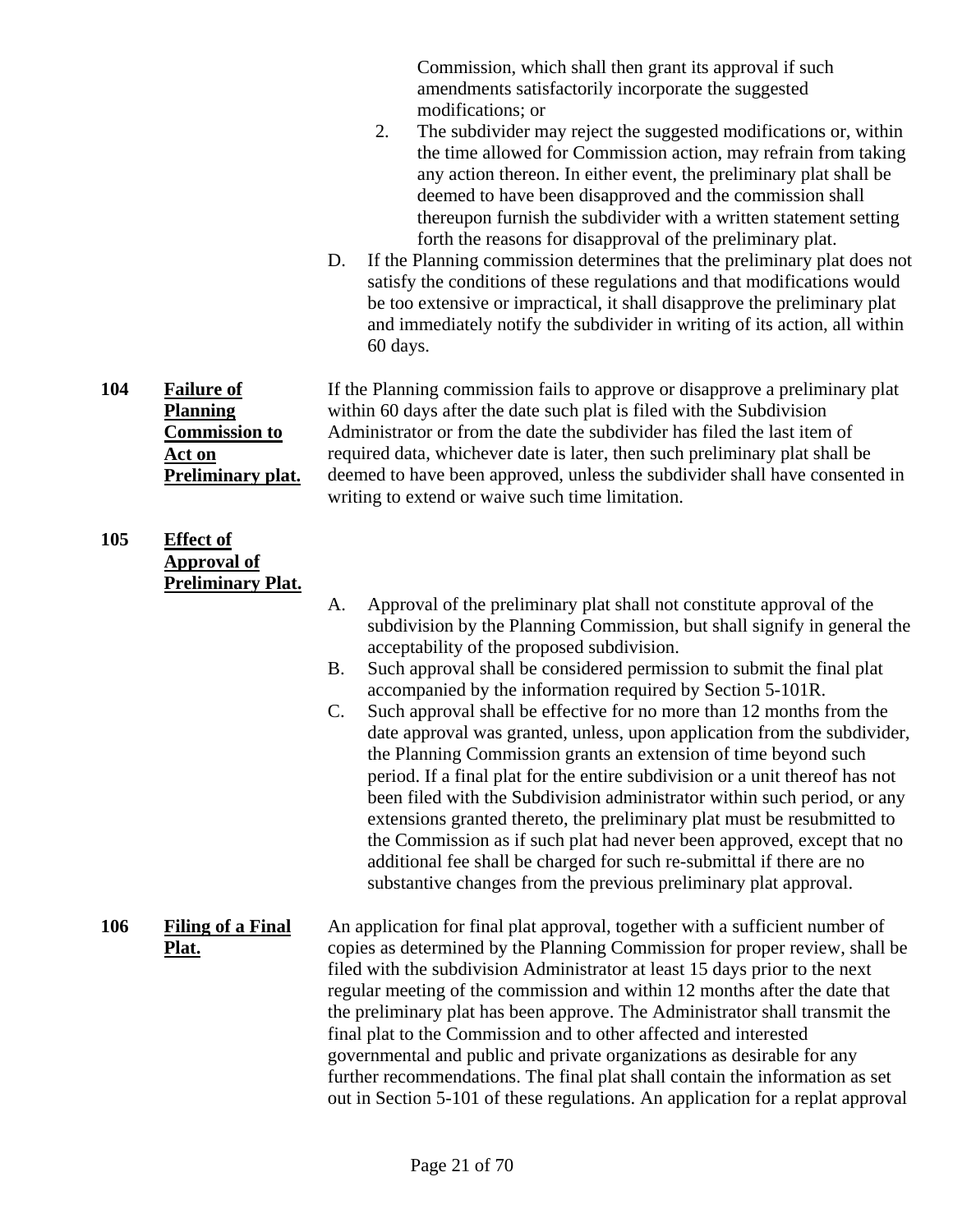is processed in the same manner as a final plat. (See Section 2-102 for definition of a REPLAT under the heading of PLAT.)

| 107        | <b>Planning</b><br><b>Commission</b><br><b>Action on the</b><br><b>Final Plat.</b>        | The Planning commission shall, within 60 days after the first meeting of the<br>Commission following the date that the plat with all required data is filed<br>with the Subdivision administrator, review and approve the final plat if:                                                                                                                                                                                                                                                                                                                                                                                                                                                                                                                        |  |  |
|------------|-------------------------------------------------------------------------------------------|-----------------------------------------------------------------------------------------------------------------------------------------------------------------------------------------------------------------------------------------------------------------------------------------------------------------------------------------------------------------------------------------------------------------------------------------------------------------------------------------------------------------------------------------------------------------------------------------------------------------------------------------------------------------------------------------------------------------------------------------------------------------|--|--|
|            |                                                                                           | It is substantially the same as the approved preliminary plat; or<br>A.<br><b>B.</b><br>There has been compliance with all conditions which may have been<br>attached to the approval of the preliminary plat; and<br>C.<br>It complies with all of the provisions contained in these regulations and<br>of other applicable regulations or laws.                                                                                                                                                                                                                                                                                                                                                                                                               |  |  |
| 108        | <b>Failure of</b><br><b>Planning</b><br><b>Commission to</b><br><b>Act on Final Plat.</b> | If the Planning Commission fails to approve or disapprove the final plat<br>within the 60 days designated by state law for its consideration as stated in<br>Section 4-107, it shall be deemed to have been approved and a certificate<br>shall be issued by the secretary upon demand, unless the subdivider shall<br>have consented in writing to extend or waive such time limitation. (See K.S.<br>A. $12-752[b]$ .)                                                                                                                                                                                                                                                                                                                                        |  |  |
| 109        | <b>Submittal to</b><br><b>Governing Body</b><br>of Final Plat.                            | Before a final plat is recorded, it shall be submitted to the Governing Body<br>for its acceptance of dedications for street rights-of-way and other public<br>ways, drainage and utility easements, and any land dedicated for public use<br>and accompanied by guarantees for the installation of required improvements<br>according to Section 7-104.                                                                                                                                                                                                                                                                                                                                                                                                        |  |  |
| <b>110</b> | <b>Governing Body</b><br><b>Action on Final</b><br>Plat.                                  | The Governing Body shall either accept or not accept the dedication of any<br>land for public purposes within 30 days after the first meeting of the<br>Governing Body following the date of the submission of the plat to the clerk.<br>The Governing Body may defer actions for an additional 30 days for the<br>purpose of allowing for modifications to comply with the requirements<br>established by the Governing Body. If the Governing Body defers action on<br>the plat or declines to accept the dedications thereto, it shall advise the<br>Planning commission and the subdivider in writing of the reasons therefore.<br>Acceptance of the dedications on the plat shall be shown over the signature of<br>the mayor and attested to by the Clerk |  |  |
| 111        | <b>Acceptance of</b><br><b>Dedications by</b><br><b>County.</b>                           | All final plats outside the city shall also be submitted by the subdivider to the<br>appropriate county official for presentation to the Board of County<br>Commissioners for their acceptance of dedications for street rights-of-way<br>and other public ways, drainage and utility easement, and any land dedicated<br>for public use and accompanied by guarantees for the installation of required<br>improvements according to Section 7-104.                                                                                                                                                                                                                                                                                                             |  |  |
| 112        | <b>Recording of</b><br><b>Final Plat.</b>                                                 | The final plat with all required signatures and in the exact form as accepted<br>by the Governing Body shall be recorded by the subdivider with the County<br>Register of Deeds. The subdivider shall pay the recording fee and any<br>outstanding real estate taxes and special assessments. Approval of the final<br>plat by the Planning Commission and acceptance by the Governing Body                                                                                                                                                                                                                                                                                                                                                                     |  |  |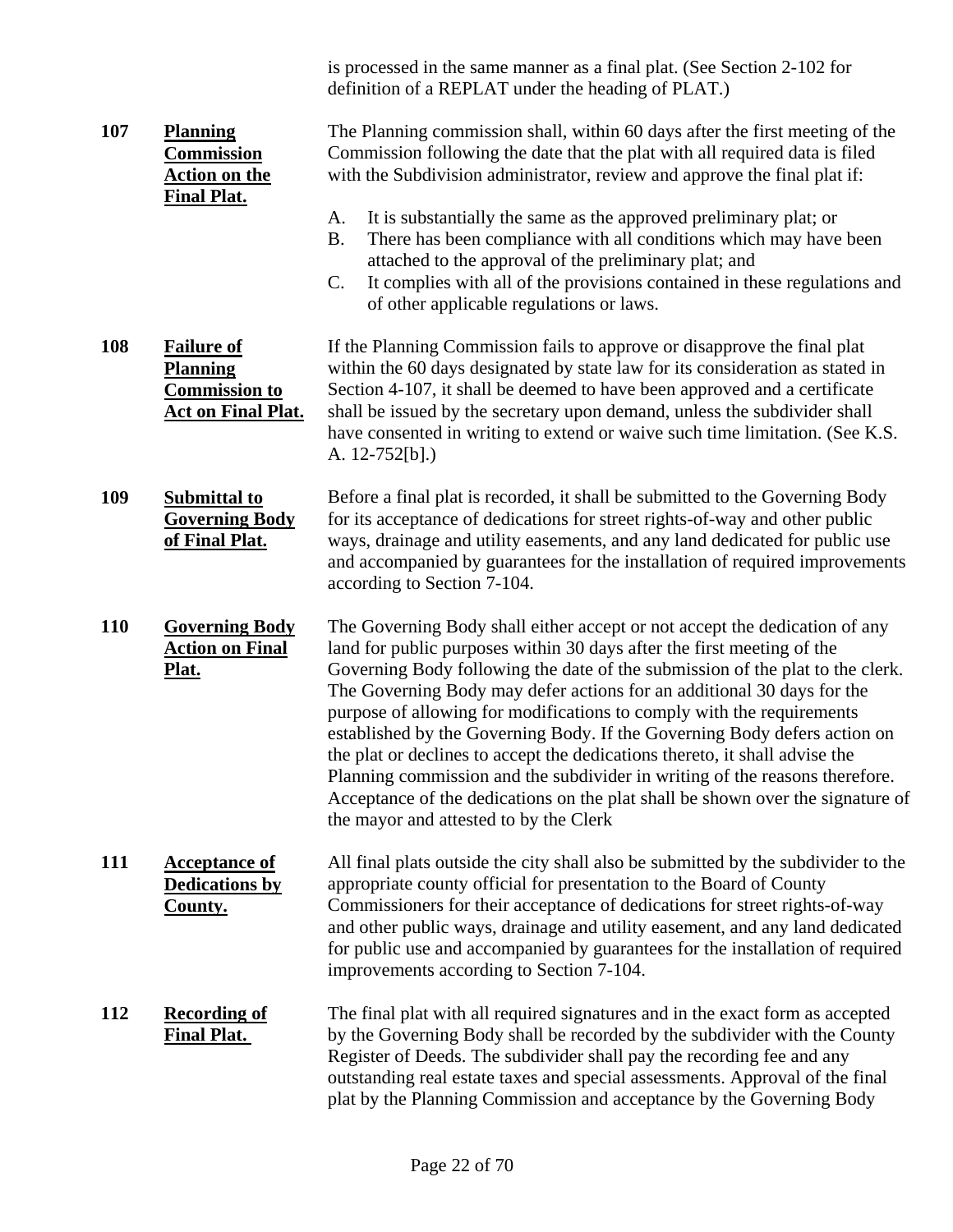shall be null and void if (1) the plat is not acceptable for recording in the office of the Register of Deeds; or (2) is not recorded within 60 days after the final acceptance by the Governing Body; or (3) is not recorded within 15 days after final acceptance by the applicable County Governing Body under the preconstruction procedures of Section 7-104C. The subdivider shall submit to the Subdivision Administrator such number of copies of the recorded plat as is necessary for record keeping purposes of the City and other affected governmental agencies. (See Section 5-101R1 for title report and Section 10- 100C for Vacation of Unrecorded Plat.)

- **113 Unit Developments.** The foregoing provisions of these regulations to the contrary notwithstanding, an approved preliminary plat may be submitted for final approval in separate geographic units rather than as a whole, provided the following conditions are met:
	- A. Each unit of a plat of subdivision shall contain an area of sufficient size based on physical conditions and ability to install improvements economically.
	- B. The approval of the Planning Commission as to the feasibility of such development, in separate units, including the feasibility of the proposed sequence of development, shall be secured.
	- C. A final plat of at least one unit shall be filed within 12 months from the date of approval of the preliminary plat, and final plats of all such units shall be filed within five years from the date that the preliminary plat was approved. The Planning Commission on application of the subdivider, may, from time to time, grant extensions of time within which to submit such final plats, provided that each such extension shall be for no more than one year.
	- D. All steps required for the approval of final plats, including the recording thereof, shall be adhered to with respect to each unit so submitted.
	- E. A replat of all or a portion of a recorded final plat may be submitted at any time.

#### **114 Approval of Plats for Small Tracts.**

- A. Authorization. Any other provision of these regulations to the contrary notwithstanding, if a proposed plat of subdivision or resubdivision complies with the requirements of Section 4-114B, then the Planning Commission may approve a final plat of such subdivision or resubdivision when neither a sketch plan nor a preliminary plat has been filed by the subdivider and a preliminary plat has not been approved by the Planning commission.
- B. Requirements. In order to qualify for approval in the manner provided in Section 4-114A, a proposed plat of subdivision shall comply with the following requirements:
	- 1. The proposed plat of subdivision shall include not more than ten acres if a residential plat, nor more than five acres for any other type of plat.
	- 2. The proposed plat of subdivision shall create not more than five lots, tracts or parcels of land.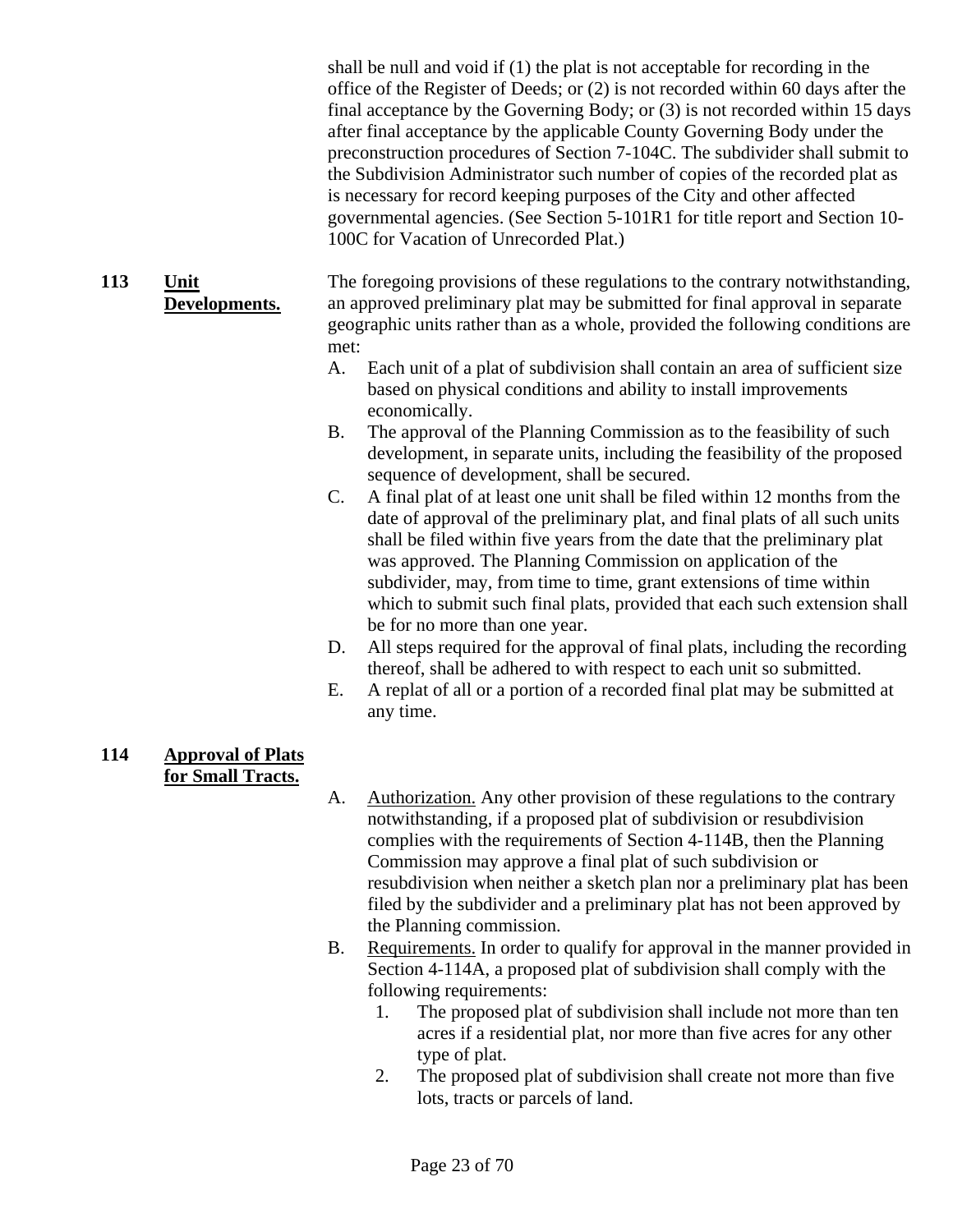- 3. No public street or easement of access is sought to be dedicated or is contemplated or projected through (as opposed to adjacent to) the lot, tract or parcel proposed to be subdivided or resubdivided.
- 4. The proposed plat of subdivision shall be in the form required by Section 5-101 and shall contain all the data, information and certificates required on final plats as well as the supplemental information.
- 5. Submission of the fees as required by Section 3-109.
- C. Procedures.
	- 1. Final plats filed for approval pursuant to Section 4-114 shall be filed with the Subdivision administrator who may submit such plat for review and recommendations to affected and interested governmental agencies and public and private utility providers as deemed desirable. The Administrator may require the subdivider to submit topographic information whenever the property proposed to be subdivided or resubdivided is traversed by or is adjacent to a known watercourse, including intermittent streams or is subject to flooding as defined in Section 6-104.
	- 2. The approval of final plats by the planning commission pursuant to Section 4-114 shall be subject to the same procedural provisions of a final plat, except insofar as the said sections require prior approval of, or compliance with, an approved preliminary plat.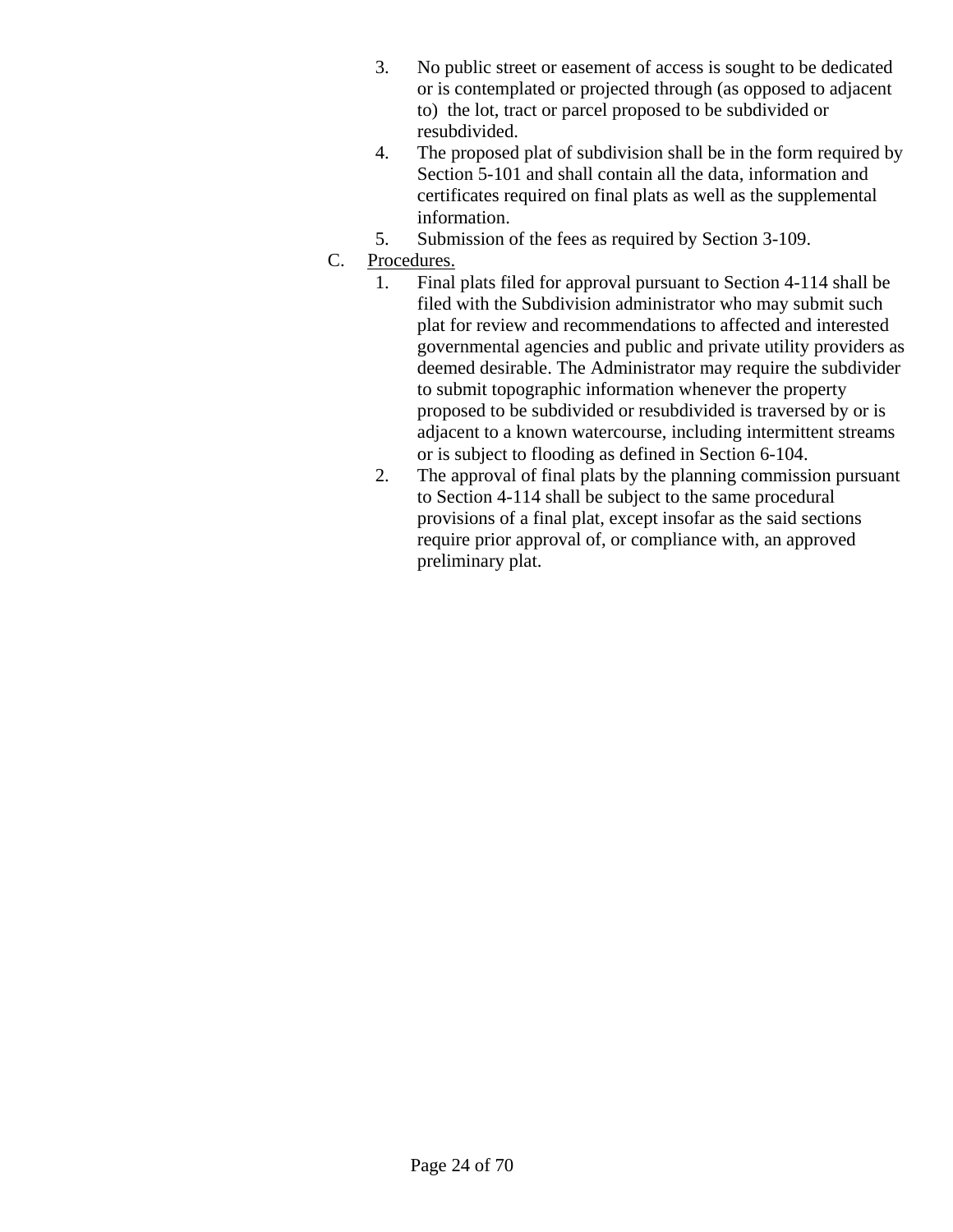**100 Contents of Preliminary Plat.**

#### **ARTICLE 5. CONTENTS OF PRELIMINARY AND FINAL PLATS**

The preliminary plat shall be drawn at a scale of not less than one inch equals 100 feet; however, areas over 100 acres may be at a scale of one inch equals 200 feet.

- A. General Information. The following general information shall be shown on the preliminary plat:
	- 1. Proposed name of the subdivision not duplicating or resembling the name of any plat heretofore recorded within the area of jurisdiction of these regulations. The use of the word "Addition" should be used for a plat which has just been or is in the process of being annexed and not for the subdivision of land already in the City.
	- 2. Date of preparation, north point and scale of drawing.
	- 3. An identification clearly stating that the drawing is a preliminary plat.
	- 4. Location of the subdivision by quarter-section, section, township and range and by measured distances to a section corner to further define the location and boundary of the tract.
	- 5. Names of adjacent subdivisions or, in the case of unplatted land, the name of the owner or owners of adjacent property.
	- 6. The name and address of the landowner, the subdivider and the name and seal of the land planner who prepared the plat and surveyor who did the topographic survey.
- B. Existing Conditions. The following existing conditions shall be shown on the preliminary plat:
	- 1. The location, right-of-way, width and names of all existing public or private street within or adjacent to the tract, together with easements, railroad rights-of-way and other important features such as section lines and corners, city and township boundary lines and monuments.
	- 2. The horizontal location within the subdivision and the adjoining streets and property of existing sanitary and storm water sewers including flow lines, water mains, culverts, catch basins, manholes, fire hydrants, underground wiring, pipe lines and gas lines proposed to serve the subdivision.
	- 3. Contour lines or spot elevations based on Mean Sea Level (MSL) or other datum approved by the Planning commission having the following intervals:
		- a. Two-foot contour intervals for ground slopes less than 10%
		- b. Five-foot contour intervals for ground slopes exceeding 10%.
		- c. Spot elevations where the ground is too flat for contours.
		- d. Ten-foot contours on lots ten acres or larger used for residential or agricultural purposes where no known watercourse or area subject to flooding as determined by Section 6-104 is involved. USGS map data is acceptable.

The date of the topographic survey shall be shown including the location, elevation and description of the bench mark controlling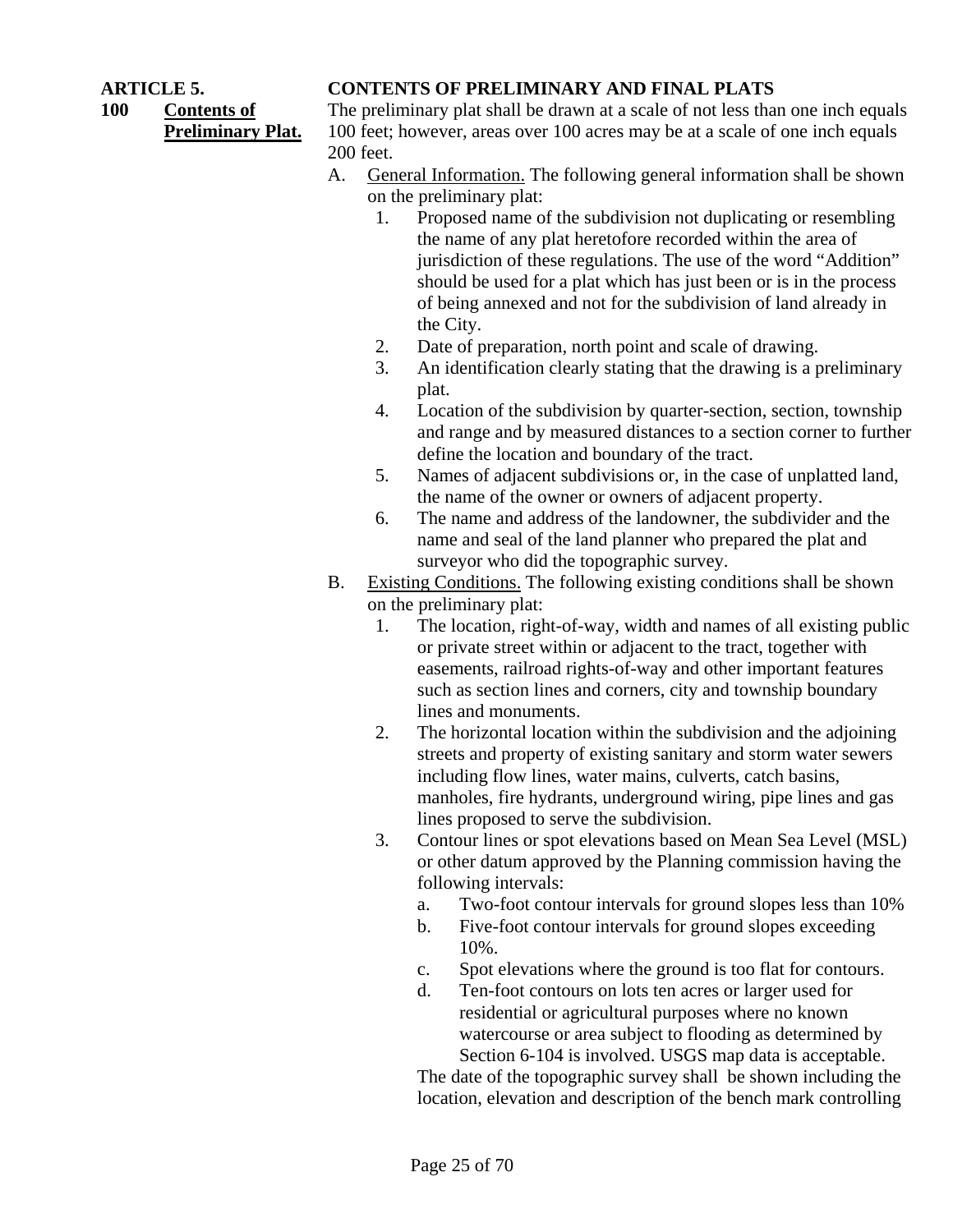the vertical survey.

- 4. Locations of existing monuments or survey markers used in preparation of the survey.
- 5. The location and direction of all watercourses and areas subject to flooding as determined by Section 6-104.
- 6. Significant natural features including, but not limited to rock outcroppings, marshes, lakes and wooded areas.
- 7. Existing use of the property including the location of all existing structures showing those that will be removed and those that will remain on the property after the final plat is recorded.
- 8. Boundary line of proposed subdivision clearly indicated and total acreage therein.
- 9. Zoning district classifications on and adjacent to the tract, if any.
- C. Proposed Subdivision Plat. The following information with respect to the manner in which the tract is to be subdivided and developed shall be included on the preliminary plat.
	- 1. Streets showing the location, right-of-way, width, names and approximate grades thereof. The preliminary plat shall show the relationship of all streets to any projected streets shown or to any related Comprehensive Plan proposal or, if none proposed, then as determined by the Planning Commission.
	- 2. Street names which do not duplicate any heretofore used in the City or its environs, unless the street is an extension of or in line with an already named street, in which event that name shall be used. Appropriate prefixes and suffixes which provide relative direction and type of street should accompany such names. Street names shall be subject to the approval of the Planning Commission and follow the applicable City's or County's street naming and Property numbering Policy, if adopted. Property numbers are assigned by the city or County depending upon the agreed upon jurisdictional policy.
	- 3. Easements showing width and purpose such as for utilities, drainage, screening, open space, pedestrian ways and alleys.
	- 4. Location and type of utilities to be installed including provisions for storm water drainage.
	- 5. Lots showing approximate dimensions, minimum lot sizes and proposed lot numbers and block letters or numbers.
	- 6. Sites, if any, to be allocated for development with other than single-family dwellings or to be dedicated or reserved for park, recreation area, open space or other public or private purposes. (See Section 2-102 for definition of RESERVE.)
	- 7. Proposed building setback lines, if any, but not less than applicable zoning regulations. The setback should be measured from the existing or proposed street right-of-way, whichever is a greater distance.
- D. Additional Data and Information to be Submitted with the Preliminary Plat. The following information shall be submitted in separate statements and/or drawings accompanying the preliminary plat, or, if practical, such information may be shown on the preliminary plat: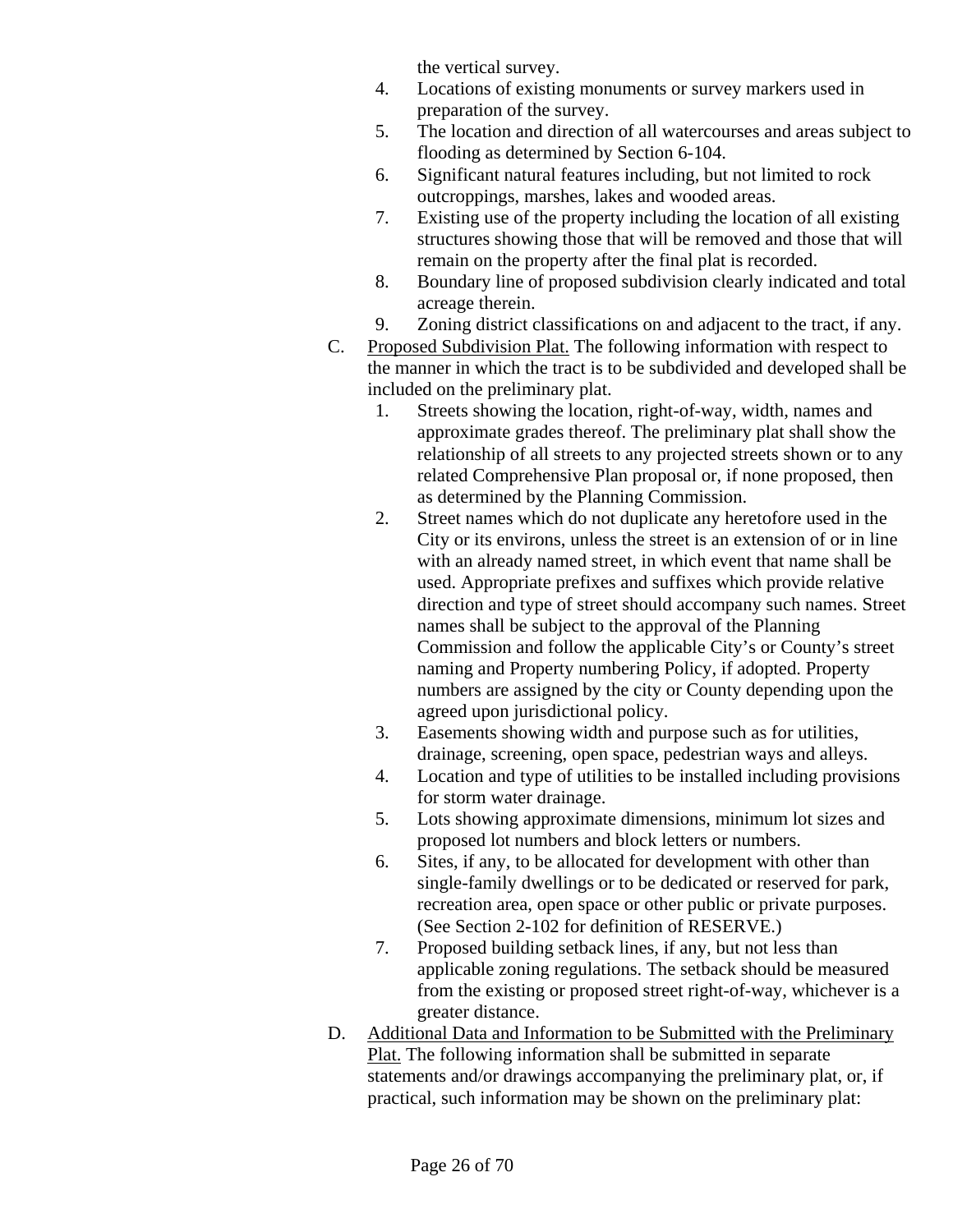- 1. A vicinity map showing existing subdivisions, streets and unsubdivided tracts adjacent to the proposed subdivision and showing the manner in which the proposed streets may be extended to connect with existing streets.
- 2. A statement as to the nature and type of improvements proposed for the subdivision, and in what manner the subdivider intends to finance and guarantee their installation, e.g., petition, actual construction, monetary guarantee, etc. (See section 7-103 for guarantees for installation of improvements.)
- 3. If deemed necessary, a preliminary drainage plan based on standards and policies of the applicable jurisdiction.
- **101 Contents of Final Plat.** The final plat shall be prepared by a registered land surveyor and drawn in waterproof black ink on Mylar or its equivalent. Alternatively, a final plat may be prepared with a photographic process provided it is submitted on .004 inch polyester photographic film such as Mylar or its equivalent. The permitted page sizes shall be 24 inches by 36 inches or smaller. Larger sizes will not be accepted. The scale shall be not less than 100 feet to one inch except that a variation in scale may be allowed where the Planning Commission determines it is necessary for a proper exhibit of the subdivision. When more than one sheet is used for any plat, each such sheet shall be numbered consecutively and each such sheet shall contain a notation showing the whole number of sheets in the plat and its relation to other sheets (e.g., Sheet 1 of 3). Linear dimensions shall be given in feet and decimals of a foot. The final plat shall show on the face thereof:
	- A. The name of the subdivision followed by a reference to its location by quarter-section, section, township and range.
	- B. The date of preparation, scale, north point, legend and controlling physical features, such as highways, railroads, watercourses and areas subject to flooding as determined by Section 6-104.
	- C. Legal description of the tract boundaries. (See Section 5-101 Q 1 for land surveyor's certificate and description.)
	- D. Reference ties to previous surveys and plats, as follows: (See Section 7- 102J for monuments as required improvements.)
		- 1. Distance and direction to the monuments used to locate the land described in the certificate of survey.
		- 2. The location of all other monuments required to be installed by these regulations.
	- E. Location and elevation of permanent bench mark, if required.
	- F. Tract boundary, block boundary, street and other right-of-way lines with distances and angles (and/or bearings). Where these lines follow a curve (all curves must be circular), the central angle, the radius, points of curvature, length of curve and length of intermediate tangents shall be shown. Error of closure of the perimeter survey shall not exceed one foot for each 10,000 feet.
	- G. Lot lines with dimensions. Side lot lines shall be at right angles or radial to street lines unless otherwise shown. Rear lot lines shall be parallel to block or tract lines unless otherwise indicated. Points of deflection of rear lot lines shall be indicated by angles and distances.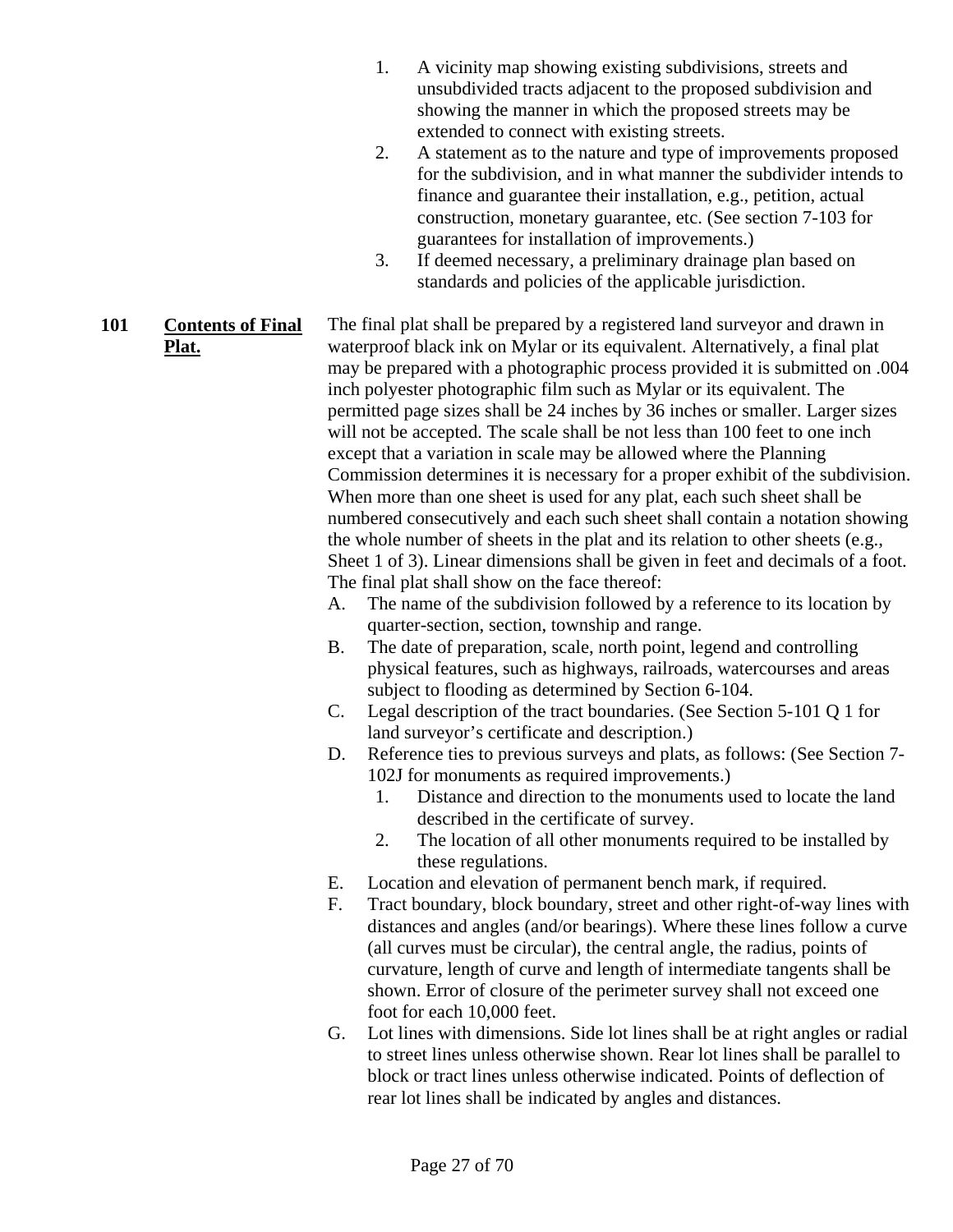- H. Lot numbers beginning with number one and numbered consecutively in each block.
- I. Block letters or numbers continuing consecutively without omission or duplication throughout the subdivision. Such identification shall be solid, of sufficient size and thickness to stand out, and so placed as not to obliterate any figure.
- J. All easements shall be denoted by fine dashed lines, clearly identified and, if already on record, the recorded reference of such easements. If an easement is not definitely located of record, a statement of such easement shall be included. The width of the easement with sufficient ties to locate it definitely with respect to the subdivision must be shown and its purpose such as for utilities, drainage, screening, open space, pedestrian ways or alleys. If the easement is being dedicated through the plat, it shall be properly referenced in the owner's certificate and dedication.
- K. The width of street rights-of-way and any portion thereof being dedicated by the plat as well as the width of any existing right-of-way and the centerline of any adjacent perimeter streets.
- L. The name of each street shown on the subdivision plat including appropriate prefixes and suffixes.
- M. Minimum building setback lines, if any, but not less than applicable zoning regulations. The setback should be measured from the existing or proposed street right-of-way, whichever is a greater distance.
- N. Land parcels to be dedicated or reserved for any purpose, public or private, to be distinguished from lots or tracts intended for sale. (See Section 2-102 for definition of RESERVE.)
- O. When deemed desirable, the minimum pad elevation of each lot or parcel of land based on the design criteria of Section 6-104 so that each pad is elevated at least one foot above the 100-year flood elevation. (See Section 2-102 for definition of MINIMUM PAD ELEVATION.)
- P. Marginal lines encircling the sheet. All information shall be within this margin.
- Q. The following certificates, which may be combined where appropriate: (Certificates requiring a seal should be located near the edge of the plat to facilitate affixing the seal. All names on the plat must also be typed or clearly printed under the signature.)
	- 1. A certificate signed by a registered land surveyor responsible for the survey and final plat. The surveyor shall not sign the plat until all monuments, irons or bench marks have been set as required by these regulations. Such signature shall be accompanied by the legal description of the land surveyed, the total acreage, the month and year such survey was made and the surveyor's seal. This certificate may be in the following form:

## **LAND SURVEYOR'S CERTIFICATE AND DESCRIPTION**

 I, the undersigned, registered land surveyor of the State of Kansas, do hereby certify that the following described tract of land was surveyed on \_\_\_\_\_\_\_\_\_\_\_\_, 20\_\_\_\_ and the accompanying final plat prepared and that all the monuments shown herein actually exist and their positions are correctly shown to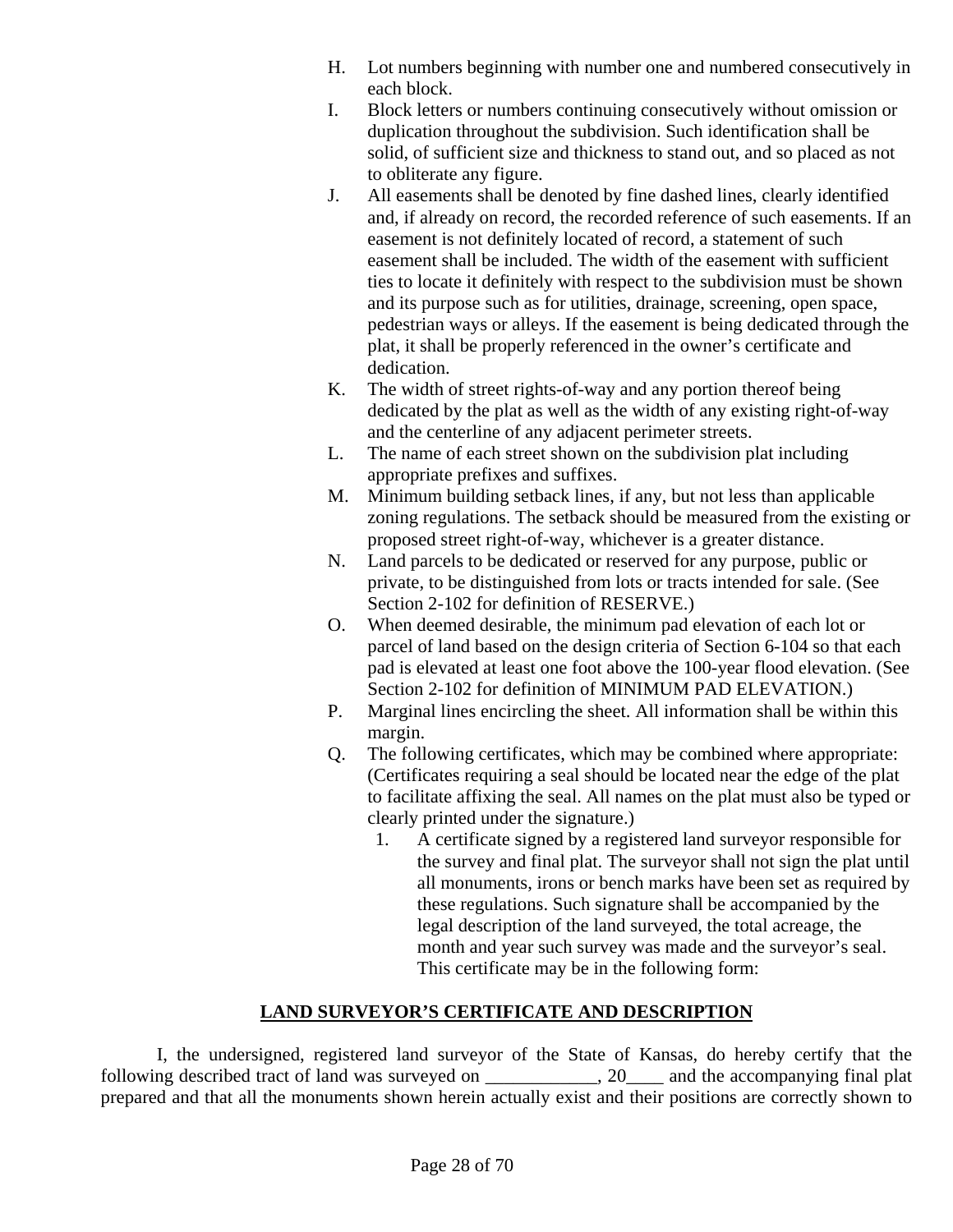the best of my knowledge and belief:

(Legal description, date of survey and acreage. If applicable, reference may be made to indicate that existing public easements and dedications are being vacated according to provision of K.S.A. 12-512b. [See Section 10-101A1 for provisions of K.S.A. 12-512b.] )

Date \_\_\_\_\_\_\_\_\_\_\_, 20\_\_\_\_\_\_

 $(SEAL)$ 

(Land Surveyor's name and license number)

2. Certificates signed and acknowledged by all parties having any record or possessory right, title or interest in the land subdivided including mortgagees consenting to the preparation and recording of the subdivision plat; and dedicating all tracts of land shown on the final plat which are intended for public use as highways, streets, alleys, easements and public sites. These certificates may be in the following form:

#### **OWNER'S CERTIFICATE AND DEDICATION**

#### **STATE OF KANSAS ) )SS COUNTY OF BUTLER)**

 This is to certify that the undersigned owner(s) of the land described in the Land Surveyor's Certificate; have caused the same to be surveyed and subdivided on the accompanying plat into; (an addition to) (located in) the City of Andover, Butler County, Kansas; that all highways, streets, alleys, easements and public sites as denoted on the plat are hereby dedicated to and for the use of the public for the purpose of constructing, operating, maintaining and repairing public improvements; and further that the land contained herein is held and shall be conveyed subject to any applicable restrictions, reservations and covenants now on file or hereafter filed in the Office of the Register of Deeds of Butler County, Kansas.

Date Signed: Date Signed:

Owner Owner Communications of the Communication of the Communication of the Communication of the Communication of the Communication of the Communication of the Communication of the Communication of the Communication of the Print or type below signature Print or type below signature

\_\_\_\_\_\_\_\_\_\_\_\_\_\_\_\_\_\_\_\_\_\_\_\_ \_\_\_\_\_\_\_\_\_\_\_\_\_\_\_\_\_\_\_\_\_\_\_\_\_\_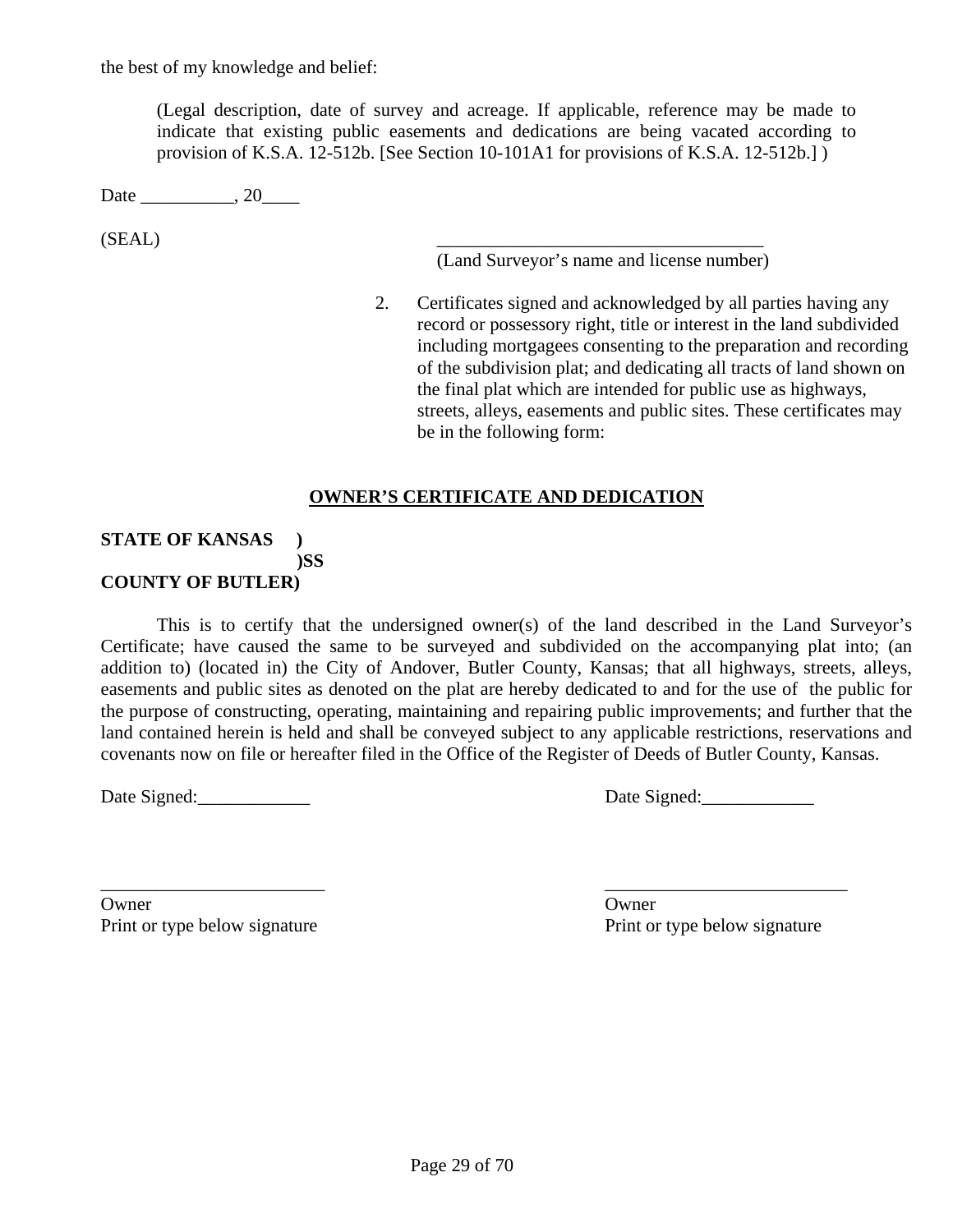#### **MORTGAGE HOLDER**

We, <u>(Name of institution and location)</u>, by (Name and title of officer , holders of a mortgage on the above described property do hereby consent to the plat of \_\_\_(Name of plat) \_\_, City of Andover, Butler County, Kansas.

(Name of institution and location)

(Name and title)

3. The acknowledgment of a notary in the following form for an individual capacity or modified if a representative capacity:

## **NOTARY CERTIFICATE**

 $\overline{\phantom{a}}$  , and the contract of the contract of the contract of the contract of the contract of the contract of the contract of the contract of the contract of the contract of the contract of the contract of the contrac

#### **STATE OF KANSAS ) )SS COUNTY OF BUTLER)**

The foregoing instrument was acknowledged before me this day of  $20$  , by  $\boxed{\text{(Name of Person[s])}}$ .

(SEAL) Notary Public

My appointment expires: \_\_\_\_\_\_\_\_\_\_\_\_\_\_\_\_\_\_\_\_\_\_\_\_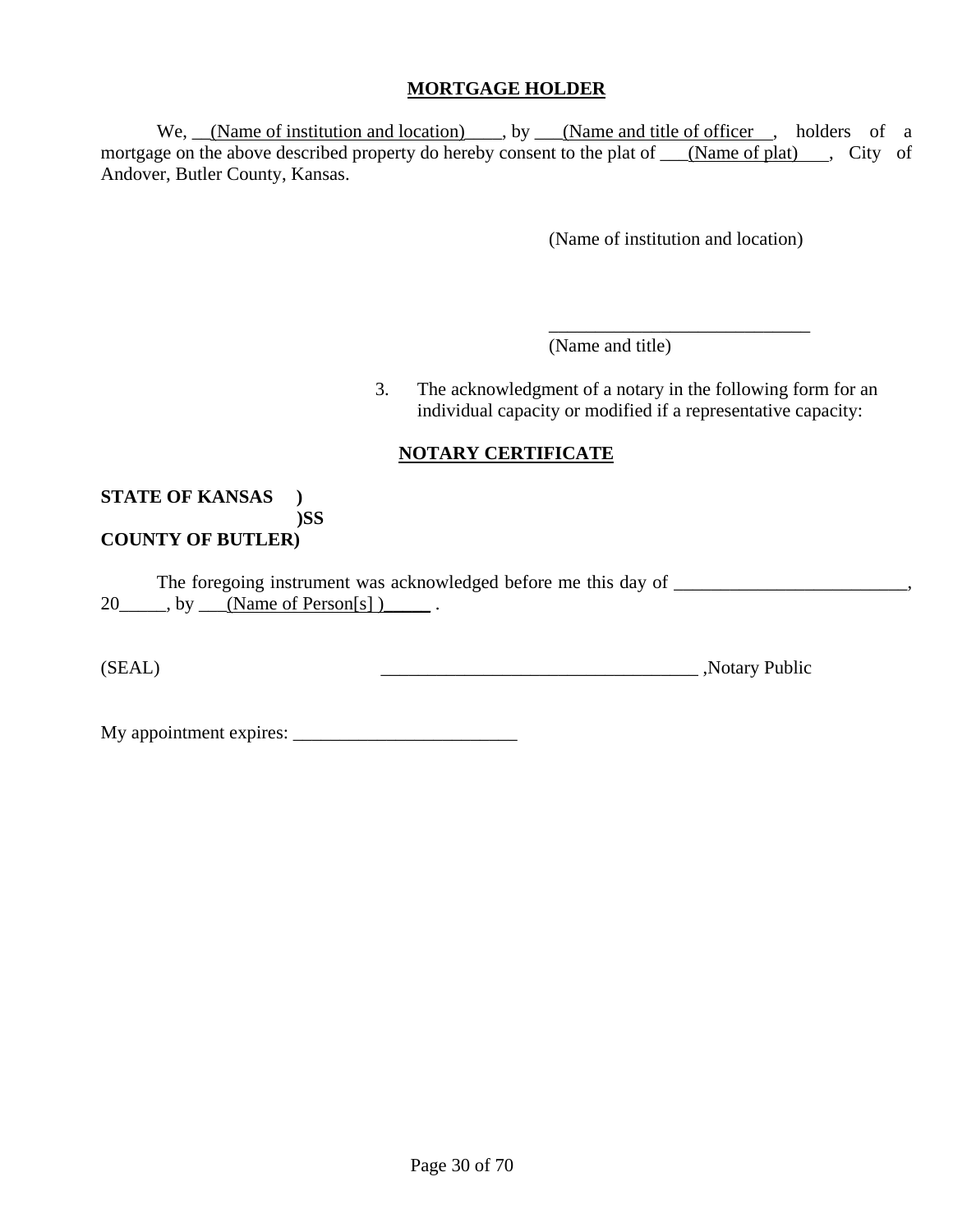| 4. | The certificate of the Planning Commission in the following |
|----|-------------------------------------------------------------|
|    | form:                                                       |

#### **PLANNING COMMISSION CERTIFICATE**

**STATE OF KANSAS ) )SS** 

## **COUNTY OF BUTLER)**

This plat was approved by the Andover City Planning Commission on \_\_\_\_\_\_\_\_\_\_\_\_\_\_\_, 20\_\_\_

| $\mathbf{C}$<br>$\sim$ $\sim$ $\sim$<br>ا ۲۰<br>້ |  |  |
|---------------------------------------------------|--|--|
|---------------------------------------------------|--|--|

\_\_\_\_\_\_\_\_\_\_\_\_\_\_\_\_\_\_\_\_\_\_\_\_\_\_\_\_, Chairperson

(Print name below)

**ATTEST:** 

|  | Secretary |
|--|-----------|
|  |           |

(Print name below)

5. If the plat is an addition to the City, i.e., an annexation, a certificate signed by the City Attorney indicating that all conditions of K.S.A. 12-401 have been met: (See Section 5- 100A1 for use of the word "Addition.")

#### **CITY ATTORNEY'S CERTIFICATE**

**STATE OF KANSAS ) )SS COUNTY OF BUTLER)** 

This plat is approved pursuant to the provisions of K.S.A. 12-401.

Date Signed: \_\_\_\_\_\_\_\_\_\_\_\_\_\_\_\_\_\_\_\_, 20\_\_\_\_.

\_\_\_\_\_\_\_\_\_\_\_\_\_\_\_\_\_\_\_\_\_\_\_\_\_, City Attorney

(Print name below)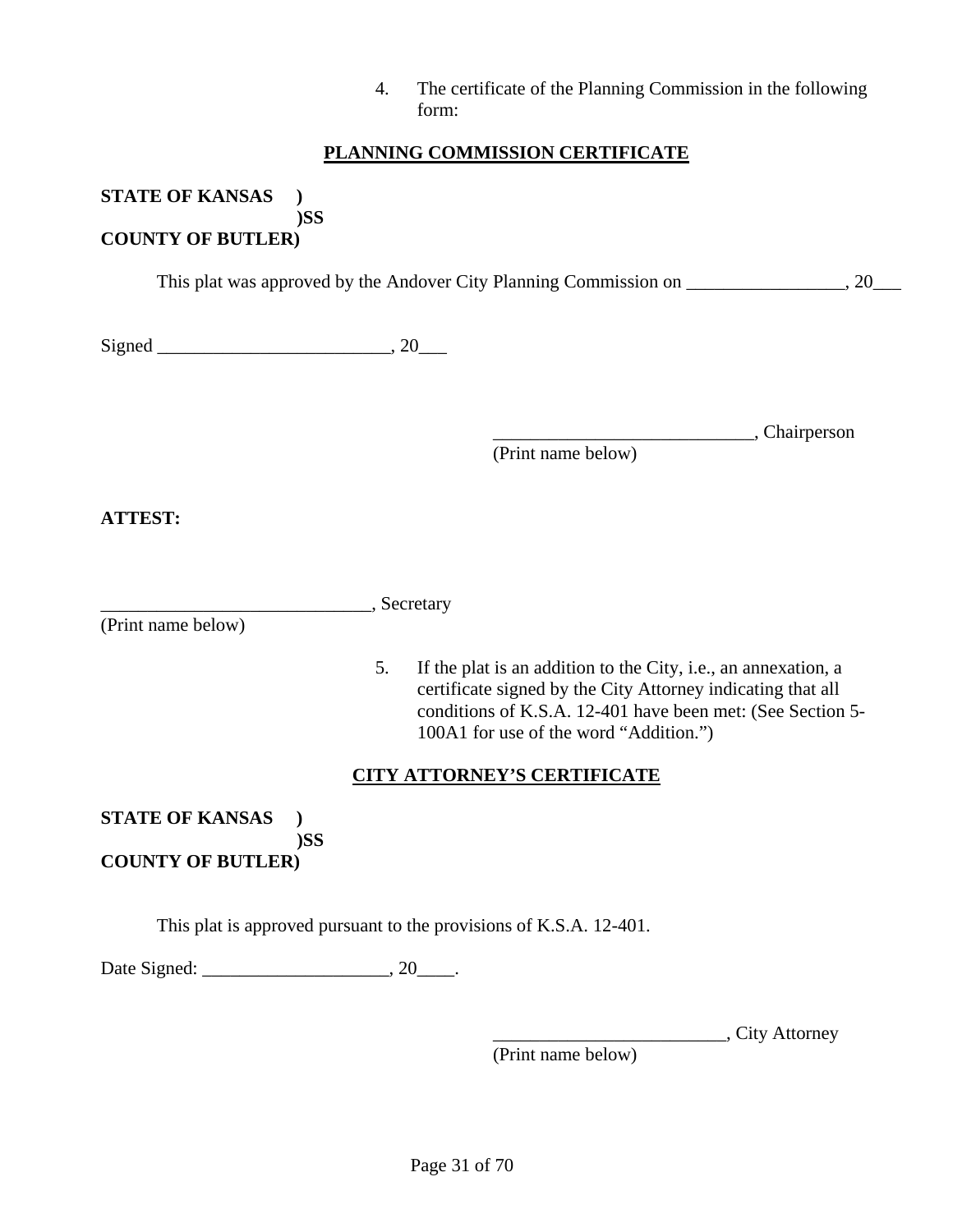6. The acceptance of dedications by the Governing Body in the following form:

#### **GOVERNING BODY CERTIFICATE**

#### **STATE OF KANSAS ) )SS COUNTY OF BUTLER)**

 The dedications shown on this plat, if any, are hereby accepted by the Governing Body of the City of Andover, Kansas on \_\_\_\_\_\_\_\_\_\_\_\_\_\_\_\_\_, 20\_\_\_\_\_.

\_\_\_\_\_\_\_\_\_\_\_\_\_\_\_\_\_\_\_\_\_\_\_\_\_\_\_\_, Mayor

(Print name below)

(SEAL)

 **ATTEST:**

\_\_\_\_\_\_\_\_\_\_\_\_\_\_\_\_\_\_\_\_\_\_\_\_\_\_\_ , City Clerk

(Print name below signature)

7. The acceptance of dedications by the Board of County Commissioners for plats outside the City only in the following form:

#### **COUNTY COMMISSIONERS' CERTIFICATE**

## **STATE OF KANSAS ) )SS**

## **COUNTY OF BUTLER)**

 The dedications shown on this plat, if any, are hereby accepted by the Board of County Commissioners, Butler County, Kansas, on \_\_\_\_\_\_\_\_\_\_\_\_\_\_\_\_\_\_\_\_\_\_\_\_\_\_, 20\_\_\_\_\_\_.

(Print name below)

(SEAL) \_\_\_\_\_\_\_\_\_\_\_\_\_\_\_\_\_\_\_\_\_\_, Chairman

**ATTEST:**

\_\_\_\_\_\_\_\_\_\_\_\_\_\_\_\_\_\_\_\_\_\_\_\_\_\_\_ , County Clerk

(Print name below)

8. A place to note the transfer record date of the County Clerk and the recording certificate of the County Register of Deeds. Plats are not entitled to record unless all current real estate taxes and special assessments are paid in full on the land being platted. (See Section 5-101R1 for title report.)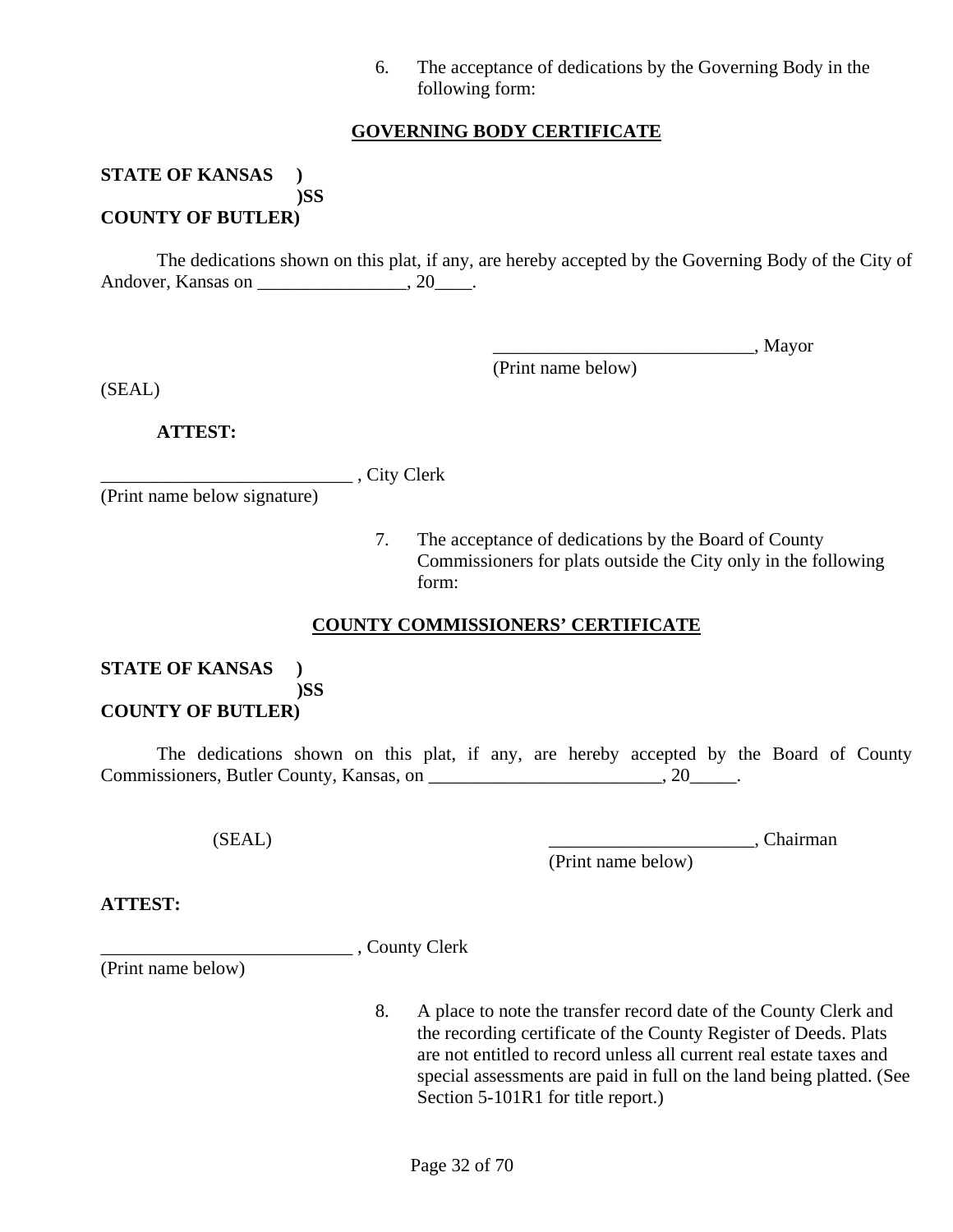#### **TRANSFER RECORD**

Entered on transfer record this day of the same conduction of the same conduction of  $\sim 20$ .

\_\_\_\_\_\_\_\_\_\_\_\_\_\_\_\_\_\_\_\_\_\_\_\_\_\_\_ , County Clerk

(Print name below)

#### **STATE OF KANSAS ) )SS COUNTY OF BUTLER)**

 This is to certify that this instrument was filed for record in the Register of deeds Office at  $\frac{1}{\cdot}$  a.m. / p.m. on the \_\_\_\_ day of \_\_\_\_\_\_\_\_\_\_\_\_\_\_\_\_\_\_\_, 20\_\_\_\_ and is duly recorded.

(Print name below)

(SEAL) \_\_\_\_\_\_\_\_\_\_\_\_\_\_\_\_\_\_\_\_\_\_, Register of Deeds

 $\_\_\_\_\_$  Deputy

(Print name below)

 Whenever the subdivider's agreement and any restrictive covenants are recorded prior to or concurrently with the final plat, the book and page numbers where they are recorded shall be noted on the plat for reference purposes.

- 9. Subdivisions which lie outside the city limits for which requests have been made for the extension of one or more City utility services shall agree to a waiver of protest of potential future annexation by a statement reading "Owners of lands within this subdivision do hereby bind themselves to waive any protest to annexation by the City of Andover, Kansas," which shall be shown on the final plat and included in restrictive covenants of the subdivision. When such an agreement is contained in such restrictive covenants and filed by the City with the county Register of Deeds within 30 days after being executed by all parties, it shall be deemed to be sufficient consent to annexation under K.S.A. 12-520, as amended, to bind the owner(s) of the land to be subdivided and any successors in interest. (See Section 5-101R3 for restrictive covenants.)
- 10. Provision for all other certifications, approvals and acceptances which are now, or which may hereafter be, required by any statute, ordinance or regulation. The form of these certifications may be modified as necessary by the City's legal counsel to meet statutory or other requirements.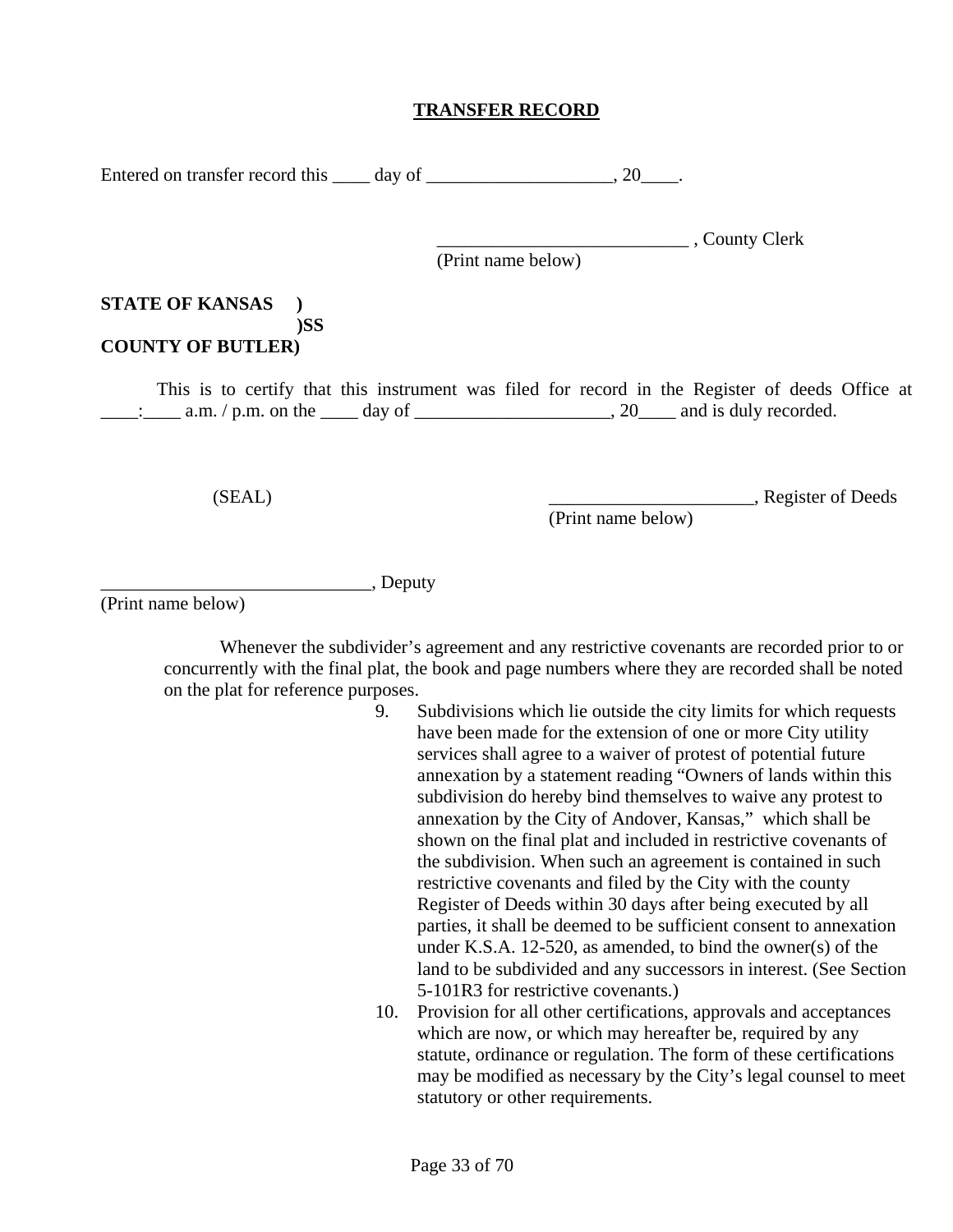- R. The following additional information shall be submitted with the final plat:
	- 1. A title report by an abstract or a title insurance company, or an attorney's opinion of title, showing the owner of the land and all other persons who have an interest therein and describing any encumbrances on the plat, including such items as rights-of-way, easements, pipelines, leases, mineral rights, mortgages, real estate taxes, special assessments and other encumbrances affecting the ownership. (See Section 5-101 Q 8 on payment of real estate taxes and special assessments before recording.)
	- 2. If deemed necessary, a final drainage plan based on the standards and policies set by the applicable jurisdiction.
	- 3. A copy, if any, of restrictive covenants applicable to the subdivision. As a service to the subdivider, such restrictions may be reviewed by the Planning Commission and other officials to determine if any potential conflicts exist with the City's laws. If the condition exists for outside the City utility service as described in Section 5-101 Q 9, then restrictive covenants must be submitted for review of the annexation waiver provisions.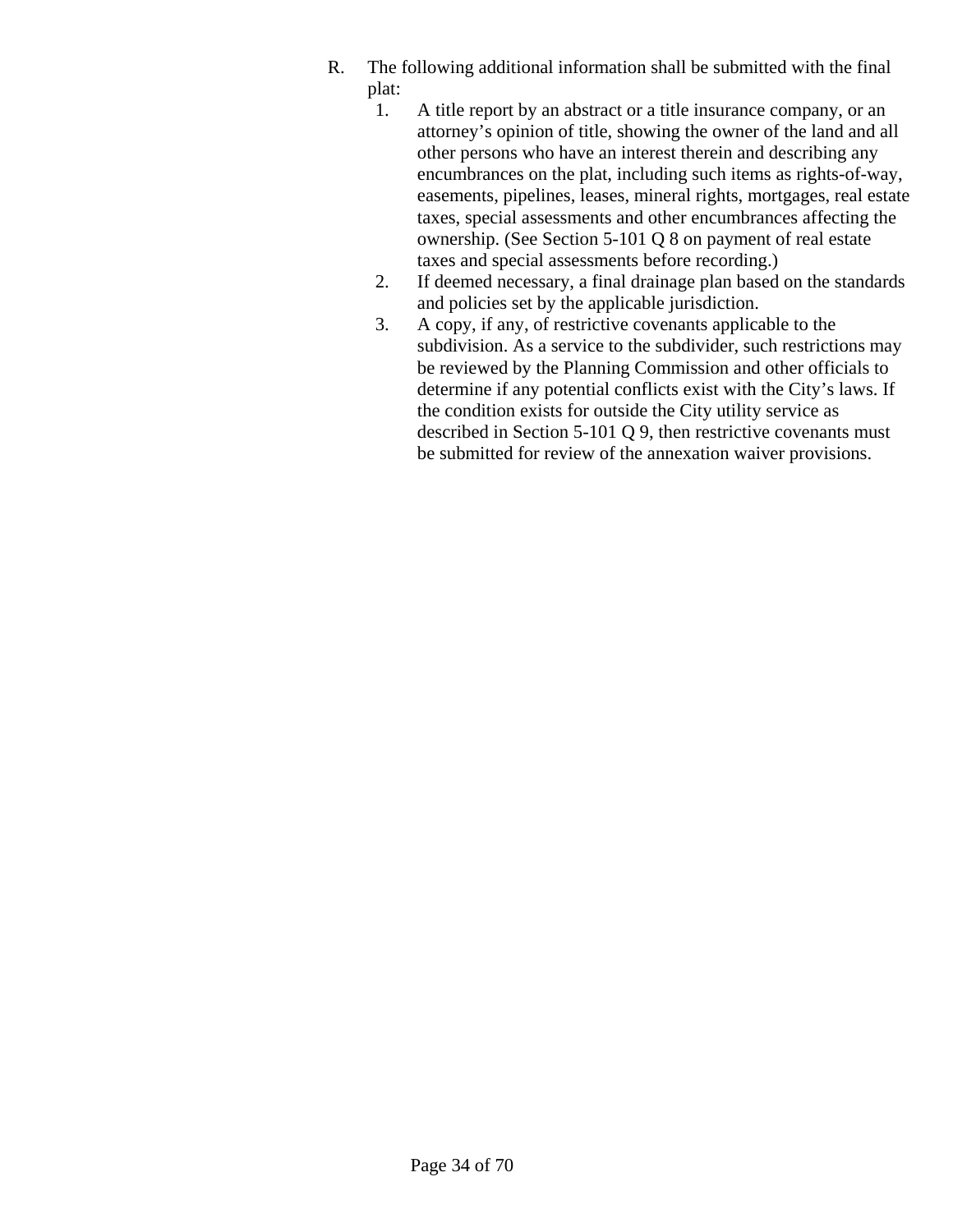| <b>ARTICLE 6.</b><br><b>100</b> | Scope.                                              |    | <b>DESIGN STANDARDS</b><br>All subdivision of land subject to these regulations shall conform to the<br>minimum design standards of this Article according to the classifications of<br>urban and rural type subdivisions as defined in article 7-100.                                                                                                                                                                                                                                                                                                                                                                                                                                                                                                                                                                                                                                                                                                                                |
|---------------------------------|-----------------------------------------------------|----|---------------------------------------------------------------------------------------------------------------------------------------------------------------------------------------------------------------------------------------------------------------------------------------------------------------------------------------------------------------------------------------------------------------------------------------------------------------------------------------------------------------------------------------------------------------------------------------------------------------------------------------------------------------------------------------------------------------------------------------------------------------------------------------------------------------------------------------------------------------------------------------------------------------------------------------------------------------------------------------|
| <b>101</b>                      | <b>Comprehensive</b><br><b>Development</b><br>Plan. |    | Subdivisions shall conform with the intent of the Comprehensive Plan.                                                                                                                                                                                                                                                                                                                                                                                                                                                                                                                                                                                                                                                                                                                                                                                                                                                                                                                 |
| 102                             | <b>Land for Public</b><br><b>Facility Sites.</b>    |    | Public agencies using the Comprehensive Plan as a guide may use the<br>following procedure for acquiring sites for public facilities which does not<br>preclude voluntary dedication and mutual negotiations for land or the use of<br>the condemnation laws of the State: (See Section 2-102 for definition of<br><b>RESERVE.)</b>                                                                                                                                                                                                                                                                                                                                                                                                                                                                                                                                                                                                                                                   |
| 103                             | <b>Land for Open</b><br><b>Space.</b>               | A. | The following conditions may be required as part of the approval of any<br>subdivision plat: (See Section 2-102 for definition of RESERVE.)<br>That the subdividers provide appropriate dedication of land or<br>easements for the preservation of open space areas within a subdivision.<br>Such open space may be needed to preserve areas containing natural<br>watercourses, drainage ways, areas subject to periodic flooding,<br>substantial woodland, rugged topography and wildlife habitat; to<br>maintain water quality and quantity; and to protect land from soil<br>erosion. In general, such land is not normally considered as buildable<br>land and should not be developed in order to maintain the quality of the<br>environment.                                                                                                                                                                                                                                   |
| 104                             | <b>Land Subject to</b><br><b>Flooding.</b>          | A. | Whenever a subdivision of land including platting for manufactured<br>home parks and other developments on one-lot plats is located on flood<br>prone land identified on a Flood Insurance Rate Map(s) (F.I.R.M.)<br>prepared by the Federal Emergency Management Agency, the following<br>requirements shall apply: (See City Zoning Regulations for floodway<br>and floodway fringe districts.) (See section 5-101 O for minimum pad<br>elevations.)<br>Show on the preliminary and final plats the boundary lines and<br>1.<br>elevations for both floodway, if any, and 100-year flood level;<br>and<br>Assure that (a) all such subdivisions are consistent with the need<br>2.<br>to minimize flood damage, (b) all public utilities and facilities,<br>such as sewer, water, gas and electrical systems are located,<br>elevated and constructed to minimize or eliminate flood damage,<br>and (c) adequate drainage is provided so as to reduce exposure to<br>flood hazards. |

**105 Land Subject to Excessive Erosion** 

On land subject to excessive soil movement by the forces of wind and/ or water and that may cause environmental health hazards, necessary preventive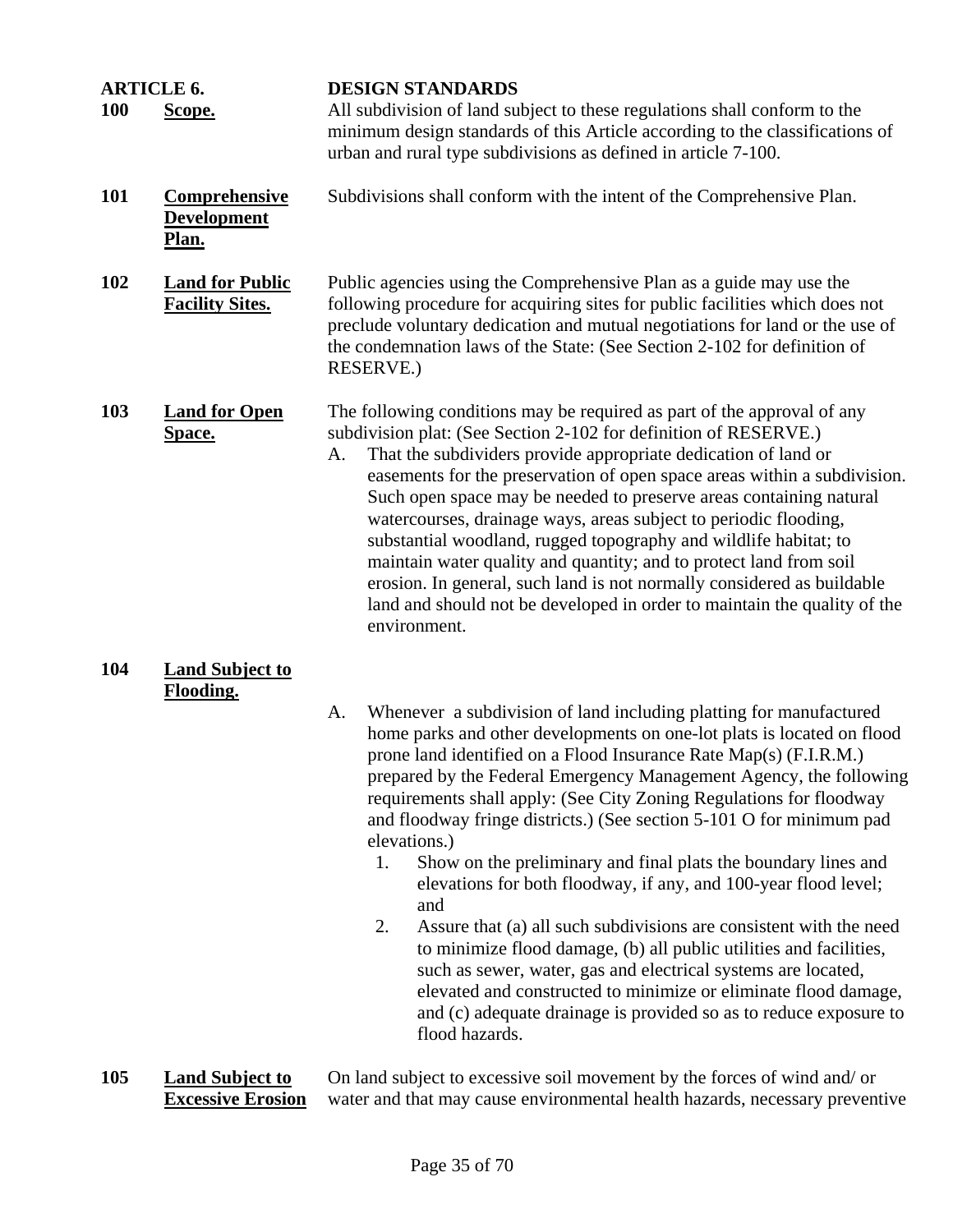|     | by Wind or<br>Water.  |           | measures shall be a part of the subdivision plat. Conservation standards<br>applicable to subdivisions shall be adhered to which are used by the Butler<br>county Conservation District.                                                                                                                                                                                                                                                                                                                                                                                                                                                                                                                                                                           |
|-----|-----------------------|-----------|--------------------------------------------------------------------------------------------------------------------------------------------------------------------------------------------------------------------------------------------------------------------------------------------------------------------------------------------------------------------------------------------------------------------------------------------------------------------------------------------------------------------------------------------------------------------------------------------------------------------------------------------------------------------------------------------------------------------------------------------------------------------|
| 106 | Access.               |           | All lots located in any subdivision must contain at least 40 feet of frontage for<br>driveways directly connected to an opened public street and not across the<br>land of others. Flag lots are not permitted, unless warranted by an unusual<br>shape of the land or the ownership of property. (See Section 2-102 for<br>definition of FLAG LOT.)                                                                                                                                                                                                                                                                                                                                                                                                               |
| 107 | <b>Streets-Layout</b> |           |                                                                                                                                                                                                                                                                                                                                                                                                                                                                                                                                                                                                                                                                                                                                                                    |
|     | and Design            | A.        | The arrangement, character, extent, width, grade and location of all<br>streets shall conform to the intent of the Comprehensive Plan, and shall<br>be considered in their relation to existing and planned streets, to<br>reasonable circulation of traffic within the subdivision and adjoining<br>lands; to topographical conditions, to the run-off of storm water; to<br>public convenience and safety; and in their appropriate relations to the                                                                                                                                                                                                                                                                                                             |
|     |                       | <b>B.</b> | proposed uses of the land to be served by such streets.<br>Where such is not shown on a Comprehensive Plan, the arrangement of<br>streets in a subdivision shall either:<br>Provide for the continuation or appropriate projection of existing<br>1.<br>streets in surrounding areas; or<br>2.<br>Conform to a plan for the neighborhood approved or adopted by<br>the Planning Commission to meet a particular situation where<br>topographic or other conditions make continuance or<br>conformance to existing streets impracticable.                                                                                                                                                                                                                           |
|     |                       | C.        | Local streets shall be laid out so that their use through traffic will be<br>discouraged.                                                                                                                                                                                                                                                                                                                                                                                                                                                                                                                                                                                                                                                                          |
|     |                       | D.        | If a subdivision abuts or contains an existing or proposed limited access<br>highway, arterial street or railroad right-of-way, the Planning<br>Commission may require marginal access streets, reverse frontage lots<br>with access control provisions along the rear property line and<br>screening, deep lots with rear service alleys or such other design as may<br>be necessary for adequate protection of residential properties and to<br>afford separation of through and local traffic.                                                                                                                                                                                                                                                                  |
|     |                       | Е.        | Reserve strips controlling access of streets shall be prohibited except<br>where their control is placed with the applicable Governing Body under                                                                                                                                                                                                                                                                                                                                                                                                                                                                                                                                                                                                                  |
|     |                       | F.        | acceptable conditions.<br>Street right-of-way requirements for other than arterials shall be<br>determined by the total aggregate needs for the functional components<br>for the particular systems being considered. The total aggregates shall be<br>in increments of even feet, even numbers only. The components<br>involved shall be as follows depending upon the urban or rural type of<br>characteristics of the street needed based on land use, traffic and density:<br>Moving or traffic lanes may be variable from nine to 12 feet<br>1.<br>depending on function, e.g., low density residential, cul-de-sac<br>residential, collector, industrial, etc., and on design speed of the<br>roadway. A moving lane may utilize a portion of the surface of |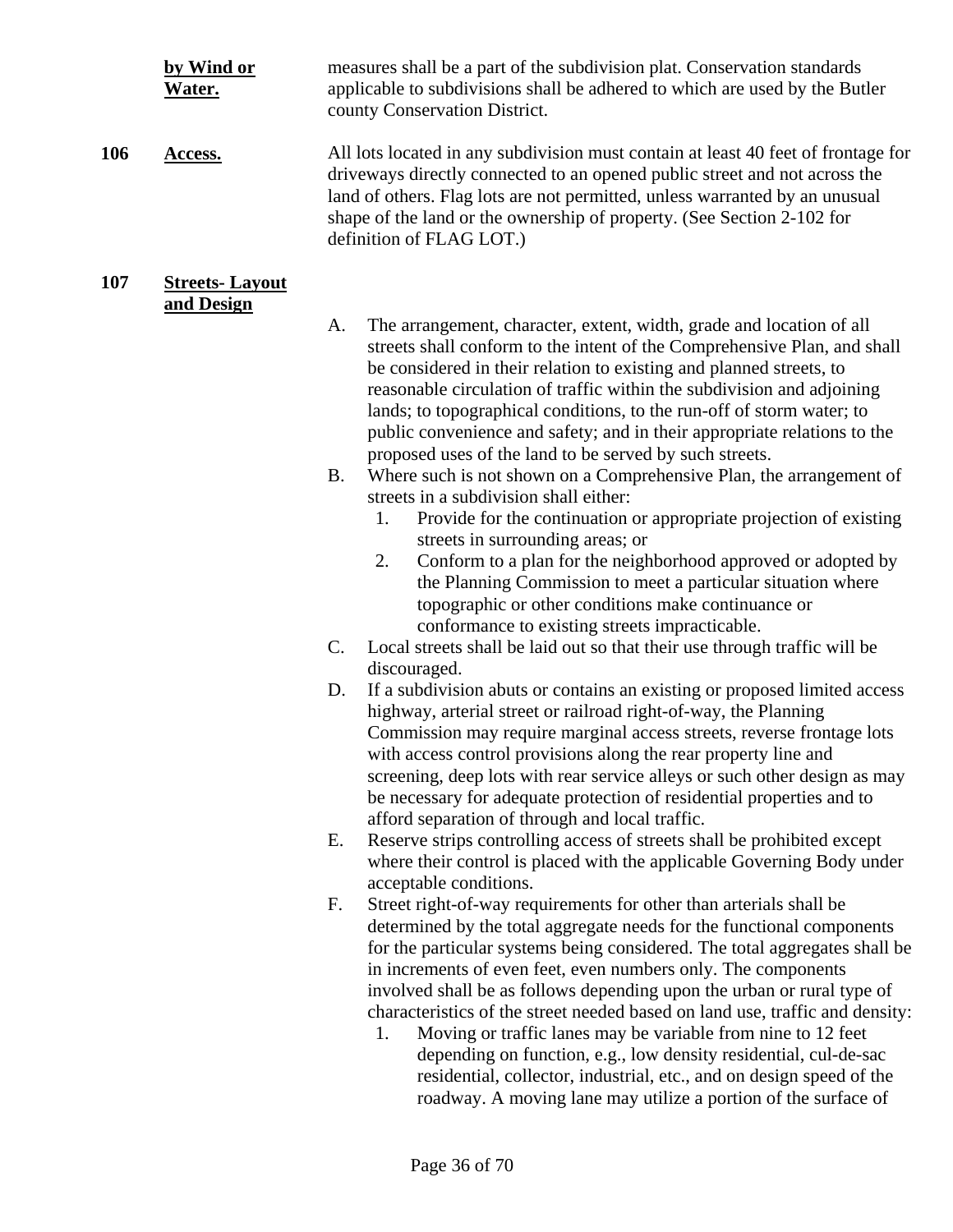certain types of curb construction.

- 2. Parking lanes for on-street storage of vehicles shall be at least eight feet in width. For computation purposes, up to two feet for curb or shoulder may be included as part of the parking lane.
- 3. Curbs shall be considered to require two feet irrespective of construction type.
- 4. Shoulders for rural type roadways shall be not less than three feet in width.
- 5. Parking strips for streets shall be at least  $14\frac{1}{2}$  feet in width from the back of curb to the right-of-way line. This area shall be used for the installation of utilities, street signs, street lights, traffic control devices, fire hydrants, sidewalks, driveways, street furniture, street trees from an approved city list and to provide a transition area in grades, if necessary, between the roadway and the property adjacent to the right-of-way. Parking strips for rural type roads shall be variable in width based on drainage needs.
- 6. Based on the above general criteria, street rights-of-way and roadways shall be calculated from the following guidelines: **R-O-W for Roadway**

| URBAN AREA        |                |                                                                                                                                                                                           |                  | Street in feet * Width in feet ** |
|-------------------|----------------|-------------------------------------------------------------------------------------------------------------------------------------------------------------------------------------------|------------------|-----------------------------------|
|                   | a.             | Collector including<br>Commercial,<br>Industrial or<br>Multiple-Family<br>Areas.                                                                                                          | 70               | 40                                |
|                   | $\mathbf{b}$ . | <b>Local Residential</b><br>including Cul-de-sacs<br>and Single and Two-<br>Family Areas.                                                                                                 | 64               | 34                                |
|                   | c.             | Local Marginal<br><b>Access Street (two</b><br>moving lanes with no<br>parking on one side<br>plus a parking strip<br>between curb and the<br>main road right-of-<br>way).                | 50               | 28                                |
|                   | d.             | Alleys for residential,<br>if necessary, and<br>Commercial Areas.<br>$@{\dots}{\dots}{\dots}{\dots}{\dots}{\dots}{\dots}{\dots}{\dots}{\dots}{\dots}$<br>** Face of curb to face of curb. | 20               | 20                                |
| <b>RURAL AREA</b> |                |                                                                                                                                                                                           | Street in feet * | Width in feet **                  |
|                   | a.             | Collector including<br>Industrial or<br><b>Commercial Areas</b><br>(Two moving lanes,<br>parking shoulders,<br>ditches and parking                                                        | 70               | 30                                |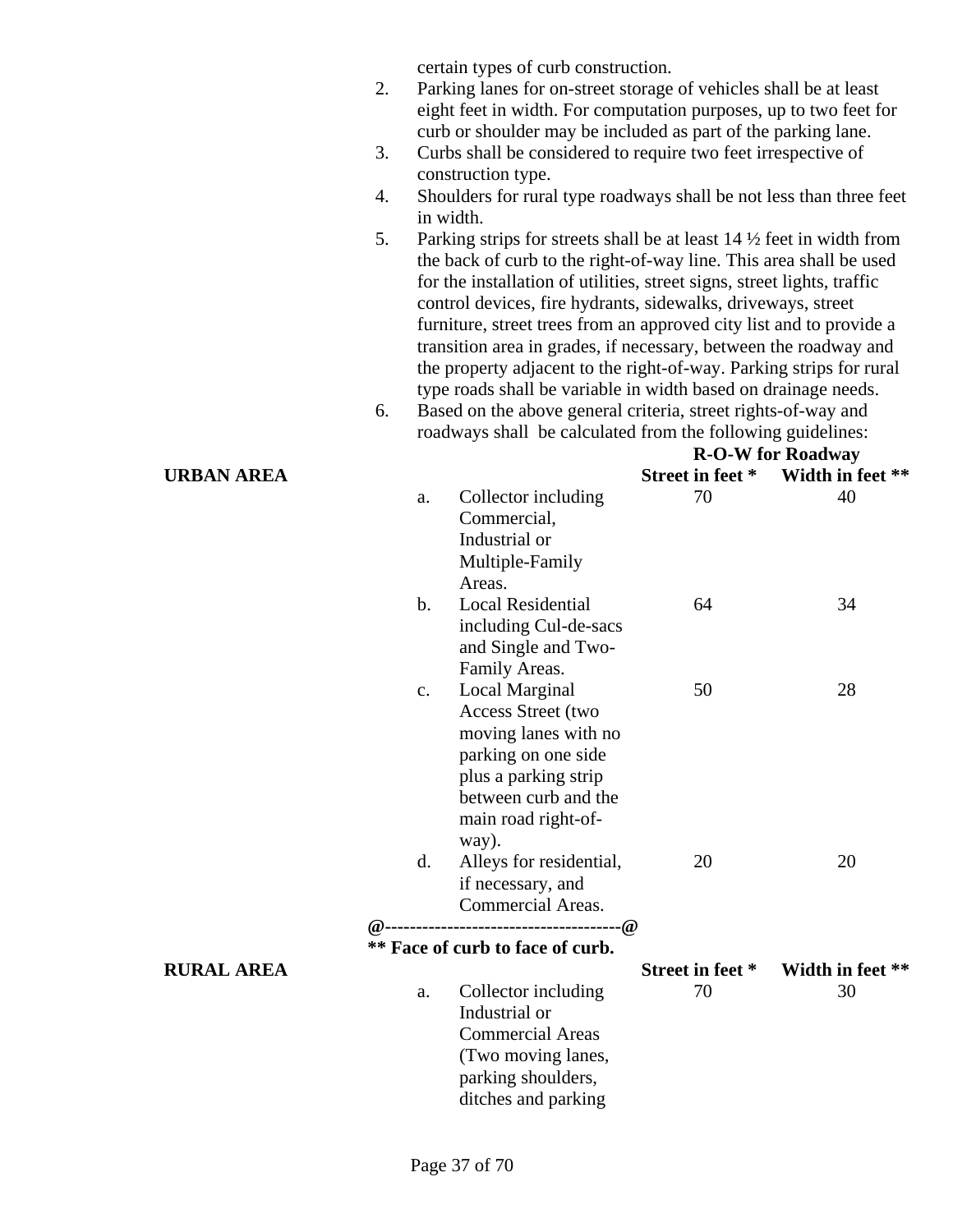|    | strips.)            |
|----|---------------------|
| h. | Local Residential   |
|    | (Two moving lanes,  |
|    | parking shoulder,   |
|    | ditches and parking |
|    | strips.)            |
|    |                     |

#### **\*\*\* Includes three-foot shoulder on each side.**

These widths may be modified by the planning Commission on a showing that special conditions exist such as drainage and utility requirements, safe and efficient traffic and pedestrian movement, intersection design, etc. In applying these standards, workable street systems must be established. When a pattern of widths based on function for a given area has been established, the pattern shall be followed until another system can be established or ties into a collector or arterial system. Access control and acceleration and deceleration lanes may be required to properly handle traffic flow and to protect the carrying capacity of the street.

60 26

**@--------------------------------------** 

#### **\* Note: for arterial standards, see sections 6-107 G and H.**

- G. Arterial right-of-way widths shall be as shown on the Comprehensive Plan and where not shown thereon shall not be less than 100 feet; except that 150 feet of right-of-way shall be required within 250 feet from the intersection of the center lines of an arterial street with any other arterial street and tapered to 100 feet right-of-way at a distance of 350 feet from the intersection; except
- H. For streets and roadways on the Functional Classification System of the County, prevailing design standards shall apply.
- I. Wherever possible, there shall be an inside tangent at least 100 feet in length introduced between reverse curves on arterial and collector streets.
- J. Streets shall be laid out so as to provide for horizontal sight distances on all curves depending upon design speed. These distances shall be:

| <b>Arterial Streets:</b> | 500 feet |
|--------------------------|----------|
| Collector Streets:       | 300 feet |
| Local Streets            | 200 feet |
|                          |          |

The sight distance shall be measured within street rights-of-way from a height of four and one-half feet above the proposed pavement surface in the right-hand lane of the roadway.

- K. Streets shall be laid out so as to intersect as nearly as possible at right angles, and no street shall intersect any other street at less than 80 degrees.
- L. Street jogs are to be avoided on arterial and collector streets. On local streets, center line offsets of less than 150 feet should be avoided.
- M. Roadway grades, wherever feasible, shall not exceed the following with due allowance for reasonable vertical curves:

| <b>Roadway Type</b> | <b>Percent Grade</b> |
|---------------------|----------------------|
| Arterial            | 6%                   |
| Collector           | 7%                   |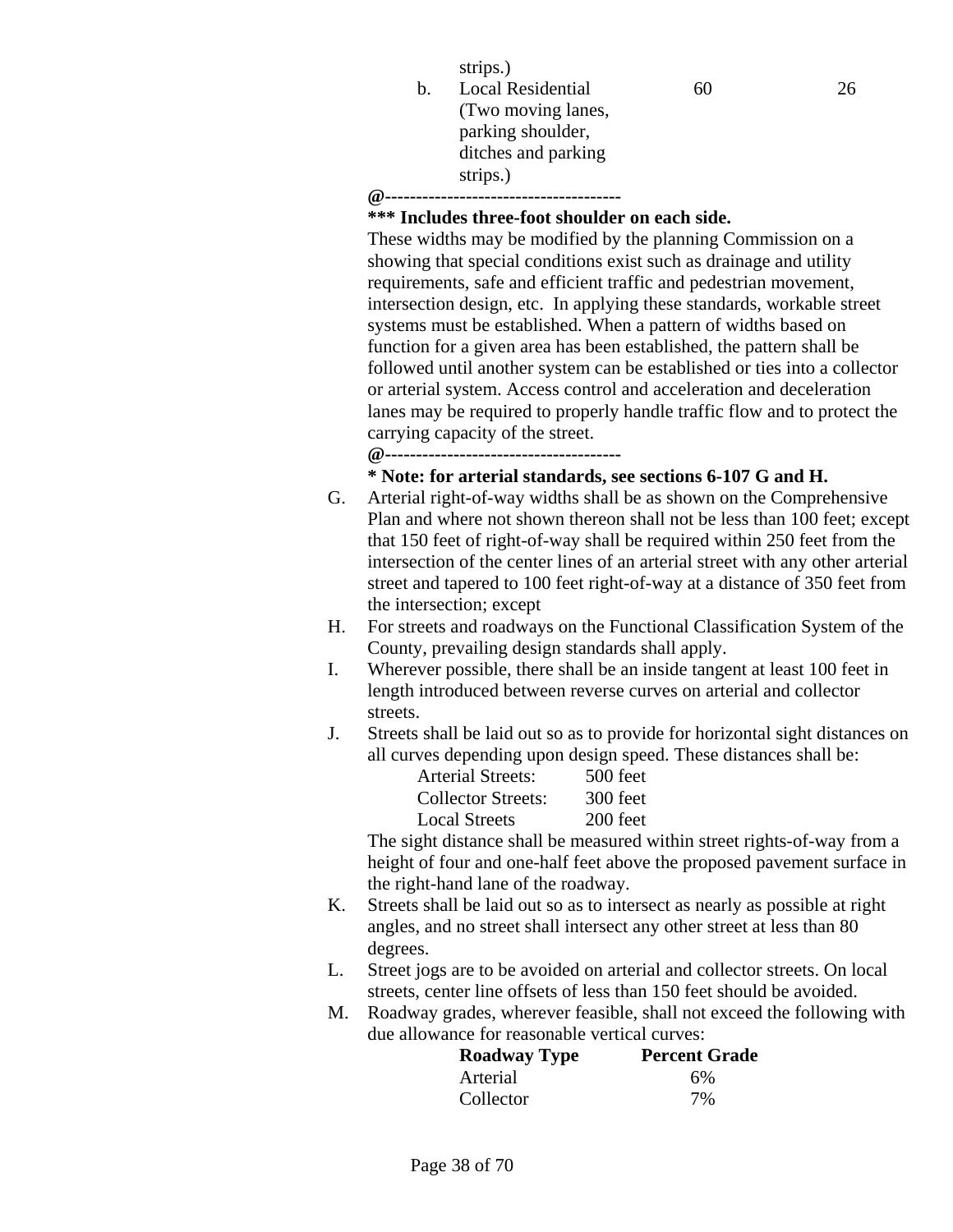| Local                                                  | 7% |
|--------------------------------------------------------|----|
| <b>Marginal Access</b>                                 | 7% |
| $\alpha$ and $\alpha$ shall be loss than 0.4 of ang no |    |

- N. No roadway grade shall be less than 0.4 of one percent, unless approved by the applicable engineer. Greater percentages of grade may be required where necessary to provide adequate drainage.
- O. Roadway pavement at intersections shall be rounded by `the following minimum radii:

| $\cdots$ | <b>Type of Roadway</b>   | <b>Intersection</b> | <b>Minimum Curb</b> |
|----------|--------------------------|---------------------|---------------------|
|          |                          | Width               | Radii               |
|          | <b>Local Residential</b> | Local               | 25 feet             |
|          |                          | Residential         |                     |
|          | <b>Local Residential</b> | Collector           | 30 feet             |
|          | <b>Local Residential</b> | Arterial            | 50 feet             |
|          | Commercial/              | Commercial/         | 50 feet             |
|          | Industrial Collector     | Industrial          |                     |
|          | or Arterial              | Collector or        |                     |
|          |                          | Arterial            |                     |

- P. Half-streets shall be avoided, except for arterial streets and collector streets where applicable, or where they are essential to the reasonable development of the subdivision in conformity with the other requirements of these regulations; or, when the Planning Commission finds that it will be practicable to require the dedication of the other half of the street when the adjoining property is subdivided. Whenever a half-street, or portion thereof, exists and is adjacent to a tract to be subdivided, the other half of the street shall be platted within such tract. No construction of the roadway shall occur until the full right-os-way is provided.
- Q. The length of cul-de-sacs and the dimensions of the turn-around shall be determined as follows:
	- 1. Cul-se-sacs in single-family areas should not generally be longer than seven times the average lot width or 500 feet, whichever is less. In multiple-family residential areas, such streets shall not exceed 300 feet.
	- 2. In urban type subdivisions, they shall have a turn-diameter of at least 70 feet and a street property line diameter of at least 100 feet, or shall have an alternate turn-around area such as hammerheads, etc., as providing service equal to the foregoing requirement.
	- 3. For rural type subdivisions, a minimum street property line diameter of 120 feet or more may be required for fire protection and other equipment.
- R. Subdividers are encouraged to consider projects designed to maximize solar access when not in conflict with existing contours or drainage. When the long axis of individual structures is parallel to the street, streets should be oriented as nearly as possible in an east/west direction. If the long axis of structures is perpendicular to the street, north/south street orientation is preferable for solar access purposes.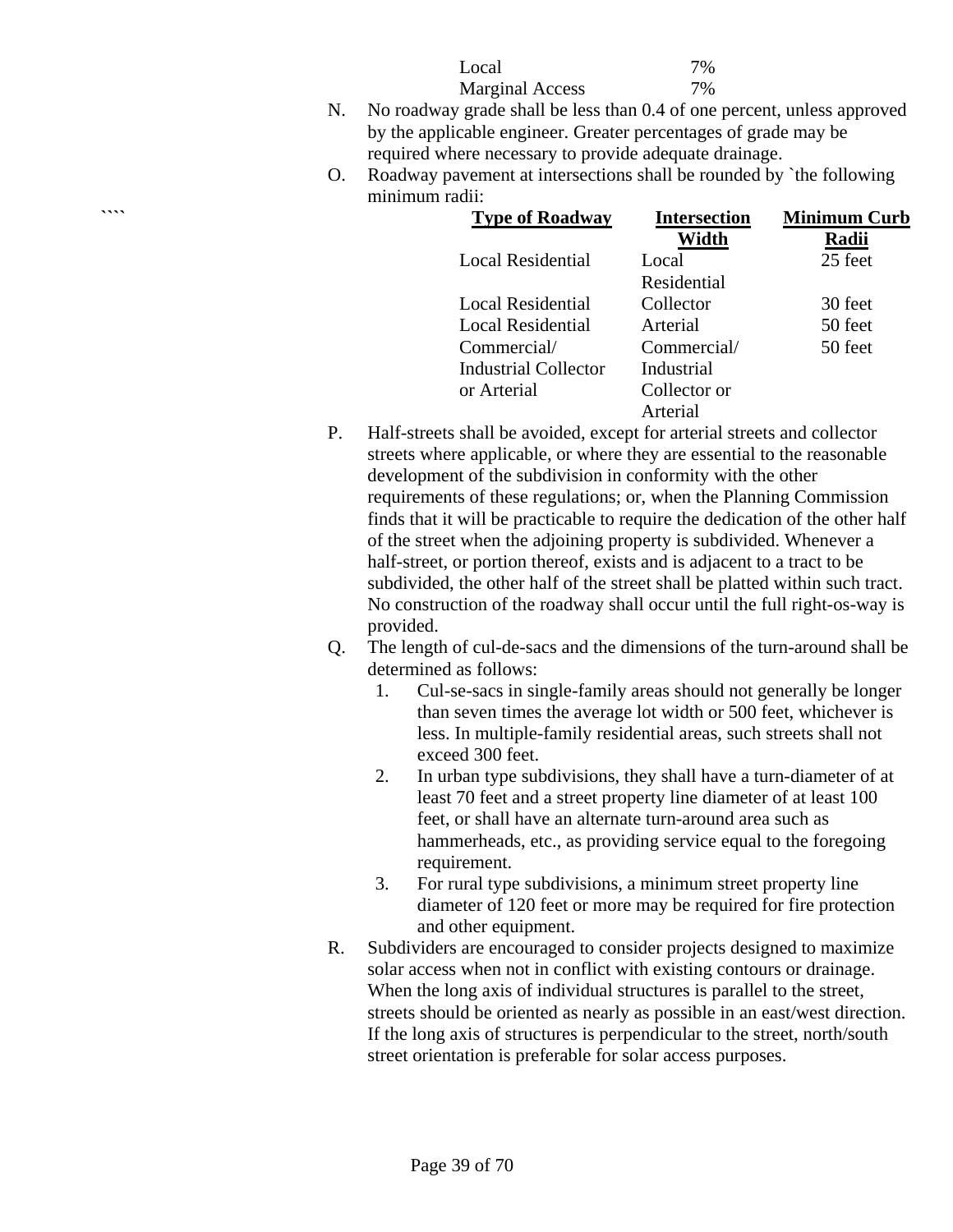- A. Alleys shall be provided in commercial and industrial areas, except that the Planning Commission may waive this requirement where other definite and assured provision is made for service access, such as offstreet loading, unloading and parking spaces consistent and adequate for the uses proposed. Alleys in residential districts are to be discouraged.
- B. When provided, the minimum right-of-way of an alley shall be 20 feet.
- C. Alley intersections and sharp changes in alignment shall be avoided, but where necessary, a turning radius shall be provided to permit safe vehicular movement.
- D. Dead-end alleys shall be avoided where possible, but if unavoidable, such alleys shall be provided with adequate turn-around

#### **109 Blocks and Pedestrian Ways**

- A. The lengths, widths and shapes of blocks shall be determined with due regard to:
	- 1. Provision of adequate building sites suitable for the special needs of the type of use contemplated.
	- 2. Zoning requirements as to lot sizes and dimensions, off-street parking and loading, etc.
	- 3. Need for convenient access, circulation, control and safety or street traffic.
	- 4. Limitations and opportunities of topography.
- B. A block should not exceed 1,320 feet in length, unless the previous layout or topographic conditions justify a variation. In general, blocks shall not be less than 400 feet unless necessary because of existing street patterns.
- C. All blocks shall be so designed so as to provide two tiers of lots, unless a different arrangement is required in order to comply with or be permitted by other sections of these regulations.
- D. Blocks may be irregular in shape, provided they are harmonious with the overall pattern of blocks in the proposed subdivision.
- E. In extra long blocks, a public pedestrian way may be required to provide access to public or private facilities such as schools, or parks. (See Section 2-102 for definition of PEDESTRIAN WAY [CROSSWALK].)

#### **110 Lots.**

- A. The lot size, width, depth, shape and orientation, and the minimum building setback lines, if any desired, shall be appropriate for the location of the subdivision and for the type of development and use contemplated. (See Section 6-106 for FLAG LOTS.)
- B. Lot dimensions shall conform to the minimum requirements of applicable zoning regulations and sanitary codes, unless higher standards are established in accordance with this subsection:
	- 1. All subdivisions in the city shall be connected to public water supply and sewage disposal systems as well as subdivisions in the surrounding jurisdiction wherever the latter is deemed feasible by the Governing Body. \*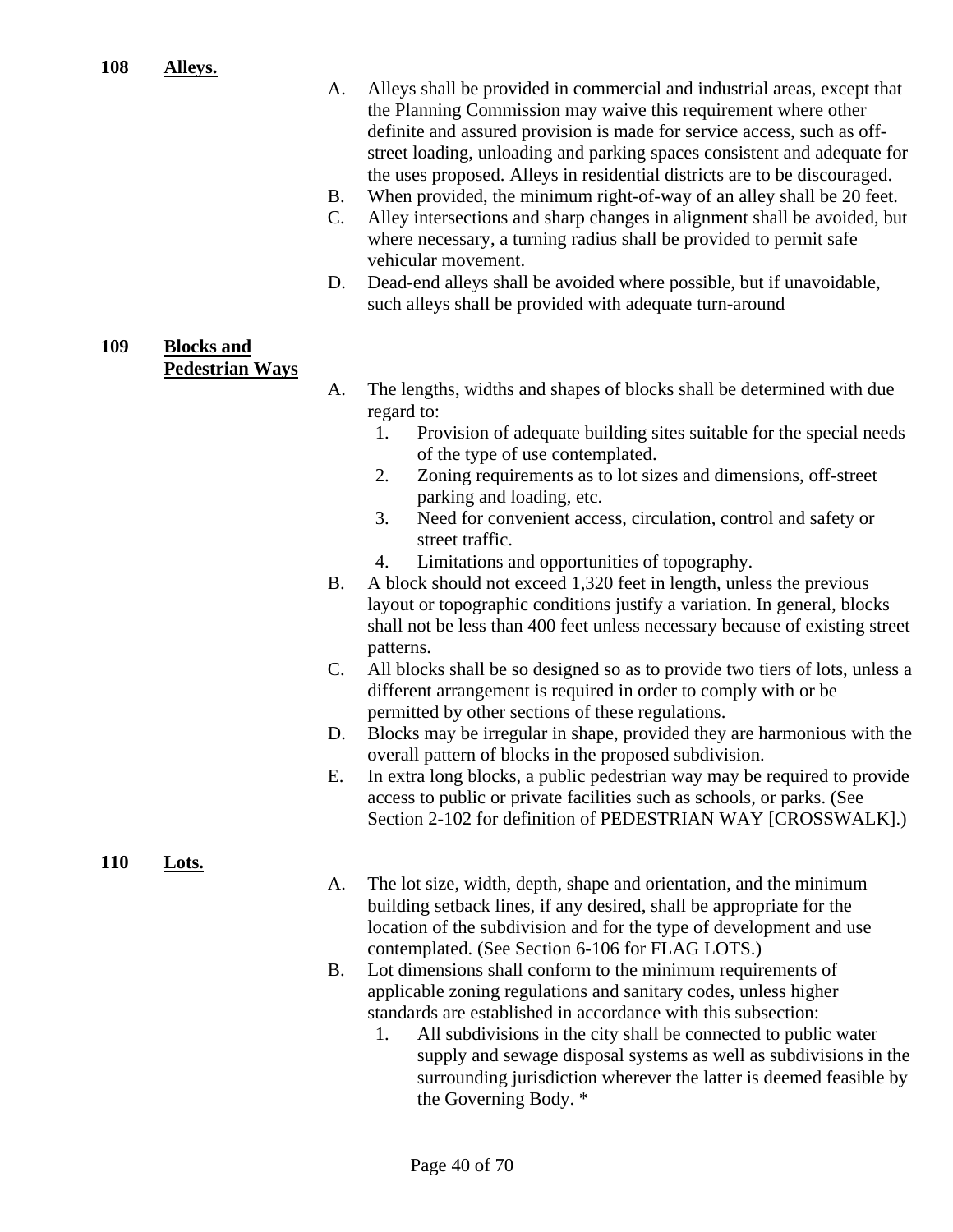- 2. If the proposed subdivision is serviced with a public sewage system and public water supply, the minimum lot area requirement shall be 20,000 square feet in the unincorporated area only.
- 3. If the proposed subdivision in the unincorporated area intends to use an on-lot well for water supply and or a private sewage disposal system, the minimum lot area requirement shall be 5 acres (217,800 square feet).
- 4. Notwithstanding the provisions of these regulations in Sections 6- 110B2 and 3, it is the intent of these regulations to encourage the installation of public water supplies and public sewage disposal systems wherever feasible. In order to determine such feasibility, the Planning Commission may require the subdivider to provide certain basic engineering data and cost estimates on which to base such a decision. Furthermore, if on-lot water supply and sewage disposal installations are used, additional lot area may be required if the area to be subdivided has a high water table, is periodically flooded with water or if the soil conditions prove to be unsuitable based on percolations test which may be required of the subdivider. If a lagoon system is used for sewage disposal, the lot size must be a minimum of five acres, the lagoon fenced and the edge of the lagoon not less than 300 feet from any existing offpremises dwelling or 100 feet from the nearest property line.
- C. In those areas where there may be municipal-type water and/or sanitary sewer facilities anticipated in the foreseeable future, but which are not yet available, the Planning commission may require that lots be so designed and arranged that they may readily be converted to urban type building sites without replatting. When such a condition prevails, land should be subdivided into lots so that by combining lots, a building site is created initially with an area of not less than the required for on-lot wells and/or sewage treatment systems. The creation of such a building site through use of multiple groups of lots shall be contingent upon the establishment for record of restrictive covenants satisfactory to the legal counsel of the Planning Commission, providing that no more than one dwelling unit shall be built on such an aggregate group of lots until such time as municipal-type water and sewer service is available.
- D. As a general guideline, the maximum depth of all residential lots shall not exceed two and one-half times the width thereof. For all other types of lots, the depth shall not exceed three times the width.
- E. The area of the street right-of-way shall not be included and calculated in the area of the lot with respect to minimum lot area requirements of these regulations or of any zoning regulations applicable to the property. Lots shall be required to have more than the minimum area dimensions provided for in this section where such greater area or dimensions are required to meet the yard requirements of the zoning regulations.
- F. There shall be no double frontage lots for individual dwellings (e.g., single and two-family units), except where the lots abut upon a limited access highway or arterial street or where the topography of the land prevents reasonable subdivision in small units. Double frontage lots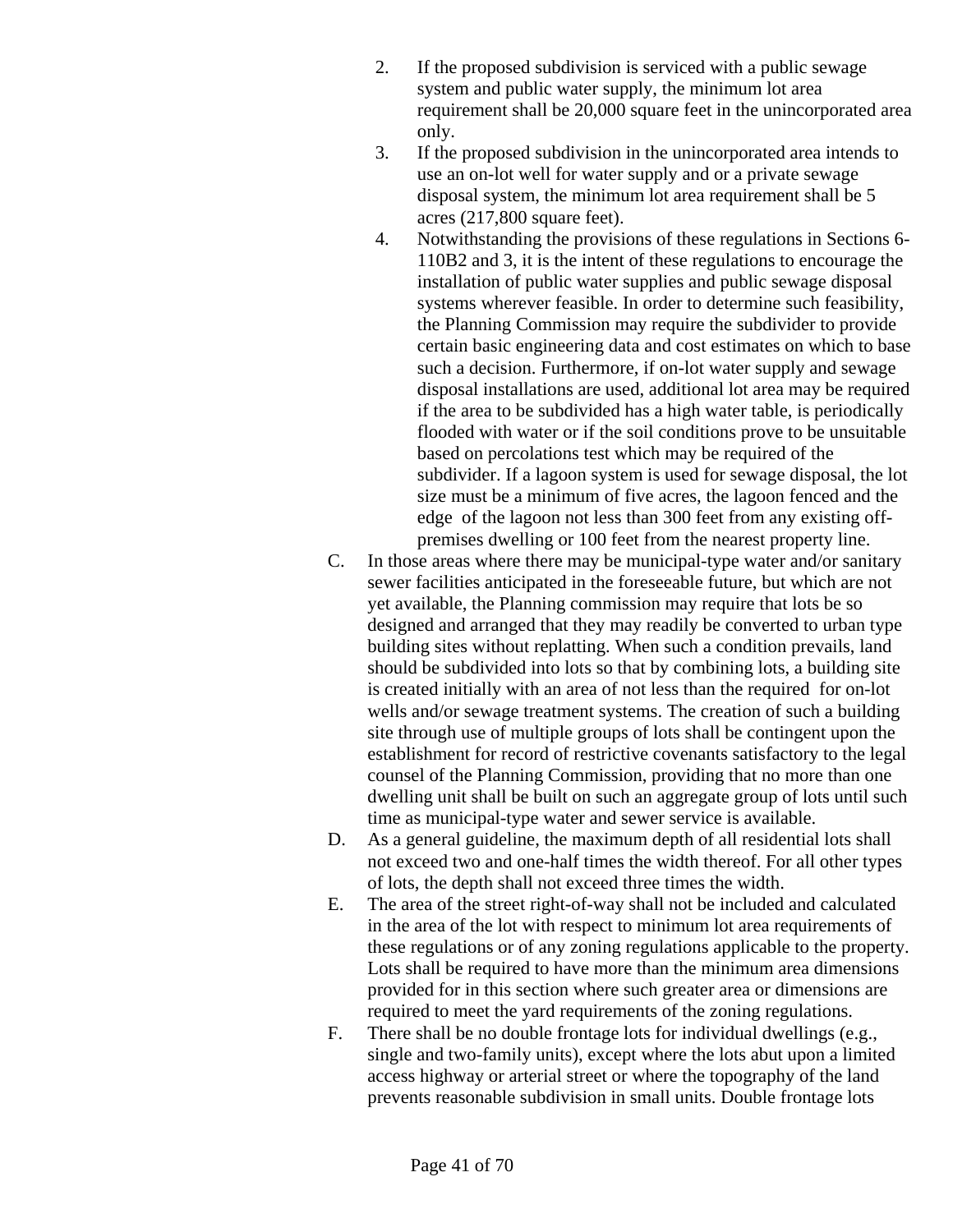shall not have vehicular access between such lots and an abutting limited access highway or arterial street.

- G. Reversed frontage lots shall be avoided except where such are essential to provide a separation of residential development from limited access highways and arterial streets or to overcome specific disadvantages of topography and orientation.
- H. Corner lots for residential use shall have extra width, if necessary, to permit appropriate building setback from and orientation to both streets.
- I. Side lines of lots shall be at right angles or radial to the street line or substantially so.

@----------------------------------@

\* **NOTE:** All public sanitary sewer systems and sewage treatment plants are further subject to the regulations of the Kansas Department of Health and Environment. .

#### **111 Easements.**

- A. Utility easements shall be provided where necessary and centered on rear or side lot lines. Such easements shall be at least 20 feet wide along rear lot lines and 10 feet wide along side lot lines, except that easements for street lighting purposes shall not in any event be required to exceed 10 feet. Side lot easements, when needed for other than street lighting purposes such as drainage, may exceed 10 feet.
- B. Drainage Easement. If a subdivision is traversed by a watercourse, drainage way or channel or a detention pond is constructed, then a storm water easement or drainage right-of-way shall be provided. Such easement or right-of-way shall conform substantially to the lines of such watercourse and location of a detention pond and shall be of such width or construction, or both, as may be necessary to assure adequate storm water drainage and for access for maintenance thereof. All drainage easements shall be vegetated with perennial grasses or otherwise stabilized to prevent soil erosion and sediment movement by wind or water. Parallel streets or parkways may be required in connection therewith. (See Section 2-102 for definition of DETENTION POND.)

In rural-type subdivisions, a triangular drainage and utility easement may be required at the corners of intersecting street rights-of-way. Where street rights-of-way intersect at 90 degrees, the limit of such easement would be defined by a line drawn between two points located on the right-of-way lines which are 25 feet back each way from the corner. All drainage easements will be vegetated with adapted perennial grasses or otherwise stabilized to prevent soil erosion and sediment movement by wind or water.

C. Vision triangle easements may be required on any corner lot to provide an open and usable vision path for drivers of vehicles approaching the intersection. The extent of vision triangle easements shall be based on the type of intersection (3-way, four, protected, unprotected, etc.): the type of street (local, collector, arterial, commercial or industrial); topography; proposed street grades (if any); and the design speeds contemplated for such roadways. (See Section 2-102 for definition of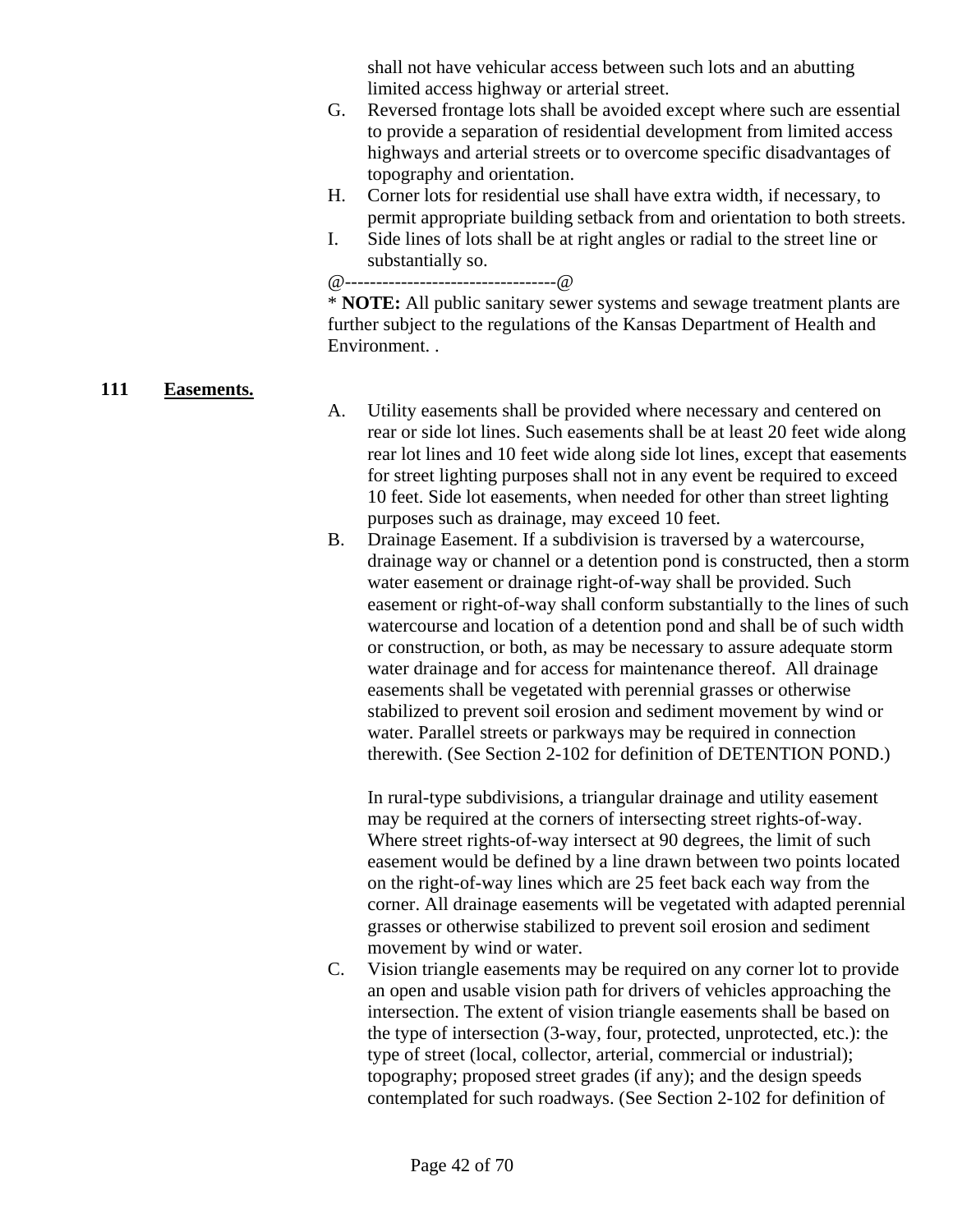VISION TRIANGLE.)

- D. Wherever a lot or group of lots side or back on to an existing high pressure oil or gas transmission line, a building setback easement shall be established on each side of such line to the minimum safe standards as provided by the applicable oil or gas company to the subdivider or to such standards as may be adopted by the City, state or federal governments, whichever provides the most setback distance. The easement shall be provided on that part of the lot which abuts the oil or gas line and no principal buildings or structures shall be located or constructed within such an easement.
- E. A screening easement may be required to provide for fencing and/or an adequate area for the mature growth of landscaping with appropriate maintenance. (See Section 2-102 for definition of SCREENING.)

## **112 Commercial and Industrial Subdivisions.**

- A. Streets. Notwithstanding the other provisions of these regulations, the minimum width of streets adjacent to areas designed, proposed or zoned for commercial or industrial use may be increased by the Planning Commission to such extent as may be deemed necessary to assure the free flow of through traffic without interference from parked or parking motor vehicles.
- B. Blocks and lots intended for commercial or industrial use shall be designed specifically for such purpose with adequate space set aside for off-street parking and loading.
- C. Marginal Access Street. When lots or blocks in a proposed commercial or industrial subdivision front on any limited access highway or arterial street, the subdivider may be required to dedicate and improve a marginal access street to provide ingress and egress to and from such lots or blocks.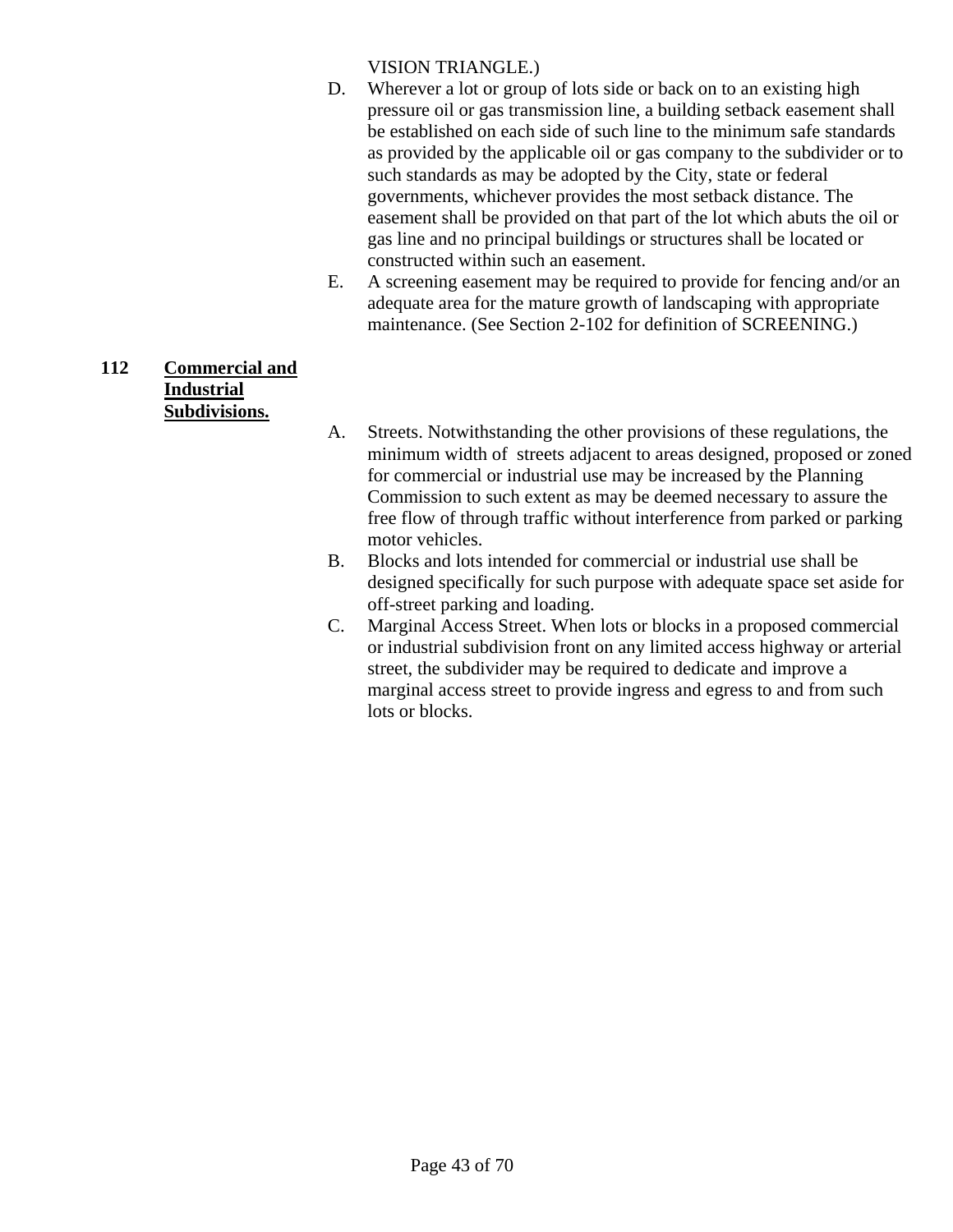## **100 Subdivision**

**Types.**

## **ARTICLE 7. INSTALLATION OF REQUIRED IMPROVEMENTS**

For the purposes of these regulations, subdivisions shall be classified as follows:

- A. Urban Type Subdivisions.
	- 1. All subdivisions located wholly within the corporate limits of the City.
	- 2. All subdivisions located partially within, adjoining or touching the corporate limits of the City.
	- 3. All subdivisions adjoining or touching the boundary of a tract of land for which annexation proceedings have commenced by the city or the owner has a pending request to be annexed.
	- 4. All subdivisions adjoining or touching another subdivision which has previously received final plat approval by the city and adjoins or touches the corporate limits of the City.
	- 5. All subdivisions which have or intend to have both municipal type water supply and sewage disposal systems, or are subdividing all or portions of the subdivision for commercial or industrial purposes, or for public or semi-public purposes which are directly related to an urban type residential subdivision. (Note: Service by a rural water district could be considered a "municipal type" if the particular size of pipes in that location permitted adequate quantity and pressure commensurate with urban needs.)
- B. Rural Type Subdivisions. All other subdivisions required to be platted by these regulations not otherwise classified as the urban type as described in Section 7-100A.
- **101 Engineering and Governmental jurisdiction.** In setting certain standards and specifications, approving engineering drawings, inspecting improvements, recommending acceptance of improvements, preparing petition forms and establishing the amount of surety for guaranteeing the installation of such improvements; the engineer designated by the city, the County Engineer, or utility provider representative shall be designated as responsible for the improvements within their respective jurisdictions. The term "applicable" Governing Body may mean either the City Council for urban type subdivisions in the city or the township trustees or County Board of Commissioners for urban and rural type subdivisions in the unincorporated area. "The" Governing Body refers to the City only. Coordination to achieve cooperation among the governing bodies is the responsibility of the City and , in particular, the Subdivision Administrator.
- **102 Required Improvements.** As a condition to final plat approval, the subdivider of a proposed subdivision shall be responsible to install or, in cooperation with governmental bodies and utility companies, cause to be installed the following necessary facilities and improvements as listed below. The design and installation of such facilities and improvements shall include such sizing of pipes and extensions of streets as may be deemed desirable within the subdivision to facilitate development of adjacent land. All requirements are applicable to both urban and rural type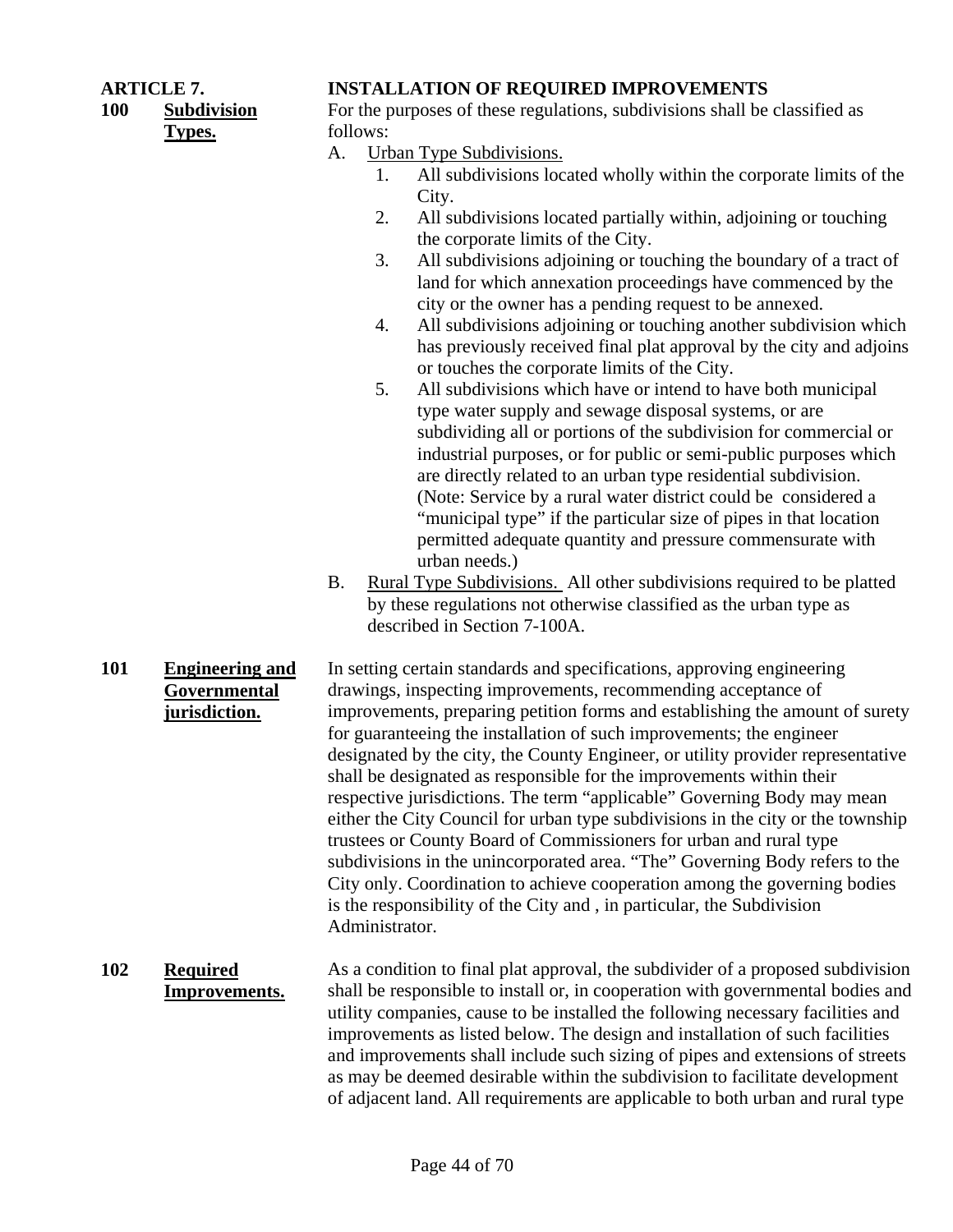subdivisions as defined in Section 7-100 unless specifically described otherwise.

- A. All streets, alleys, curbs, gutters and street drainage facilities in urban type subdivisions shall be constructed in accordance with established City standards. All urban type streets shall be constructed of concrete, asphalt or asphaltic concrete and no gravel or sanded roadways shall be constructed. All roadways in rural type subdivisions shall be constructed in accordance with standards established by the County Engineer with gravel or sanded surface and no other materials such as oiled surface, macadam or similar materials shall be used. If other than gravel or sanded surface materials are particularly required, urban construction standards as described above shall apply. To accommodate any future improvements in both urban and rural areas, the entire right-of-way of collector and local streets and roadways shall be graded to match the level of the road surface. All stumps, trees that cannot be saved, boulders and similar items shall be removed from such right-of-way. In the unincorporated area, streets and roadways are subject to final acceptance by the applicable township trustee or the County.
- B. The storm drainage system shall be provided, separate and independent of the sanitary sewer system meeting all of the specifications and requirements of the city in urban type subdivisions or the County Engineer in rural types. Such storm drainage system shall be connected to any existing storm sewer system, where available , or if such connection is not available, other adequate means for the discharge of such storm water including the use of detention ponds shall be provided by the subdivider into the nearest major water channel. If it is determined that adequate drainage can be accomplished by a natural drainage way across private property, a drainage easement may be required; however, any initial channelization is the responsibility of the subdivider and continued maintenance the responsibility of the adjacent property owner(s)
- C. Sidewalks shall be constructed in accordance with standards set by the city in urban type subdivisions under the following conditions: (Also, see Section 6-109E for pedestrian ways.)
	- 1. Sidewalks may be required on one or both sides of the street when needed to service pedestrian traffic flow leading to schools, parks, shopping areas or places of public assembly and where heavy traffic would warrant sidewalks for safety purposes. Sidewalks may also be required in residential areas where the lot frontage is less than 150 feet. Sidewalks shall be required to extend or complete connecting links in the sidewalk system.
	- 2. In general, sidewalks shall be constructed with the inside edge of the sidewalk one foot outside the property line, except in the central business district.
	- 3. All sidewalks shall provide handicap access in conformity with K.S.A. 58-1301 et seq. and the federal Americans with disabilities act of 1990, 42 USCA 12101, as may be amended.
- D. Street signs of such location, type and size as shall be approved by the applicable Governing Body, giving due regard to the prevailing type,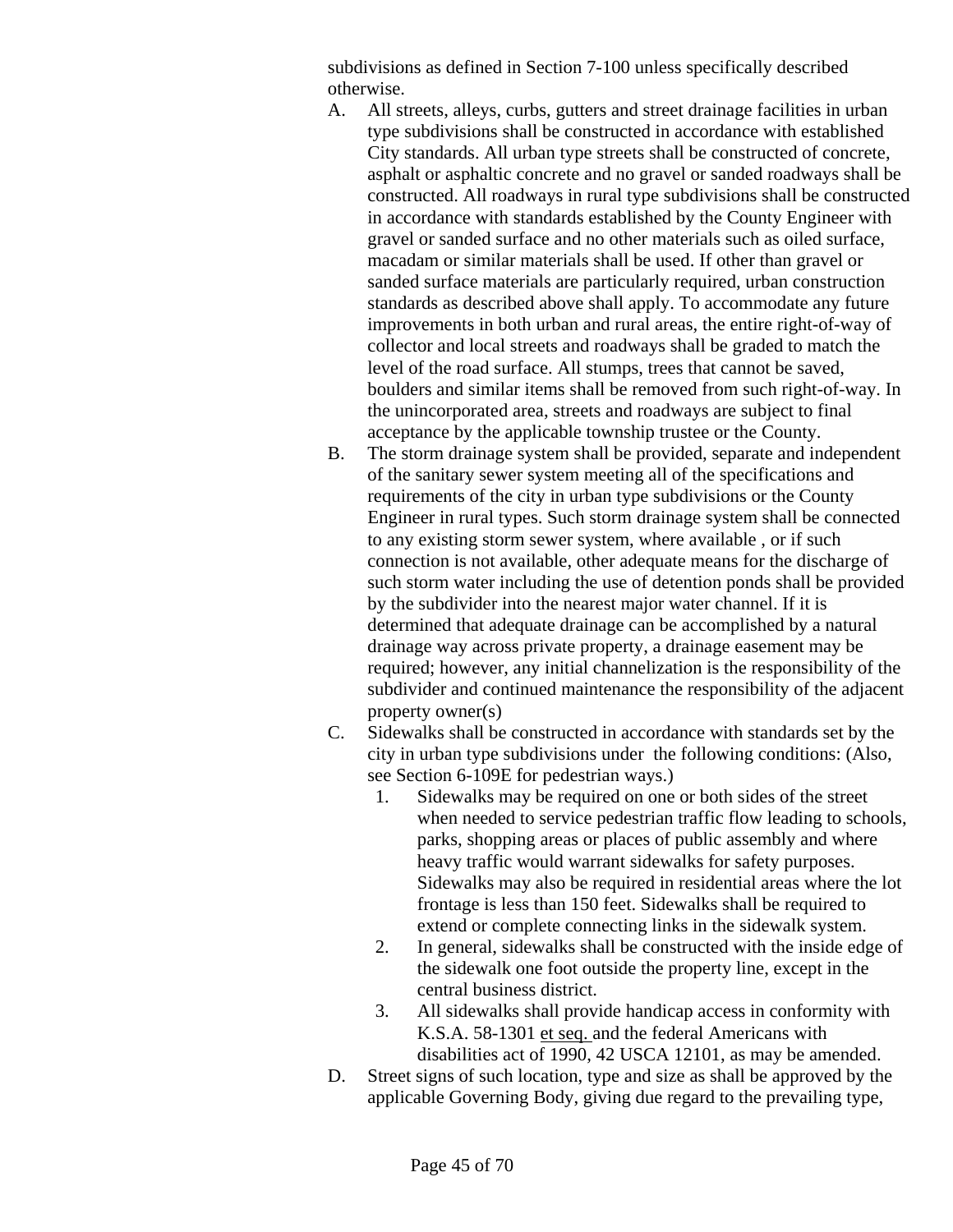size and pattern of location utilized throughout the area.

- E. Wherever a municipal type water supply system or its equivalent is required to be constructed by these by these regulations, such construction shall be in accordance with the standards and requirements set by the applicable agency supplying the water. In all other areas, a water supply shall be provided which meets the standards of the County Sanitary Code. In those areas where there is a municipal type water supply system, mains shall be of such size as to support the use of fire hydrants as required by Section 7-102F.
- F. Fire hydrants of the type and quality specified by City standards, but not less than the minimum standards of the national Board of Fire Underwriters, shall be provided wherever there shall be constructed a municipal type water supply system. Such hydrants shall be subject to the inspection and approval of the applicable Fire chief.
- G. Sanitary Sewer Systems.
	- 1. Wherever sanitary sewers are to be installed as required by these regulations, such sewers are to be constructed in accordance with standards set by the City subject to the regulations of the Kansas Department of Health and Environment.
	- 2. Wherever septic tank systems or wastewater lagoons are to be used for sewage disposal on individual lots, the determination of the suitability of the lot(s) and the standards for installation and inspection of such facilities shall be governed by the County Sanitary Code.
- H. Underground wiring in residential subdivisions, unless found to be unfeasible, is required for electric power, street lights and telephone service in urban type subdivision, except:
	- 1. For lines rated over 12,000 volts;
	- 2. Appurtenance serving such lines which may be mounted on the ground, such as transformers, transformer pads, telephone service pedestals and street light poles; or
	- 3. For those proposed subdivisions or replats of existing subdivisions located in areas which presently have an overhead type utility distribution system.

All such installation shall be under contract with the applicable utility provider. Cable television, if installed, shall be placed underground in accordance with the above requirements. Where telephone, electric, street lights and gas lines are placed underground entirely throughout a subdivision, conduits or cables shall be placed within easements or dedicated public ways in a manner which will not conflict with other underground services. Further, all transformer boxes shall be located so as not to be unsightly or hazardous to the public.

Nothing in this section shall be construed as requiring underground installation of lines beyond the boundaries of the area contained in the preliminary plat.

All utility lines for telephone and electric service, when carried on overhead poles in other than the above urban type subdivision, shall be placed in rear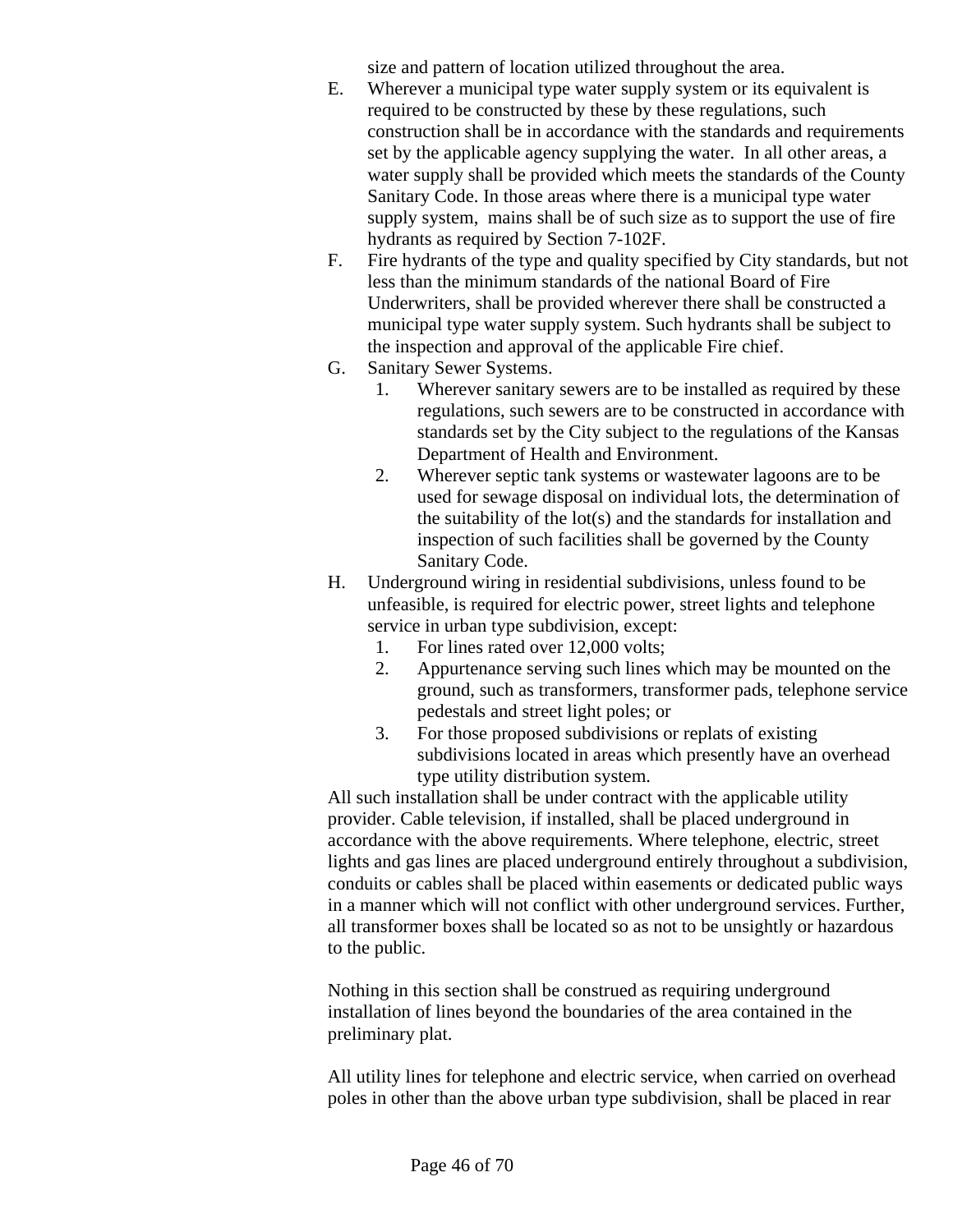lot line easements or designated side lot line easements.

- I. If screening of public or private areas is to be required, a screening plan of landscaping and/or fencing shall be prepared and approved by the planning Commission and such screening installed. (See Section 2-102 for definition of SCREENING.)
- J. Monuments as shown on the final plat shall be placed at all block corners, angle points, points of curves in streets, and at intermediate pints as shall be required by the applicable engineer. Monuments shall be made of iron rebar not less than 5/8" in outside diameter and not less than 18" in length set in concrete. All monuments shall be securely placed and set in such a manner that the top of the monument shall be at least 3" below finish grade ground level. Bench marks may also be required of such material, size and length as may be approved by the applicable engineer. (See Section 2-102 for definition of MONUMENT and Section 5-101D for monuments shown on the final plat.)
- K. Whenever existing sanitary or storm water sewers, water lines, drainage channels, culverts, underground or overhead electric and communication lines, gas lines, pipe lines, transmission lines are required to be relocated due to the subdivision or construction of improvements required as a condition of approval of the subdivision and in the event such was not known at the time of subdivision approval for any reason, the costs of such relocation shall be the sole responsibility of the subdivider.
- L. Where required, applicable measures will be taken during construction to minimize soil erosion and sedimentation by wind or water. Conservation standards shall be adhered to which have been adopted by the county Conservation District.

#### **103 Exceptions for Existing Improvements.**

- A. Where the proposed subdivision is a resubdivision or concerns an area presently having any or all required improvement as set out in Section 7- 102 and where such improvements meet the requirements of said section and are in good condition as determined by the applicable Governing Body, no further provision need be made by the subdivider to duplicate such improvements. Where such existing improvements, however, do not meet the requirements, the subdivider shall provide for the repair, correction or replacement of such improvements so that all improvements will then meet the aforesaid requirements.
- B. Where the proposed subdivision is a resubdivision or concerns an area presently abutting or containing any existing public street of less than the minimum required right-of-way width or roadway width, land shall be dedicated in so far as is possible so as to provide for a minimum street right-of-way width and an additional roadway pavement meeting the minimum standards as set by these regulations. The applicable Governing Body shall determine what adjustment to make where the aforesaid widenings merge with existing streets which are of smaller width at the boundary of such proposed subdivision. The minimum right-of-way and roadway width required by these regulations may be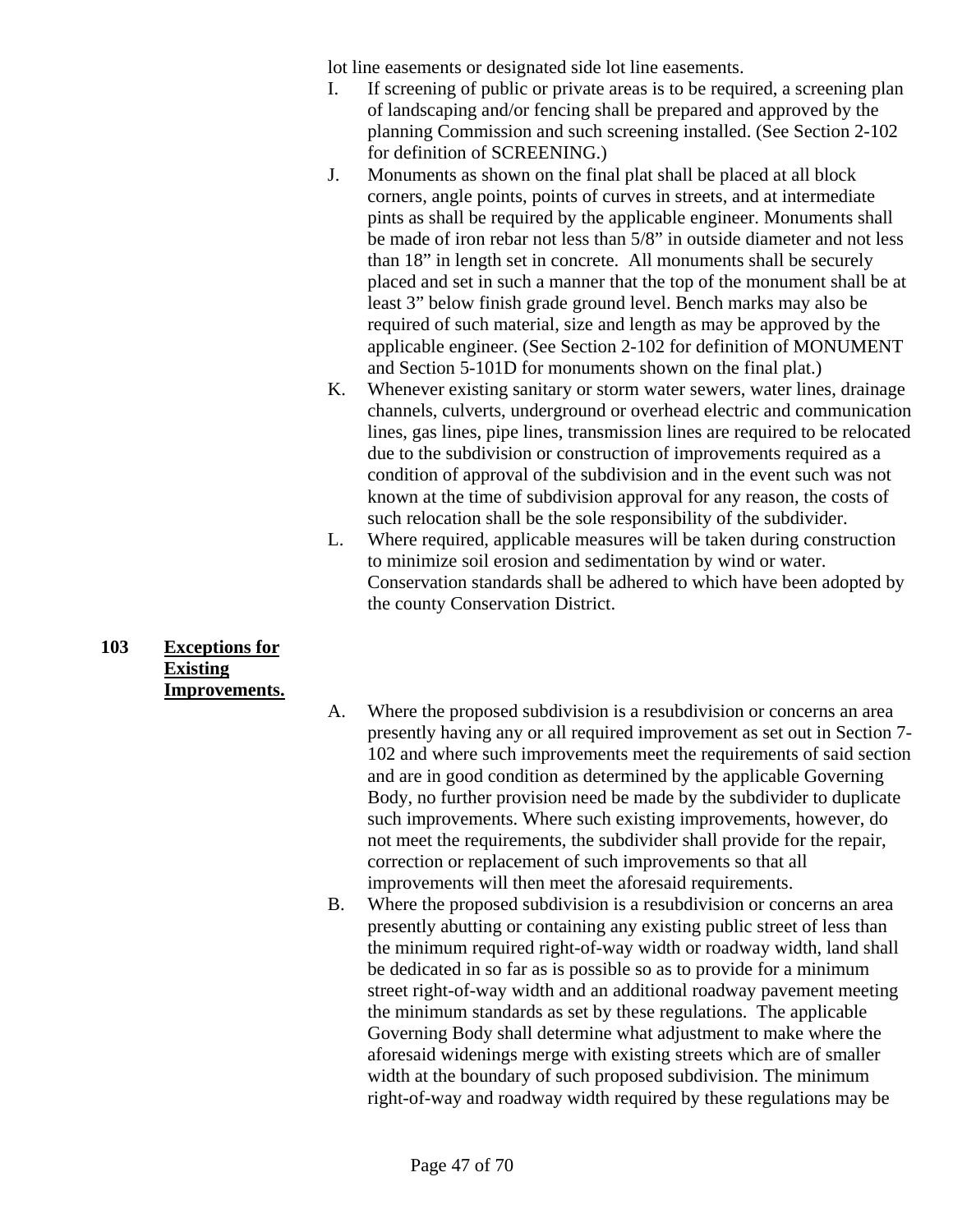reduced to match an existing roadway system if the extension of such roadway is already improved at each end of the roadway in the subdivision.

#### **104 Agreement and Guarantees for Installation of Required Improvements.**

Except for monuments, one of the following methods shall be used by the subdivider to guarantee that improvements required by these regulations can or will be installed in accordance with approved plans and specifications. This does not preclude the possibility that the applicable Governing Body may, at its discretion and in recognition of its financial position, share in the cost of improvements, especially oversized improvements which may benefit other related areas or the municipality-at-large:

- A. Fiscal sureties may be offered and the following shall apply: (See Section 2-102 for definition of SUBDIVIDER'S AGREEMENT.)
	- 1. The subdivider shall enter into a **"Subdivider's Agreement"** with the applicable Governing Body under which the subdivider agrees to install such required improvements. Such agreement shall be conditioned upon the acceptances of the final plat by the applicable Governing Body and filed with the applicable Clerk.
	- 2. Simultaneously with the execution of the **"Subdivider's Agreement"** provided for in Section 7-104A1, the subdivider shall furnish a corporate completion bond by a firm authorized to do business in Kansas with good and sufficient sureties thereon or a cashier's check, escrow account or irrevocable letter of credit in favor of the applicable Governing Body, in the amount of the estimated cost as approved by the official responsible for setting and enforcing the applicable design and construction standards of the installation of the required improvements. Such financial guarantee shall be conditioned upon the acceptance of the final plat and further conditioned upon the actual completion and satisfactory installation of such required improvements within two years from the date that the final plat is accepted by the Governing Body.
	- 3. Simultaneously with the execution of the **"Subdivider's Agreement"** provided for in section 7-104A1, if the subdivider furnishes a corporate completion bond, he or she shall also deposit in escrow with the applicable Governing Body cash in the amount of 15% of the cost of all improvements to be made in accordance with the plans and specifications for required improvements or an equivalent amount in the form of a maintenance bond or other securities that may be deemed sufficient by the applicable Governing Body. If a subdivider furnishes a cashier's check, escrow account or irrevocable letter of credit, 15% of the amount of such guarantees shall be returned by, or held as a deposit in escrow after, the final completion of such improvement. The subdivider shall agree that such deposit in escrow may be held by the applicable Governing Body for a period of 18 months after such improvements are completed for the purpose of:

a. Guaranteeing and securing the correction of any defect in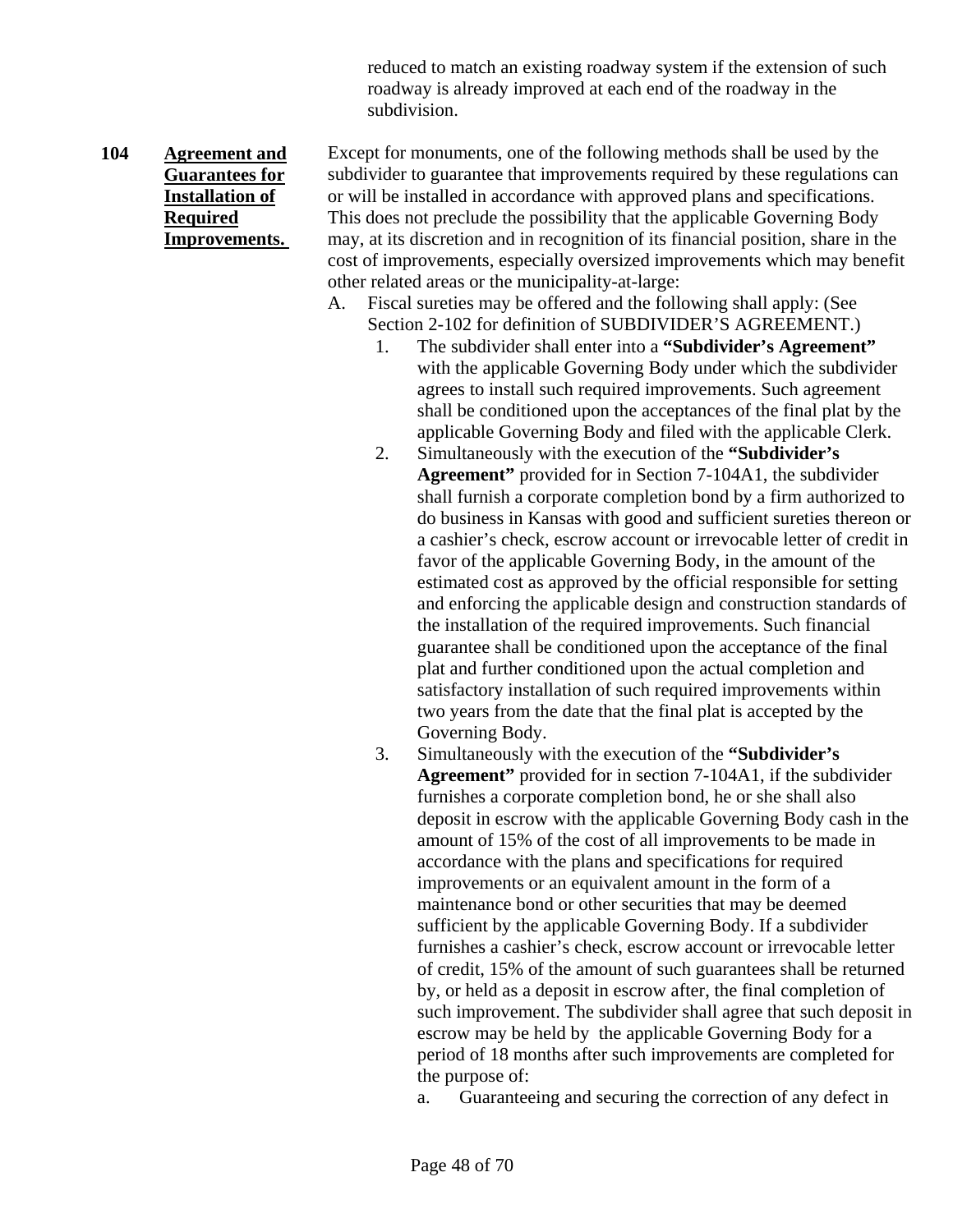material or workmanship furnished for such improvements, latent in character, and not discernible at the time of final inspection or acceptance by the applicable Governing Body; and

b. Guarantee against any damage to such improvements by reason of the settling of the ground, base or foundation thereof.

Such escrow agreement shall provide that, as such defects have so developed, that the deposit may be applied by the applicable Governing Body for any amounts incurred correcting such defects; and that the balance of such deposit, if any, held at the end of such 18-month period shall be returned by the applicable Governing Body to the depositor, or paid to the order of the depositor without payment of interest.

- B. Petitions to the applicable Governing Body may be submitted as a means of guaranteeing to such Governing Body the authority to install improvements at such time as they deem appropriate. Petitions may be submitted only when the following conditions exist:
	- 1. The petitions must be valid as may be provided for under Kansas law.
	- 2. The petitions must be approved by the applicable Governing Body concurrently with the acceptance of the final plat.
	- 3. The initiating resolution for such improvement must be adopted by the applicable Governing Body concurrently with the petition approval or as soon thereafter as may be provided by law. The cost of the publication of said resolution shall be born by the subdivider.
	- 4. A certificate signed by the petitioner must be recorded with the County Register of Deeds stating that such petitions have been filed and approved by the applicable Governing Body and that certain land within the plat as described will be liable in the future for special assessment for the required improvements authorized.
- C. For streets and related drainage only in rural type subdivisions, preconstruction of improvements as an alternative method of guaranteeing their installation may be used if approved by the County Governing Body. In this event, the subdivider may request such Governing Body to hold the final plat acceptance until such time as an inspection certifies that the required improvements have been properly constructed. Such a preconstruction procedure shall be temporarily conditioned on subsequent acceptance of the final plat and a time limit for actual construction mutually agreed upon. Maintenance guarantees may also be required if deemed desirable. (See section 7-104A3 for maintenance guarantee methods.)
- D. The subdivider shall, prior to the acceptance of the final plat, submit a letter from the utility provider(s) involved stating that satisfactory arrangements have been made by the subdivider guaranteeing the installation of their respective services.
- E. Monuments and bench marks shall be installed and their installation certified by a registered land surveyor on the final plat before such plat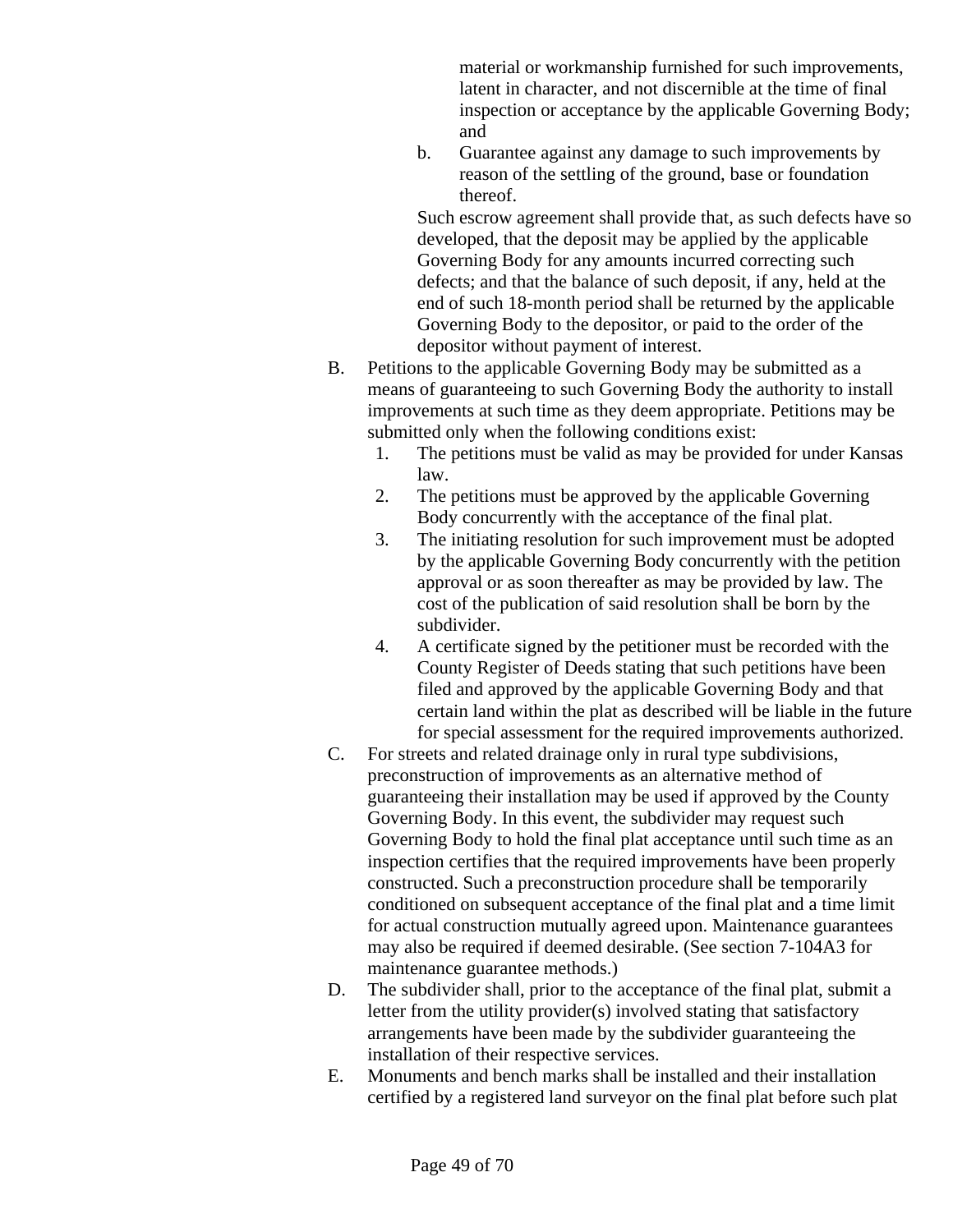is recorded with the County Register of Deeds. (See Section 5-101 Q 1 for Land Surveyor's Certificate.)

#### **105 Off-site Improvements.** The applicable Governing Body may, upon making a finding of necessity, require the subdivider to install or upgrade off-site improvements located outside the perimeter of a subdivision if such need is substantially created by a proposed subdivision. Such off-site improvements should be within dedicated rights-of-way or easements and serve a public purpose. The financing and guaranteeing of such improvements shall be administered as if they were the same as on-site improvements under Section 7-104. The applicable Governing Body may require such subdivision to participate in the following facilities and improvements, or any other off-site improvements as recommended by the Planning commission, if the need is created by a

A. Drainage improvements;

proposed subdivision:

- B. Pedestrian ways and sidewalks'
- C. Screening;
- D. Special grading requirements;
- E. Street improvements; or
- F. Traffic control devices.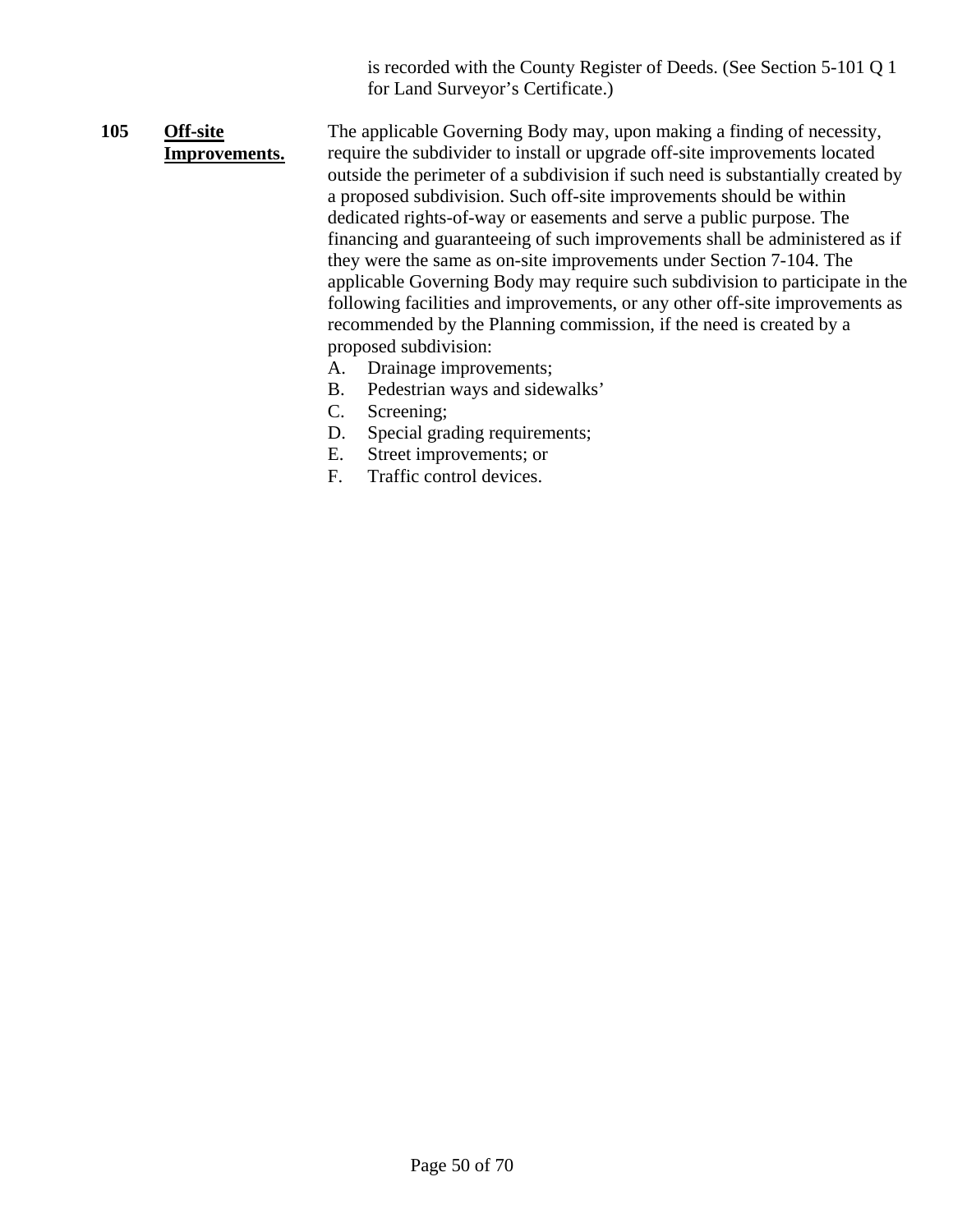**100 Submittal of Petitions.**

**101 Final Improvement Plans.**

#### **ARTICLE 8. IMPROVEMENT PROCEDURES**

If petitions are proposed to meet the requirements of Article 7, the subdivider shall so indicate at the time of submittal of the preliminary plat. If the petition method is authorized by the applicable Governing Body, petitions shall accompany the final plat for approval by such Governing Body.

When the use of petitions has not been requested by the subdivider or authorized by the applicable Governing Body and a letter(s) of satisfactory arrangements from a utility provider(s) are not being utilized to guarantee improvements (See Section 7-104D for letter from utility), the subdivider shall have prepared by an engineer (which may be contracted for privately or with any governmental agency or utility), engineering drawings for proposed required improvements containing the data and information specified in Section 8-101A. Such drawings shall be certified by a licensed engineer and shall be submitted to the applicable reviewing official in duplicate at least 20 days prior to the date that approval is requested.

- A. Content. The engineering drawings shall contain the following data plus additional information deemed necessary by the applicable engineer:
	- 1. Plans, details, specifications and cost estimates for roadway, alley and sidewalk construction; including plans, profile indicating existing topography and elevation including curb and sidewalk elevation when required, intersection control elevation and paving geometrics for each street with a typical cross section of the roadway. The profiles of grade lines shall be shown to a scale of one inch equals 100 feet horizontal, and one inch equals 10 feet vertical; or to a scale approved by the applicable engineer. This information shall be shown on a standard plan and profile sheets unless otherwise required by the engineer and use topographic information citied in Section 5-100B3.
	- 2. Plans, profiles, details, specifications and cost estimates of proposed storm drainage improvements.
	- 3. Plans, profiles, details, specifications and cost estimates of proposed water distribution system, water supply facilities and fire hydrants.
	- 4. Plans, profiles, details, specifications and cost estimates of proposed sanitary sewage system.
	- 5. All plans for other utilities such as for electric, gas and telephone shall be prepared by or at the direction of the utility providing the service.
- B. Review. The applicable engineer, official or agency responsible for determining specifications and standards shall review all engineering drawings in order to determine whether such drawings are consistent with the approved final plat and comply with the design standards. If such drawings are consistent and so comply, the reviewing official shall forward to the applicable Governing Body a notice to that effect. In the event that the drawings do not so comply, the reviewing official shall notify the subdivider of the specific manner in which such drawings do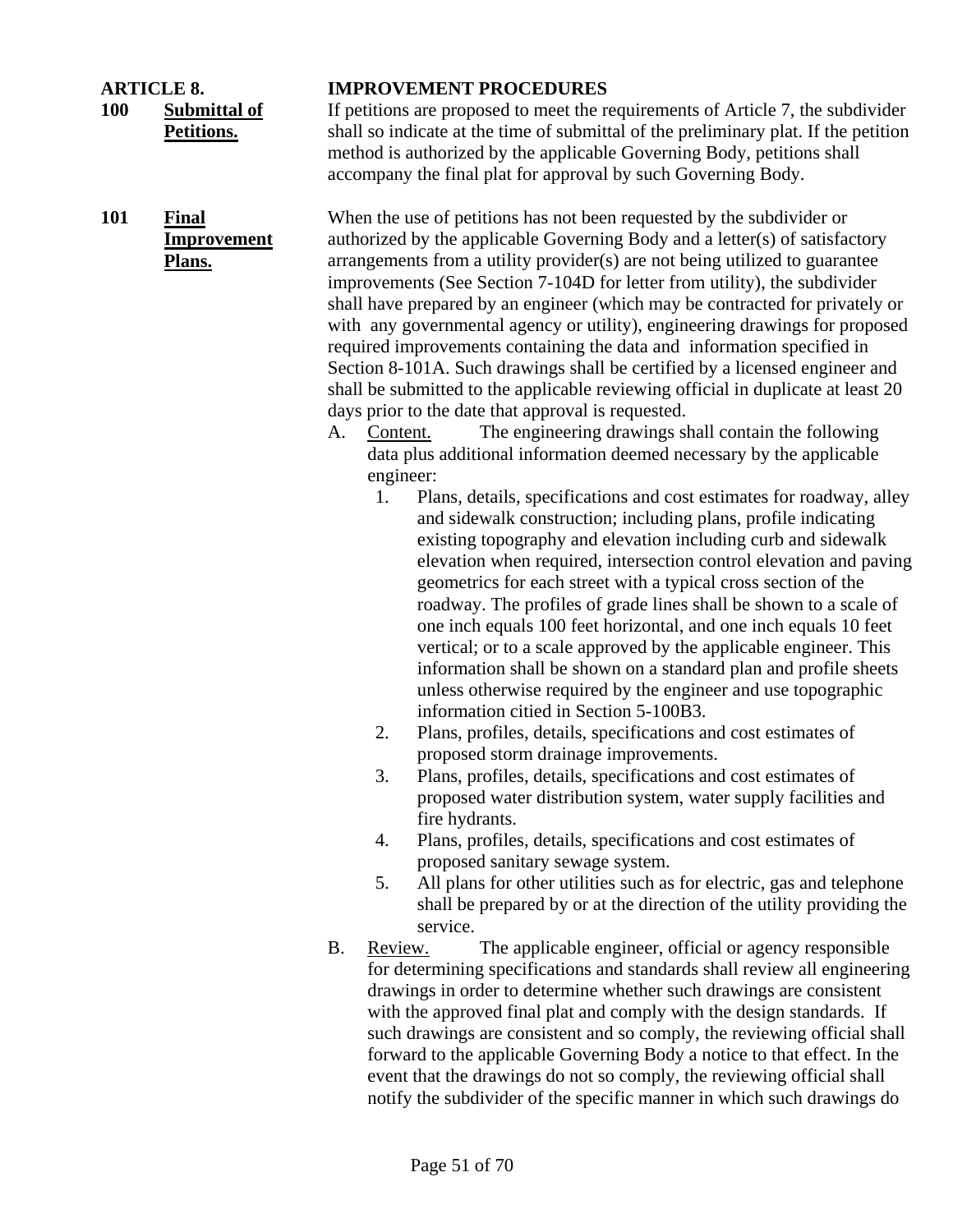not comply, and he may then correct such drawings. If such drawings are not corrected, the reviewing official shall forward to such Governing Body a notice as to the items of nonconformity or noncompliance.

#### **102 Construction of Improvements.** No improvements shall be constructed nor shall any work preliminary thereto be done, except as provided for under a preconstruction agreement in ruraltype subdivisions, until such time as the engineering construction drawings shall have been approved and there shall have been compliance with all of the requirements relating to the subdivider's Agreement and such guarantees as are specified in Section 7-104 of these regulations.

- A. Inspection. All improvements constructed or erected shall be subject to inspection by the applicable engineer or official responsible for setting and enforcing the applicable design and construction standards of the required improvements. The cost attributable to all inspections required by these regulations shall be charged to and paid by the subdivider. In so far as is possible, the subdivider shall give at least 48 hours notification to such official prior to the performance of any inspection work.
- B. Inspection Procedures. After notice is received as specified in Section 8-102A above, the applicable engineer or official designated may conduct an on-site inspection to determine that the work complies with the approved engineering plans and specifications. If in the opinion of such engineer or official, the work does not comply with such final drawings, he shall have authority to order that all such work shall be terminated until such time as necessary steps are taken to correct any defects or deficiencies. Upon the correction of such defects or deficiencies, the subdivider shall again notify the applicable engineer or official as provided in Section 8-102A that the work is again ready for inspection.
- C. Final Inspection. Upon completion of all improvements within the area covered by the final plat, the subdivider shall notify the applicable engineer or official designated in Section 8-102A above, who shall thereupon conduct a final inspection of all improvements installed. If such final inspection indicates that there are any defects or deficiencies in such improvements as installed, or if there are any deviations in such improvements as installed form the final engineering plans and specifications, he shall notify the subdivider in writing and the subdivider shall, at his sole cost and expense, correct such defects or deviations within six months of the date of notification. When such defects, deficiencies or deviations have been corrected, subdivider shall notify the official that the improvements are again ready for final inspection. After the final inspection is made and before acceptance of the improvement by the applicable Governing Body, the subdivider shall file a statement with the engineer or official which is executed by the subdivider, certifying that all obligations incurred in the construction of the improvement involved have been properly paid and settled.
- **103 Acceptance of Improvements.** If a final inspection indicates that all improvements as installed contain no unacceptable defects, deficiencies or deviations, within 15 days from the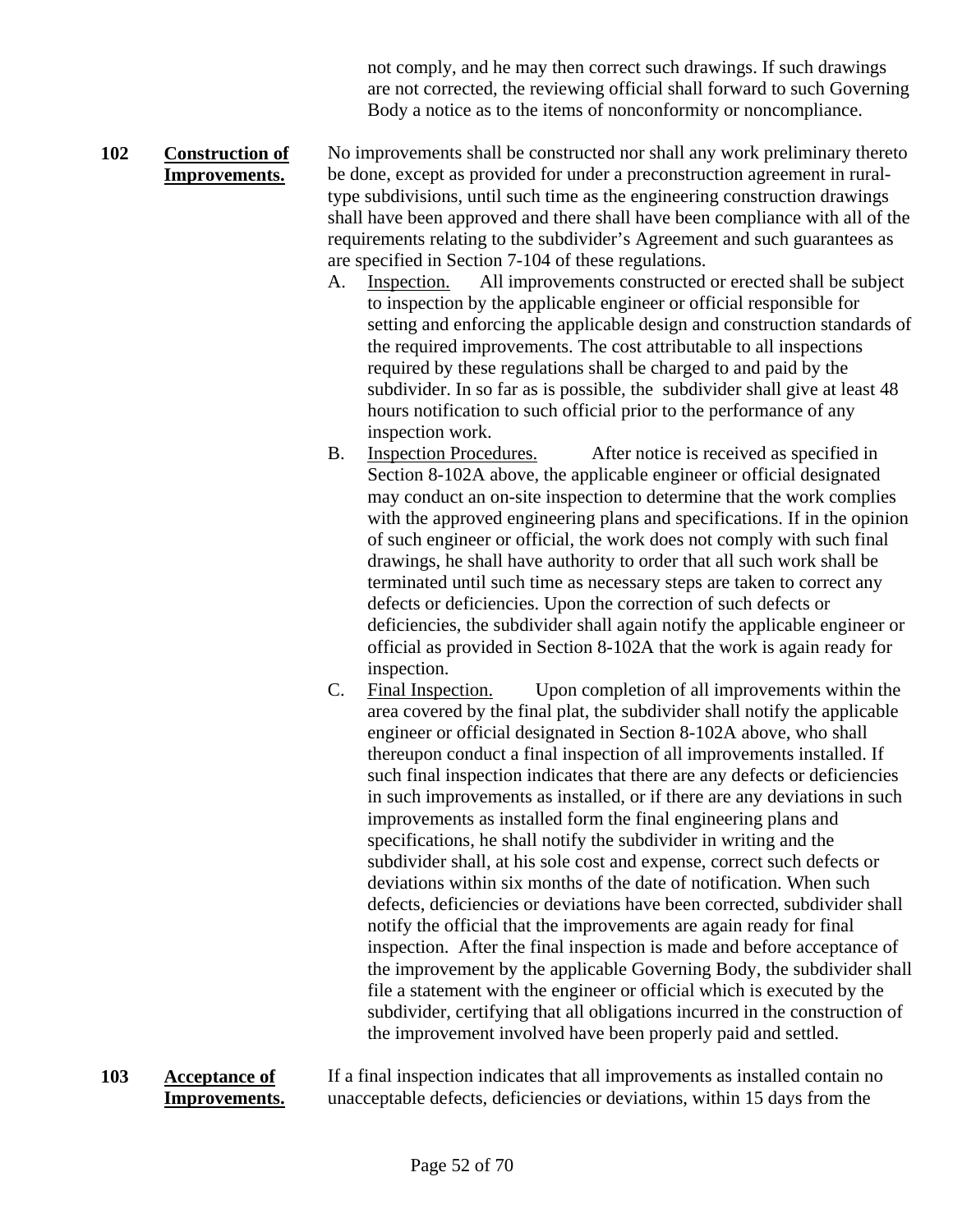submission of the subdivider's statement of obligation paid, the applicable engineer or official designated shall certify to the applicable Governing Body and utility provider(s) that all improvements have been installed in conformity with the engineering plans and specifications accompanying the final plat. Upon the receipt by the applicable Governing Body of such notification and in conformity with the requirements of these regulations and all other applicable statutes, ordinances and regulations, such Governing Body shall thereupon by resolution or utility by letter formally accept such improvements. The improvements shall become the property of such Governing Body or utility provider involved. Prior to this final action, however, neither the acceptance of the final plat, any subsequent annexation to the City or irrespective of any act(s) of employees, such actions shall not constitute their formal acceptance of improvements.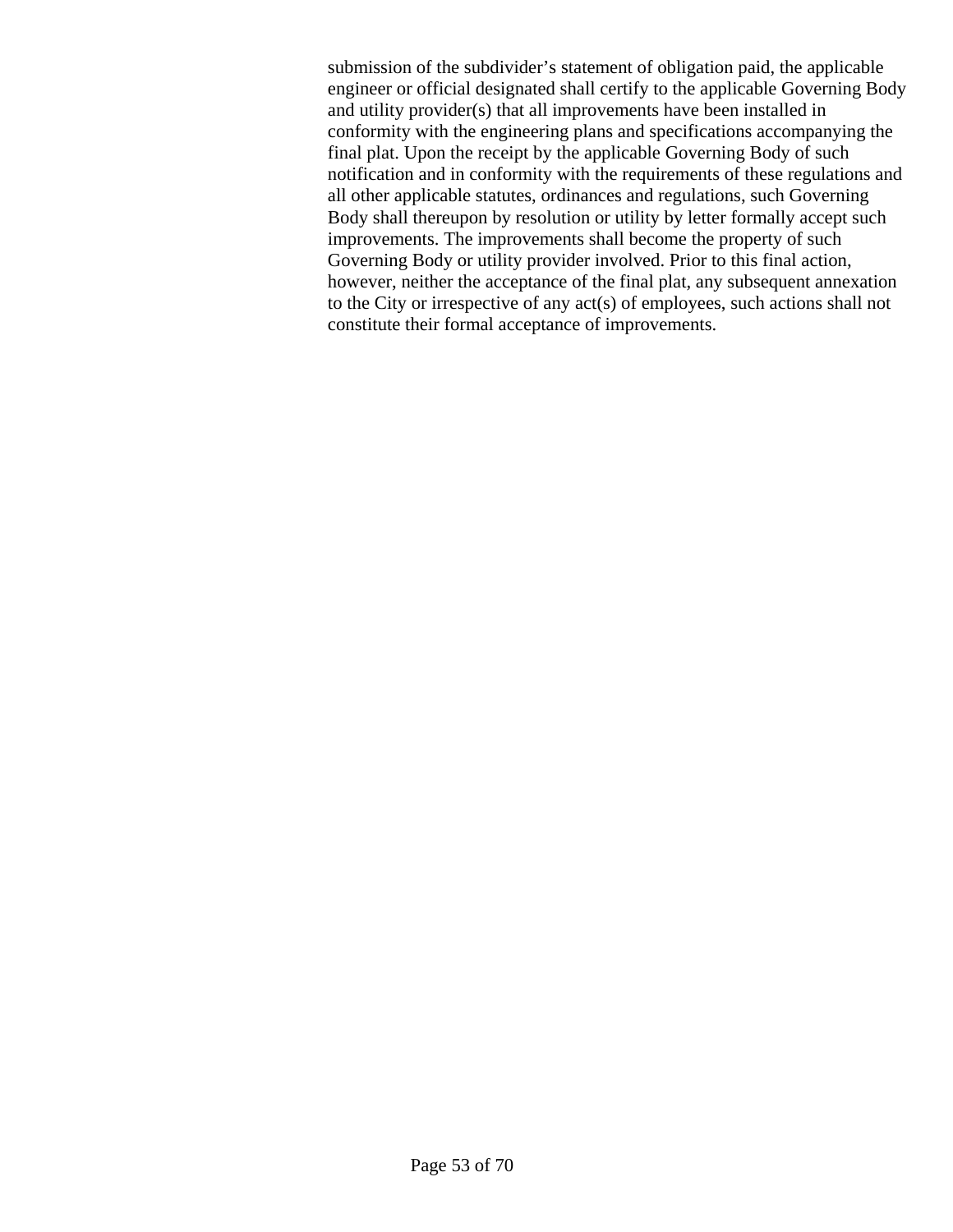| <b>ARTICLE 9.</b><br><b>100</b> | <b>Application</b><br>Procedure. | PROCEDURE FOR APPROVAL OF LOT SPLITS<br>The Planning Commission is hereby authorized to approve or disapprove lots<br>splits. An application with the required fee for a lot split approval shall be<br>submitted to the Subdivision Administrator by the owner of the land. (See<br>Section 3-109 for Fees.) Four copies of a drawing to scale of the lots<br>involved if there are no structures on the lot shall accompany the application<br>or four copies of a survey if there are structures on the lot showing the precise<br>location of structures thereon. Each drawing or survey shall show the<br>location, dimensions and legal description of the proposed split; the square<br>footage contained in each portion of the original lot; all existing easements<br>including public reservations such as building setback lines or access control<br>and a certificate of approval as worded in Section 9-101C.<br>Written notices shall be distributed by the Administrator to all owners of land<br>adjacent to the property proposed to be split including such owners across the<br>street or other public way. The application for a lot split must by<br>accompanied by a list of the names and addresses of all persons to receive<br>notices. Such owners shall have 10 days from the date of mailing the<br>notification to inform the Administrator of any protest or concerns they may<br>have on the lot split. The 10 day waiting period may be waived upon<br>presentation of a written statement of no objection from those to be notified.                 |
|---------------------------------|----------------------------------|-----------------------------------------------------------------------------------------------------------------------------------------------------------------------------------------------------------------------------------------------------------------------------------------------------------------------------------------------------------------------------------------------------------------------------------------------------------------------------------------------------------------------------------------------------------------------------------------------------------------------------------------------------------------------------------------------------------------------------------------------------------------------------------------------------------------------------------------------------------------------------------------------------------------------------------------------------------------------------------------------------------------------------------------------------------------------------------------------------------------------------------------------------------------------------------------------------------------------------------------------------------------------------------------------------------------------------------------------------------------------------------------------------------------------------------------------------------------------------------------------------------------------------------------------------------------------------------------|
| <b>101</b>                      | <b>Approval</b><br>Guidelines.   | Approval or disapproval of lot splits shall be made based on the following<br>guidelines:<br>A lot split shall <b>not</b> be approved unless <b>all</b> the following requirements<br>A.<br>have or can be satisfied:<br>A new street or alley is needed or proposed.<br>1.<br>A vacation of streets, alleys, setback lines, access control or<br>2.<br>easements is required and has not been satisfied.<br>Such action will result in significant increases in service<br>3.<br>requirements, e.g., utilities, drainage, sidewalks, traffic control,<br>streets, etc. or will interfere with maintaining existing service<br>levels, e.g., additional curb cuts, repaving, etc.<br>There is less street right-of-way than required by these<br>4.<br>regulations or the Comprehensive Plan unless such dedication can<br>be made by separate instrument.<br>All easement requirements have not been satisfied.<br>5.<br>6.<br>Such split will result in a lot without direct access from its<br>frontage to an opened public street. (See Section 6-106 for<br>Access.)<br>7.<br>A substandard sized lot will be created or an existing structure<br>will not be able to meet all yard requirements according to<br>applicable zoning regulations or sanitary code.<br>The lot is subject to periodic flooding which cannot be feasible<br>8.<br>corrected by fill.<br>The lot has been previously split without replatting.<br>9.<br>The Planning Commission may make such additional requirements as<br>Β.<br>deemed necessary to carry out the intent and purpose of existing land |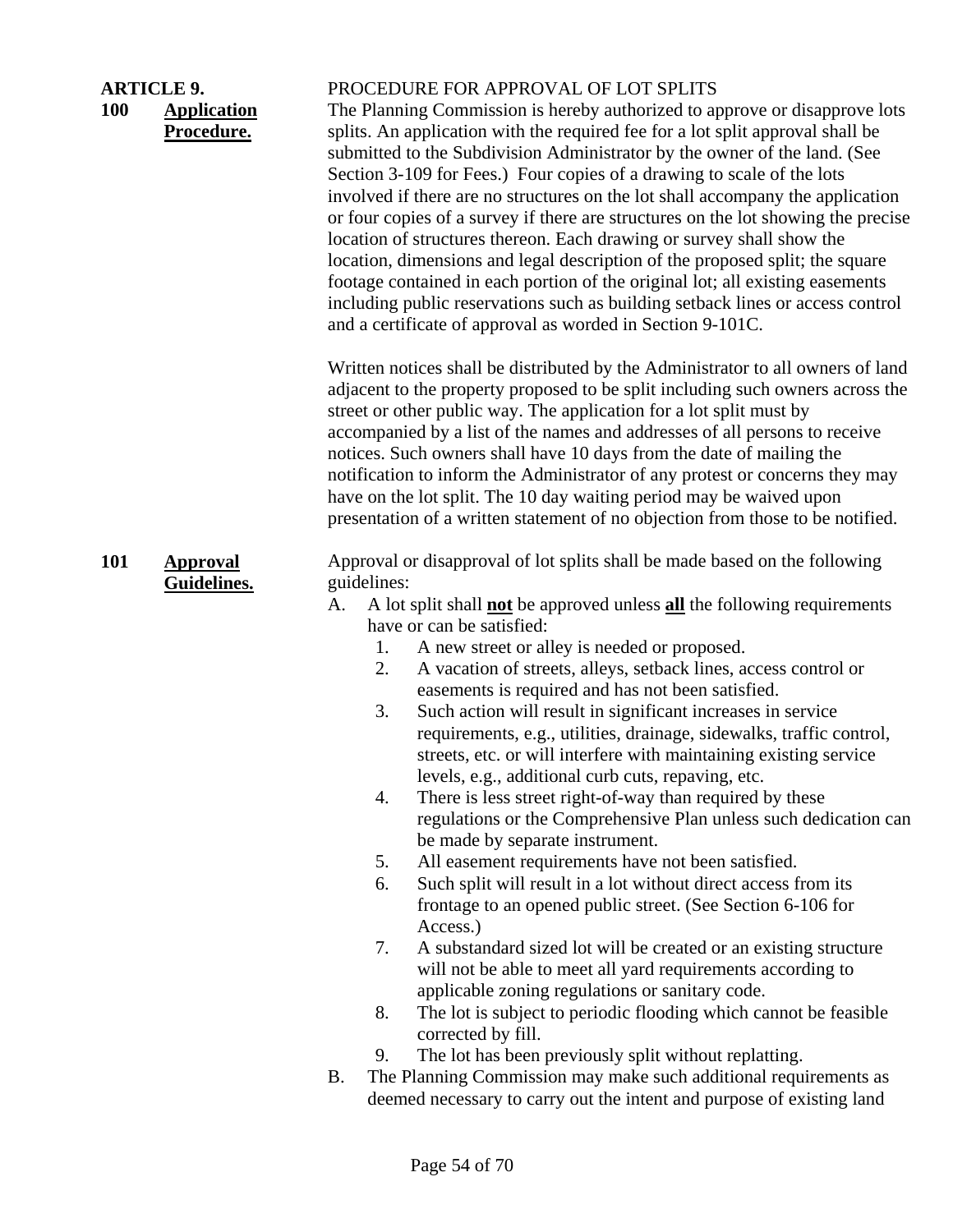development regulations and applicable Governing Body policy. Requirements may include, but not be limited to, the installation of public facilities, water supply and sewage disposal and/or the dedication of right-of-way and easements.

C. The Planning Commission shall, in writing, either approve with or without conditions or disapprove the lot split within 45 days of application. If approved, and after all conditions have been met, the chairperson of the Planning Commission shall sign the following certificate of approval as required on the lot split drawing or survey. Acknowledgement of th certificate may be made by a notary public or by the County Clerk, Register of Deeds, Mayor or Clerk. (See K.S.A. 58-2211, as amended.)

#### **CERTIFICATE OF LOT SPLIT APPROVAL**

#### **STATE OF KANSAS ) )ss CITY OF ANDOVER )**

I hereby certify that this lot split has been examined by the Andover City Planning Commission and found to comply with the subdivision Regulations of the City of Andover, Kansas, and is, therefore, approved for recording.

Date Signed: 20 \_\_\_\_\_\_\_\_\_\_\_\_\_\_\_\_\_\_\_\_\_\_\_, 20 \_\_\_\_.

\_\_\_\_\_\_\_\_\_\_\_\_\_\_\_\_\_\_\_\_\_\_\_\_\_\_, Chairperson

(Print Name)

**STATE OF KANSAS ) )ss COUNTY OF BUTLER )** 

The foregoing instrument was acknowledged before me this \_\_\_\_\_ day of \_\_\_\_\_\_\_\_\_\_\_, 20\_\_\_\_, by \_\_\_\_\_\_\_\_\_\_\_\_\_\_\_\_\_\_\_\_\_\_\_\_\_\_\_\_\_\_\_\_\_.

(SEAL)

\_\_\_\_\_\_\_\_\_\_\_\_\_\_\_\_\_\_\_\_\_\_\_\_\_\_\_, Notary Public

My appointment expires. \_\_\_\_\_\_\_\_\_\_\_\_\_\_\_\_\_\_\_\_

**102** Exception for According to K.S.A. 12-752(f), a lot which is zoned for industrial purposes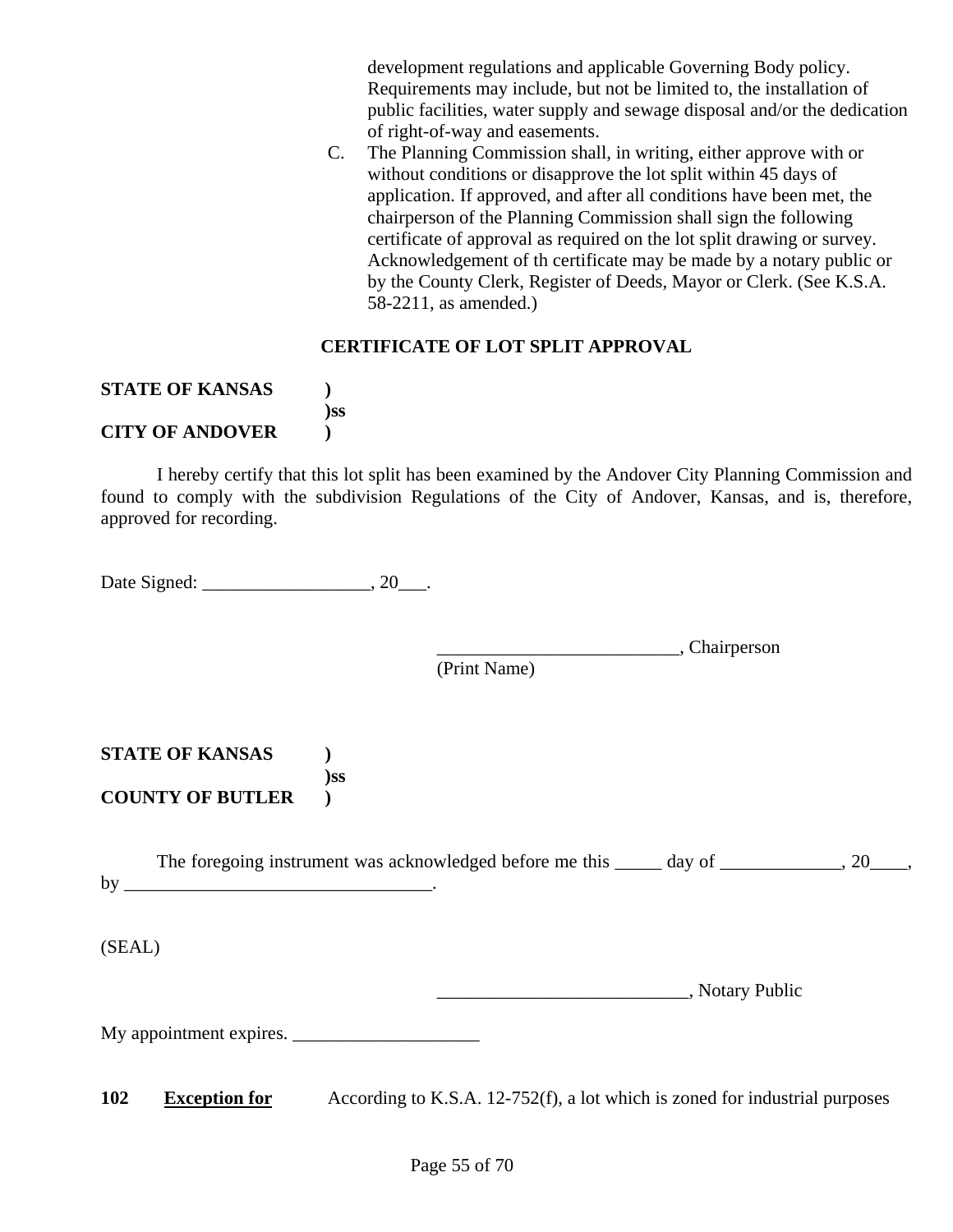#### **Industrial Plats.** and for which a plat has been officially recorded may be further divided into two or more tracts without further replatting such a lot; provided, that none of the conditions under Section 9-101A is found to exist or has not otherwise been satisfied.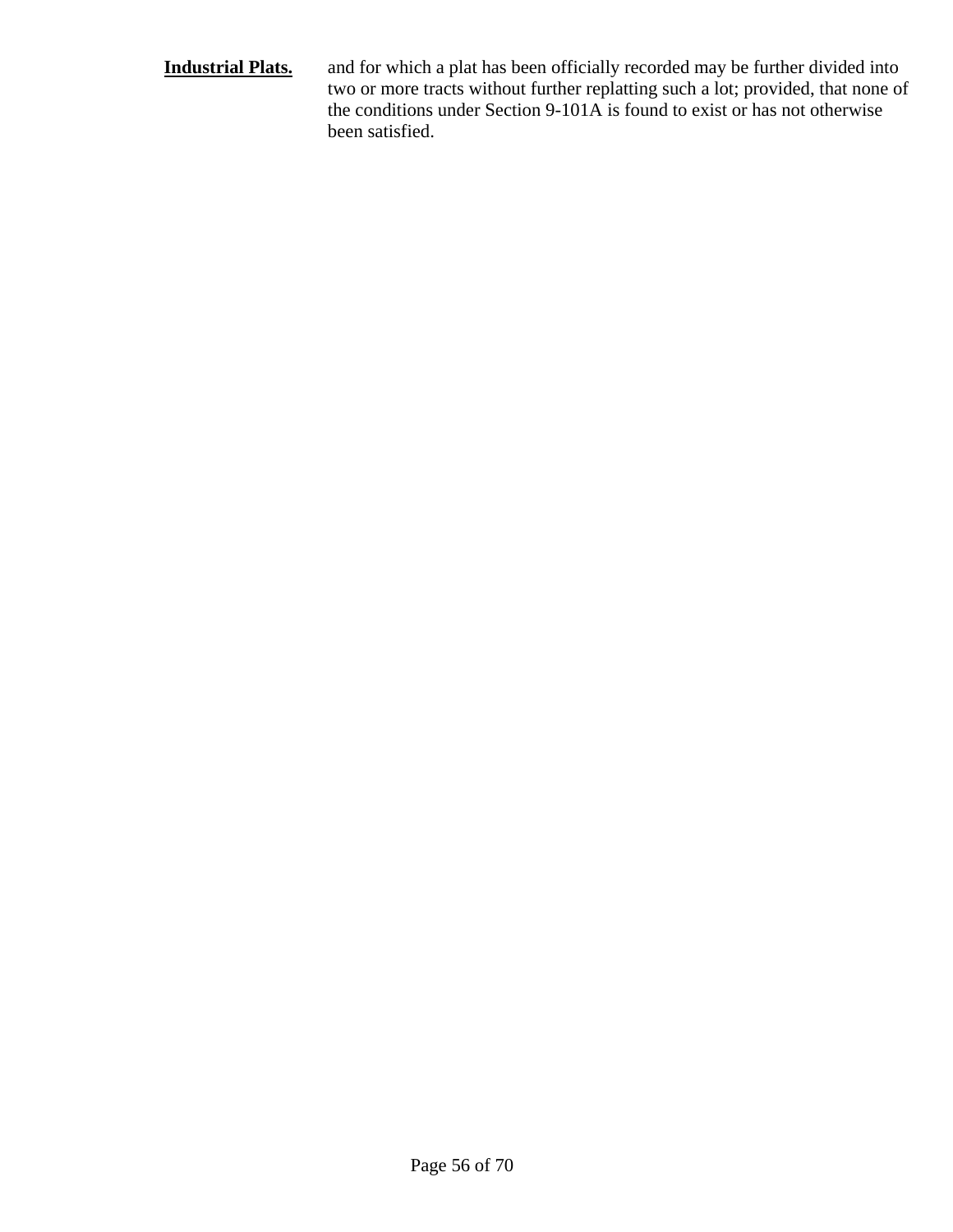#### **100 Vacation of Unrecorded Plat.**

- A. Upon written request of the subdivider to the Planning Commission, a preliminary or final plat may be withdrawn from consideration either before or after approval by the Commission. Upon approval of the request by a motion of the Commission, the Subdivision Administrator is automatically directed to remove the case file from the city records.
- B. Upon written request of the subdivider to the Clerk, a final plat for which dedications, if any, have been accepted by the applicable Governing Body may be vacated by motion of such Governing Body; provided, that (1) the plat has not been recorded; (2) no lots have been sold or transferred; and (3) no improvements have been installed. After the plat is vacated, the Administrator shall see that all fiscal sureties are returned to the subdivider except for those expenditures which have been incurred by the City or county in administrative, legal or engineering costs prior to the date of the request for vacation. Upon the return of such sureties, the Administrator is automatically directed to remove the case file including any petitions from the city records.
- C. Upon determining from the County Register of Deeds that a final plat has not been recorded within 60 days from its final acceptance by the Governing Body or within 15 days after a final acceptance by the County Governing Body under the preconstruction procedures of Section 7-104C, the Administrator shall notify the subdivider that the plat is null and void and that the case file will be removed from the City records within 30 days unless a reapplication for platting is received during that time. (See Section 4-112 for Recording of Final Plat.)

#### **101 Vacation of Recorded Plat.**

- A. (Inside the City or in the extraterritorial subdivision jurisdiction area.) Recorded plats may be vacated by either replatting according to Section 10-101A1 below or directly vacated according to Section 10-101A2:
	- 1. According to K.S.A. 12-512b, any recorded plat or part thereof or street, alley or other public reservation, including, without limitation, easements, dedicated building setback lines and access control, whether established by instrument, condemnation or earlier plats, shall be vacated both as to use and as to title without any further proceedings upon the filing and recording with the County Register if Deeds in accordance with K.S.A. 12-403, any plat or replat duly executed in accordance with these regulations which embraces the same lands as those heretofore embraced by the earlier plat or part thereof or street, alley or other public reservation. Streets, alleys or other public reservations which may be vacated shall revert, as provided for in K.S.A. 12-506, to abutting property owners according to their frontage thereon; provided, that such land to be reverted was derived directly or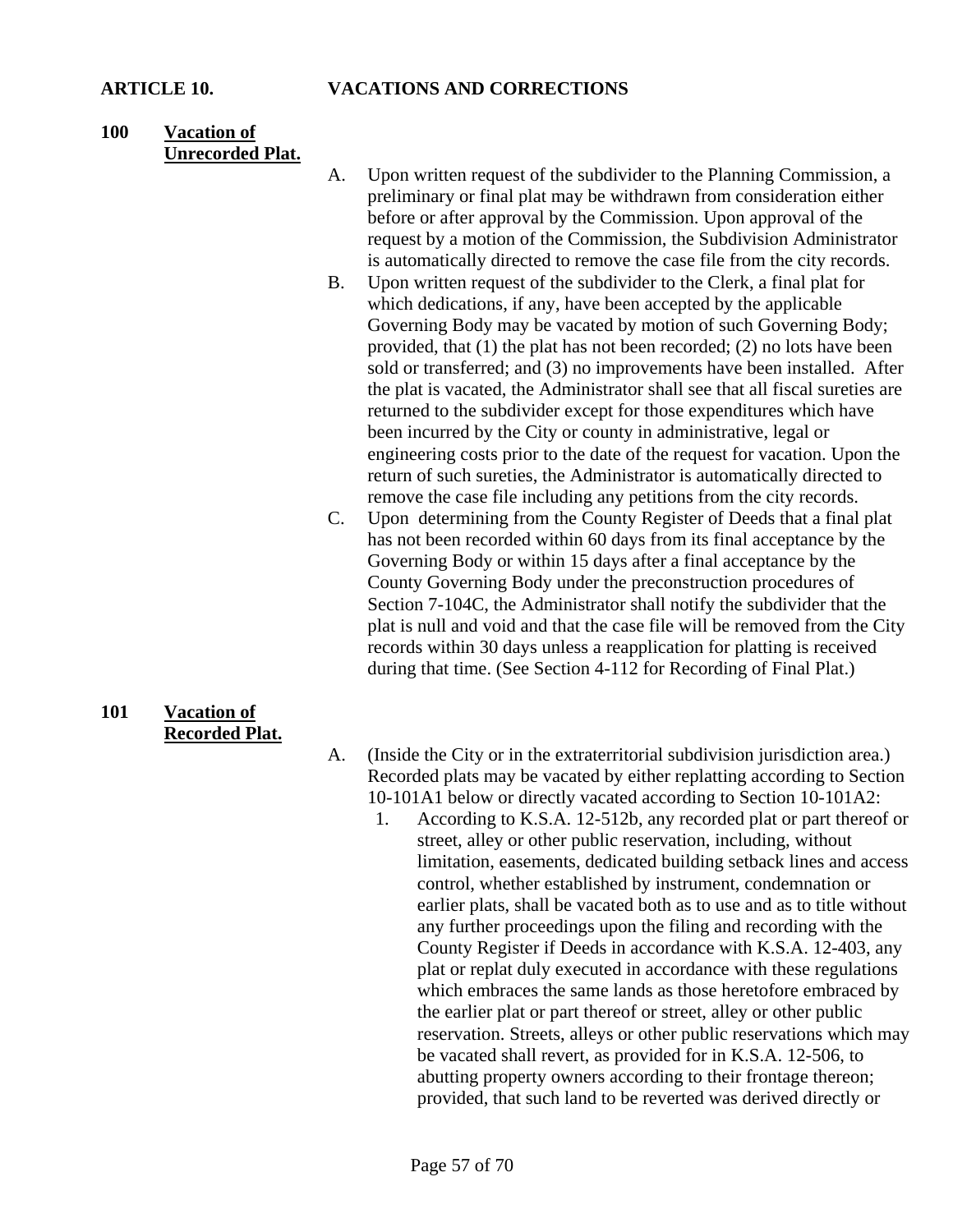indirectly from the owner of the land from which such street, alley or public reservation was originally platted. The proper completion of the Owner's Certificate and Dedication as required by Section 5-101Q2 shall constitute appropriate notice to all persons having property rights or interests affected by the above platting or replatting.

- 2. Recorded plats may also be vacated without replatting. The procedure is the same as provided for in Section 10-103.
- **102 Correction of Platting Errors.**

A. According to K.S.A. 12-420, procedures are provided to correct certain platting errors. If, after recording a final plat, an error is found in distances, angles, bearings, subdivision or street names, block or lot numbers, the computation of dimension or elevation or other details of the plat, except in connection with the outer boundaries of the plat, and if the property descried in tat part of the plat containing the error is under the ownership of the person who caused the plat to be prepared, the applicable City or County Engineer, after substantiation of the existence of the error, may file an affidavit with the county Register of Deeds that the error was made. The affidavit shall describe the nature and extent of the error and the appropriate correction. The Register of Deeds shall record the affidavit and shall place in the margin of the recorded plat a notation that the affidavit has been filed, the date of filing and the book and page where it is recorded. The filling of the affidavit shall correct any such errors, but shall have no effect on the validity of the plat or any property interest recorded by reference thereto. A copy of the recorded affidavit shall be filed with the Subdivision Administrator. The county will bill the person requesting the correction for engineering costs and recording fees.

**103 Vacation of Streets, Alleys, Easements and Plats.**

A. (Inside the City only.) According to K.S.A. 12-504 and 505, the following procedures are provided to vacate streets, alleys or other public reservations such as, but not limited to public easements, dedicated building setback lines, access control, or a part thereof, and including all or parts of recorded plats:

1. Petitions for vacations may be accepted by the Subdivision Administrator from the Governing Body, the owner of platted land or the owner of land adjoining on both sides of any street. alley, easement or other public reservation. All nongovernmental petitioners will be billed a processing fee. (See Section 3-109 for fees.) the Clerk on behalf of the Governing Body shall give public notices for two consecutive weeks *(no longer state statute)* in the city newspaper. Such notice shall state the nature of the vacation petition; the legal description of the property and the date, time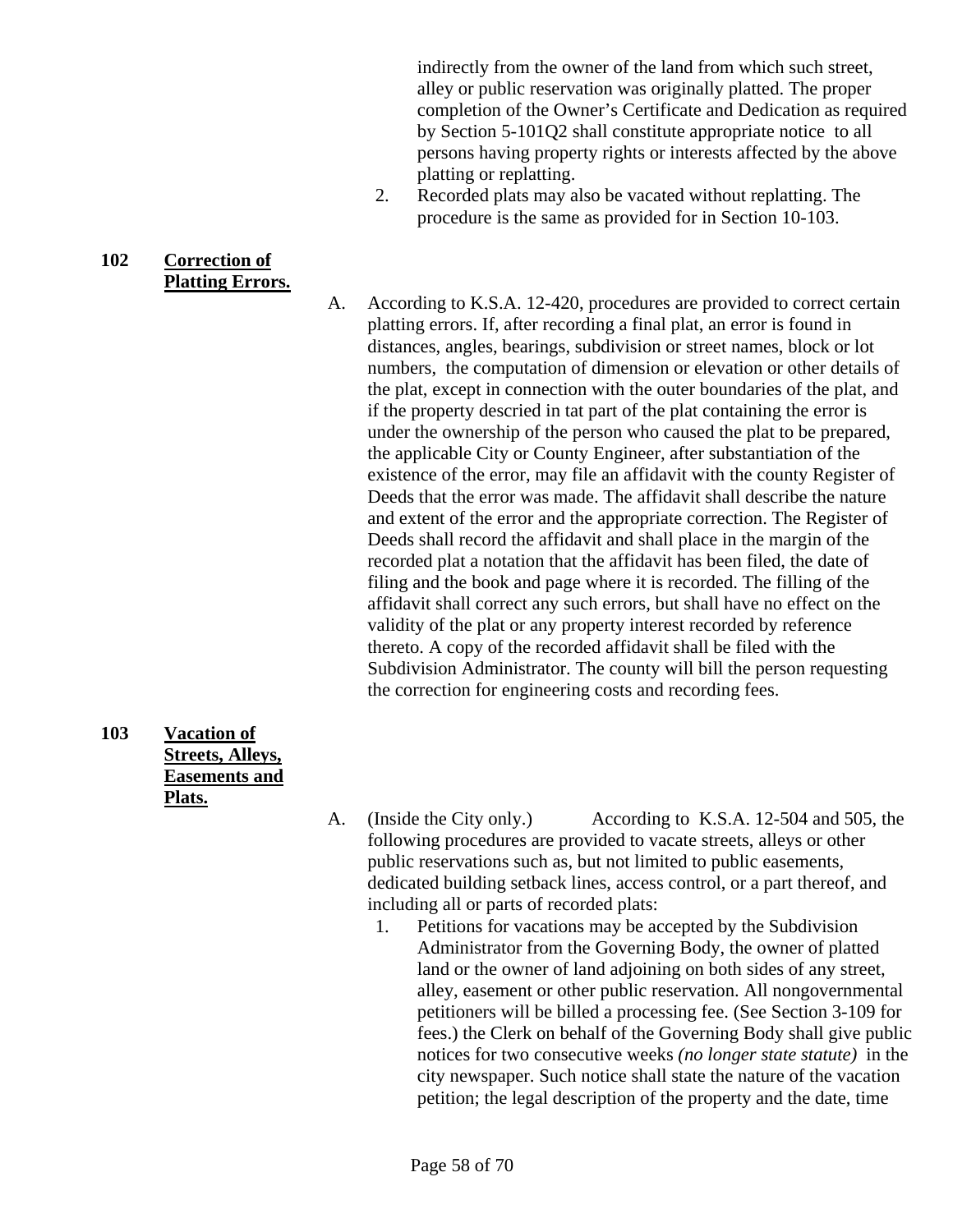and place for the hearing before the Governing Body. The hearing may be adjourned from time to time and place for the hearing before the Governing Body. The hearing may be adjourned from time to time upon a motion to continue in the future at some stated date, time and place. If the Governing Body determines from the testimony presented that:

- a. Due and legal notice has been given'
- b. No private rights will be injured or endangered;
- c. The public will suffer no loss or inconvenience; and
- d. In justice to the petitioner(s) the vacation should be granted;

 Then the Governing Body shall order that such vacation be approved and entered at length in the minutes. Such order may provide for the reservation to the City and/or the owners of any lesser property rights for public utilities, rights-of-way and easements for public service facilities originally located in such vacated land or planned for the future. Furthermore, the approval may be conditioned upon the petitioner's responsibility to remove or relocate all underground or surface utilities or paving in or on the vacated land. The petition shall not be approved if a written objection is filed with the Clerk, at or before the hearing, by any owner who would be a proper party to the petition, but has not joined therein. The Clerk shall certify a copy o the order to the County Register of Deeds; however, such certification shall be withheld until such time as any conditions attached to the order have been satisfied.

The Register of Deeds shall note on the recorded plat of the "townsite," i.e., the city, or the applicable platted addition, the words, "canceled by order" or "canceled in part by order" and give the book and page where recorded.

- 2. Prior to the above hearing by the Governing Body, the Planning Commission shall hold a public hearing to consider a recommendation to the Governing Body as to whether the vacation should be approved or disapproved and with or without conditions attached. The Commission by rule shall mail a notice 10 days before the hearing to all affected utility providers; all owners of and proposed for vacation; all landowners abutting a street, alley or easement including any segment remaining open; and owners on the opposite side of the street from vacations of setback and access control. The petitioner(s) shall provide a list of such landowners as required by the Subdivision Administrator, including names, addresses and zip codes. The Planning commission shall announce at their hearing when the Governing Body will hold its hearing on the vacation.
- B. (Inside the City only.) According to K.S.A. 14-423 and 423a, the following procedures are also provided to vacate streets, avenues, alleys or lanes, and including all or part of recorded plats, but not to include public easements, dedicated building setback lines or access control:
	- 1. Petitions for vacations may be accepted by the Subdivision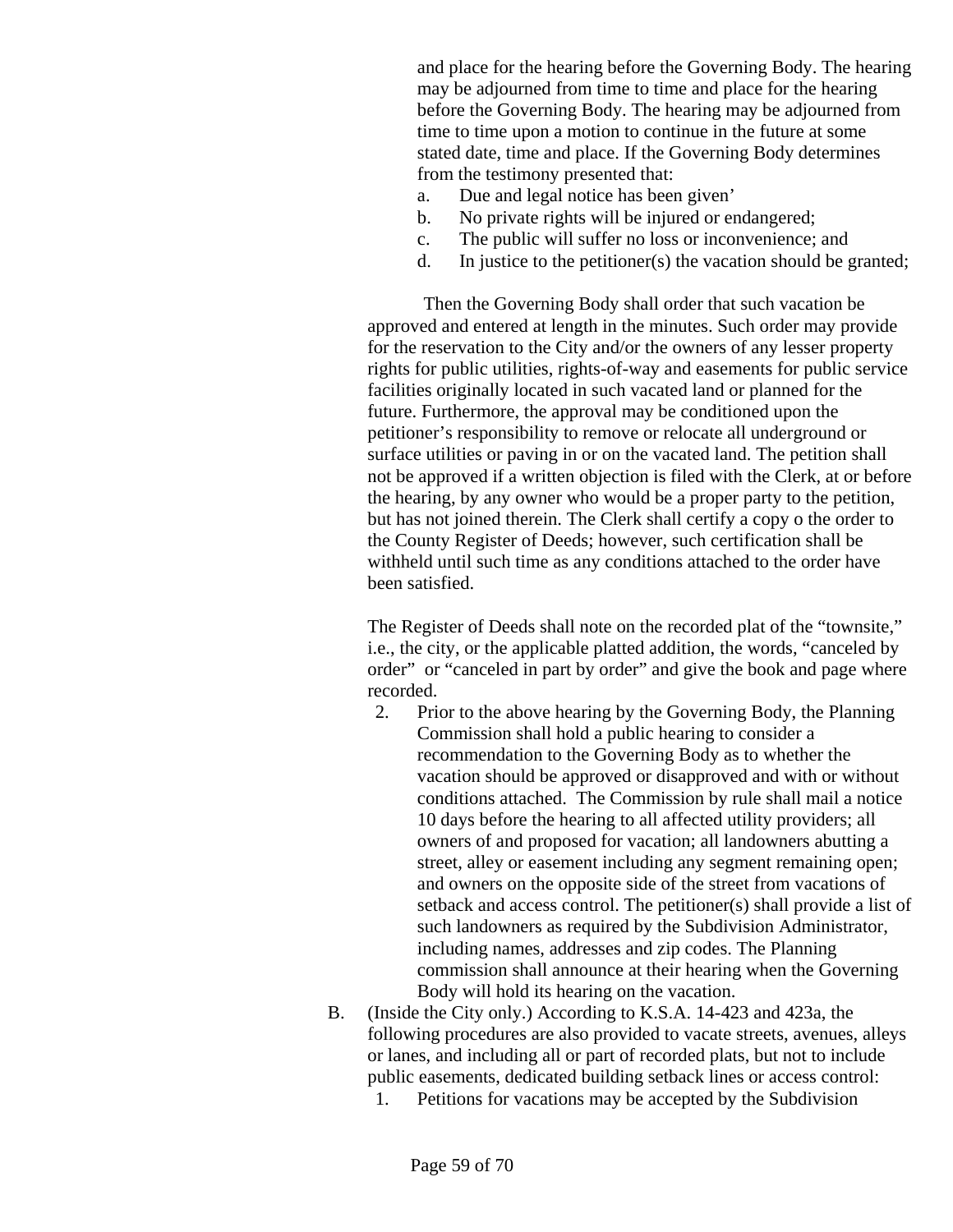Administrator from any person or governmental agency. All nongovernmental petitions will be billed a processing fee. (See Section 3-109 for Fees.) The Governing Body shall consider such vacation on its agenda and may make inquiry to any person, staff, utility provider or governmental agency it desires in order to determine the desirability of the vacation. No public hearing is required. If approved, the City Clerk shall publish the effectuating ordinance. Immediately upon publication, the City Clerk shall file a certified copy with the County Clerk to enter on the transfer records and then record the ordinance with the County Register of Deeds. No fee shall be charged by either office. The ordinance shall provide that the vacation shall become effective 30 days after publication unless one or more interested parties file a written protest with the City clerk before the expiration time. If such a protest is made, the Governing Body shall set a hearing date 10 days after the end of the 30-day waiting period and the protester(s) notified. The hearing may be continued from time to time and at the conclusion the Governing Body shall adopt a resolution confirming the vacation ordinance and filing the same with the county Clerk and Register of Deeds as before. If the resolution is not adopted, the vacation ordinance shall become null and void and the County Clerk and Register of Deeds so notified. Whenever a street, avenue, alley or lane is vacated whether in plat or not, the same shall revert to the adjacent owners in proportion to their frontage or proportion as to how it was acquired.

- 2. Prior to the initial consideration by the Governing Body, the planning Commission shall hold a public hearing and give notice in the same manner as provided for in Section 10-103A2.
- C. (In the extraterritorial subdivision jurisdiction area only.) According to K.S.A. 58-2613 through 2615, the following procedures are provided to vacate streets, alleys, public easements or public reservations, e.g., building setback lines and access control, and including all or parts of recorded plats:
	- 1. The owners of any platted land proposed for vacation or the adjoining owners on both sides of any street, alley, public reservations, e.g., building setback lines and access control, and including all or parts of recorded plats:
		- a. Due and regular notices have been given;
		- b. The public will suffer no loss or inconvenience; and
		- c. No private rights will be injured or endangered; then the Commissioners shall order such vacation be made and entered in the minutes of the proceedings. No such vacation shall be granted; however, if the Governing Body protests against such vacation. Such order shall protect and provide for the property rights of public utilities, rights-of-way and easements for public service facilities in existence and use. The County Clerk shall record a certified copy of the order with the county Register of Deeds. The petitioner shall pay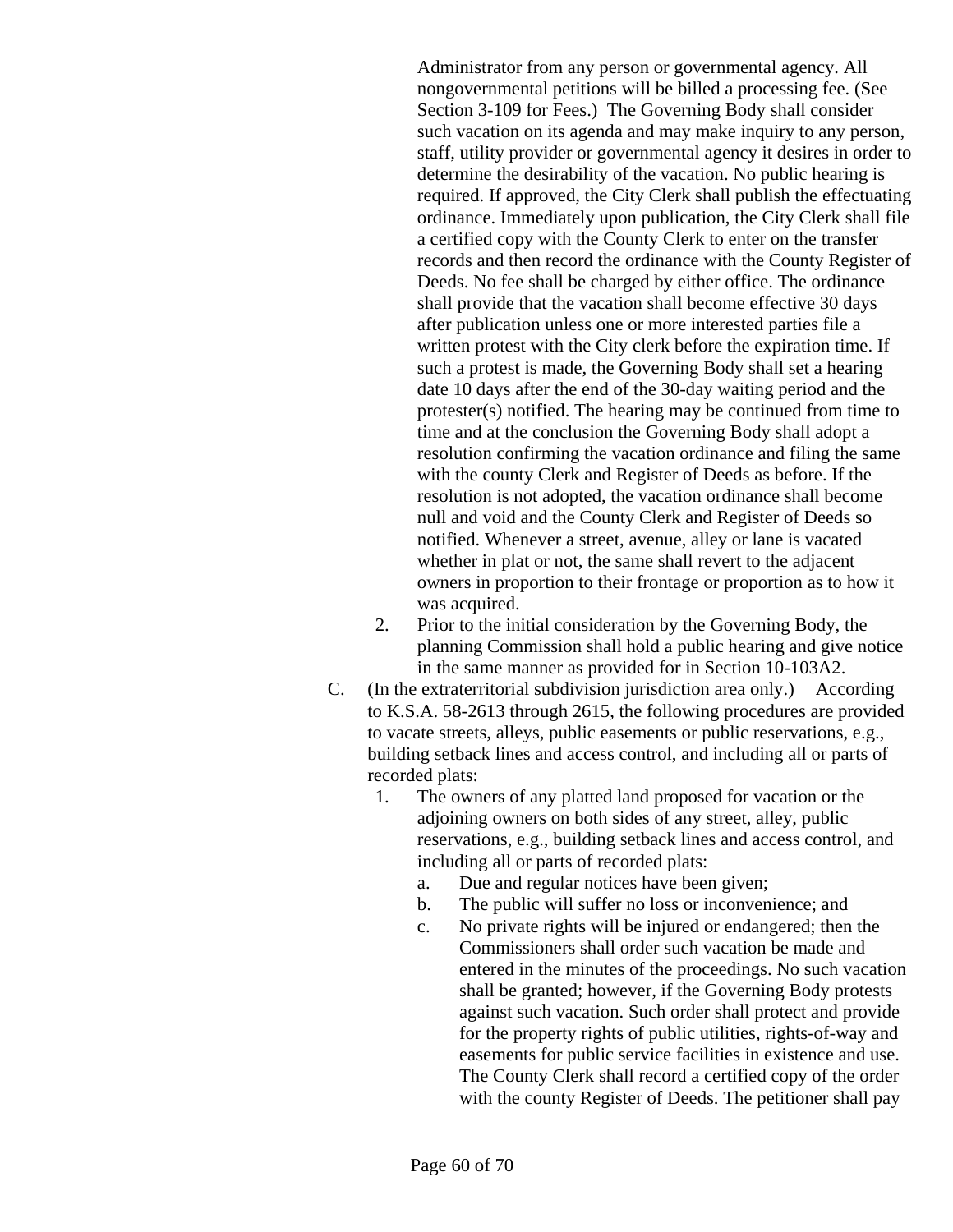the clerk for the cost of recording. (See Section 3-109 for Fees.)

2. Prior to the above hearing by the Board of County Commissioners, the Planning Commission shall hold a public hearing to consider a recommendation to the Governing Body as to whether the vacation should be recommended for approval with or without conditions attached by the County Commissioners or protested against. The Commission by rule shall mail a notice 10 days before the hearing to all affected utility providers; all owners of land proposed for vacation; all landowners abutting a street, alley or easement including any segment remaining open; owners on the opposite side of the street from vacations of setbacks and access control; and the County Engineer. The petitioner(s) shall provide a list of such landowners as required by the Subdivision Administrator, including names, addresses and zip codes. The Planning Commission shall announce at the hearing when the Governing Body will consider the vacation and, if available, the date, time and place of the County Commissioners; hearing. Unless the Governing Body deems it desirable to protest the vacation, a resolution shall be adopted to recommend the vacation to the County Commissioners which may or may not be subject to conditions. If conditions are required, the city Clerk shall refrain from certifying the resolution until such time as the conditions are satisfied. After certification, the City Clerk will provide the petitioner with a copy of the resolution.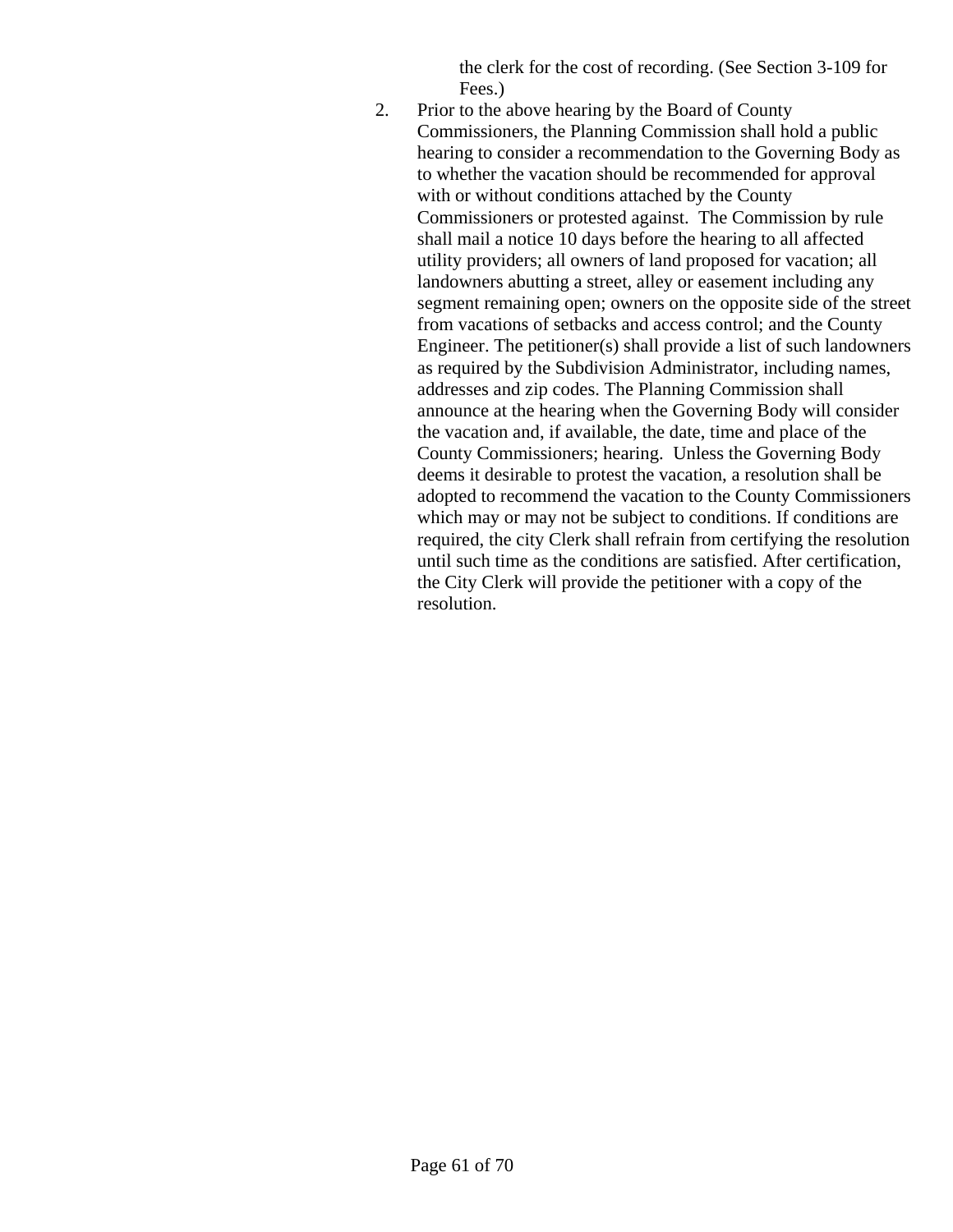## **ARTICLE 11. APPEALS, WAIVERS AND MODIFICATIONS**

- **100 Appeals General.** The subdivider of a proposed subdivision may appeal decisions made in the enforcement of these regulations by the Subdivision Administrator to the Planning Commission and by the planning Commission to the Governing Body. In the event the Governing Body sustains the Planning Commission, the action of the Planning Commission shall be final except as otherwise provided by law. If the Governing Body overrules the Planning Commission, the Governing Body shall make its decision, in writing or in the minutes of the meeting, stating the reason therefore and return such decision and plat to the Planning Commission for consideration of re-approval.
- **101 Appeals on Improvement Standards.** Any appeal as to approval of standards or plans and engineering drawings in connection with required improvements shall be directed to the applicable Governing Body and that action shall be final.

**102 Waiver of Required Improvements or Guarantees for installation of Same.** 

Any waiver of the required improvements or guarantees for their installation may be made only by the applicable Governing Body on a showing that such improvements are not technically feasible or necessary.

- **103 Modifications.** In cases in which there is unwarranted hardship in carrying out the literal provisions of these regulations as to design criteria, the Planning Commission may grant a modification from such provision according to the following guidelines:
	- A. A request for a modification shall be made to the Subdivision Administrator who shall transmit it to the Planning commission. The Planning Commission shall give the subdivider and any other interested person an opportunity to be heard with respect to the requested modification.
	- B. The Planning Commission shall not grant a modification unless it shall find that (1) the strict application of these regulations will create an unwarranted hardship; (2) modification is in harmony with the general spirit and intended purpose of these regulations; (3) the rights of adjacent property owners will not adversely be affected; and (4) the public safety, health and general welfare will be protected.
	- C. When used in this Section, the term "unwarranted hardship" shall mean the effective deprivation of use as distinguished from a mere inconvenience.
	- D. Modifications permitted under the provisions of this Article shall not include modifications from the requirements of improvement standards, required improvements or guaranteeing their installation unless approved by the applicable Governing Body as provided for in Sections 11-101 and 102. Furthermore, variances may not be granted from the provisions of applicable zoning regulations by these modification procedures.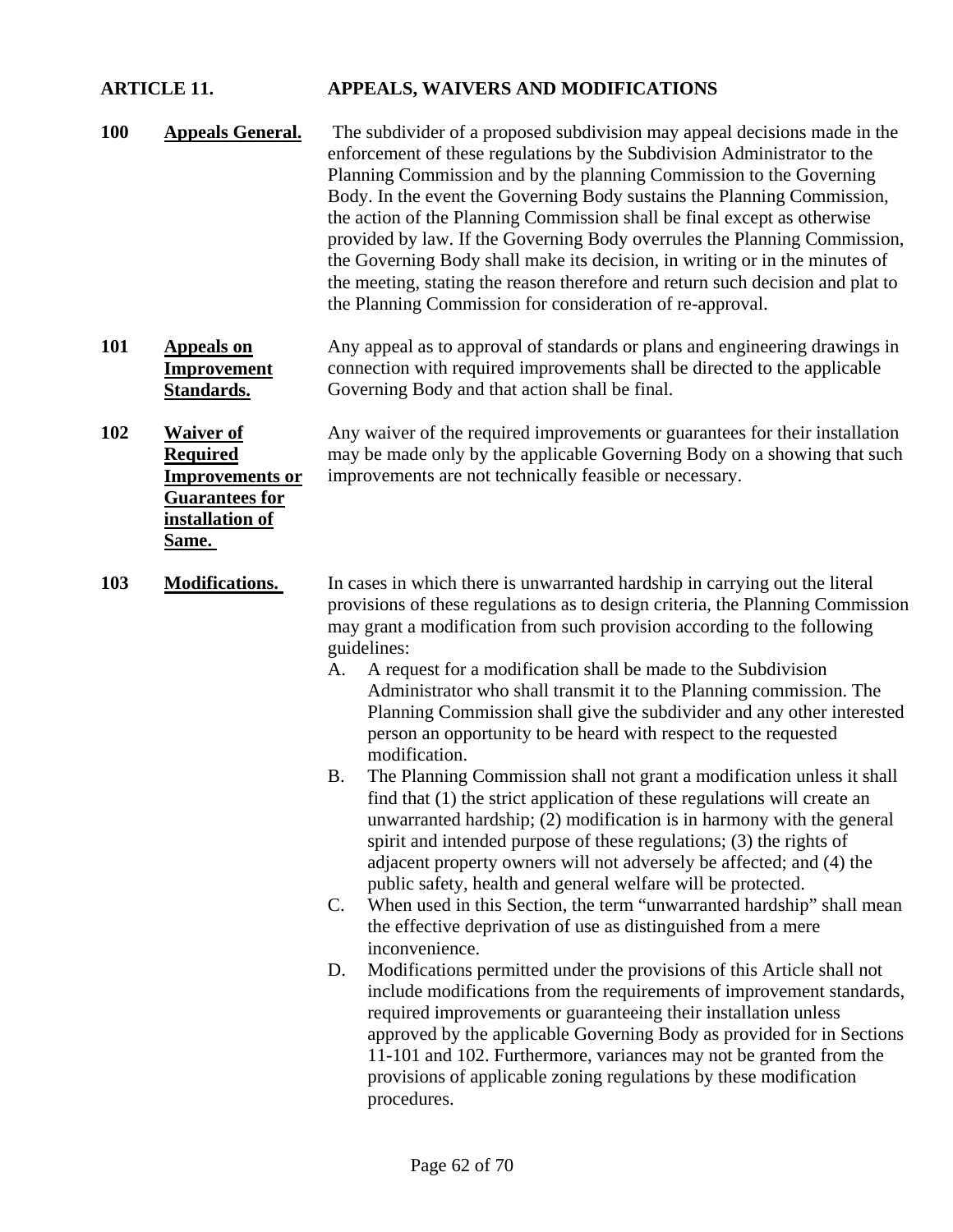## **100 Amendment Procedure.**

#### **ARTICLE 12. AMENDMENTS AND REVIEW**

These regulations may be amended at any time after the Planning Commission shall have held a public hearing on the proposed amendment. A notice of such public hearing shall be published once in the official city newspaper so that at least **20 days shall elapse** between the publication date and the date of such hearing. Such notice shall fix the time and place for the hearing and shall describe such proposed amendment(s) in general terms. The hearing may be adjourned from time to time. At its conclusion, the Planning commission shall prepare its recommendations and by an affirmative vote of a majority of the entire membership of the commission adopt the proposed amendments to these regulations and submit them, together with the written summary of the hearing thereon, to the Governing Body. The Governing Body either may: (1) Approve such recommendations by ordinance; (2) override the Planning Commission recommendation by a 2/3 majority vote; or (3) return the same to the Commission for further consideration, together with a statement specifying the basis for the Governing Body's failure to approve or disapprove. If the Governing Body returns the commission's recommendations, the Commission after considering the same, may resubmit their original recommendations giving the reasons therefore or submit new and amended recommendations. Upon the receipt of such recommendations, the Governing Body, by a simple majority thereof, may adopt or may revise or amend and adopt such recommendations by an ordinance, or it need take no further action thereon. If the Commission fails to deliver its recommendations to the Governing Body following the Commission's next regular meeting after receipt of the Governing Body's report, the Governing Body shall consider such course of inaction on the part of the commission as a resubmission of the original recommendations and proceed accordingly. The amended regulations shall become effective upon publication of the respective adopting ordinance. A copy of such legal publication shall be added to the Appendix of these regulations.

**101 Annual Review.** In order to maintain these regulations, the Planning Commission shall annually hold a public review at its regular meeting in January to consider amendments, if any, to these regulations. Notification of such a public review may be distributed to governmental agencies and interested parties. If amendments are deemed desirable, the amendment procedure as described in Section 12-100 shall be followed. During the intervening period between reviews, the Subdivision Administrator shall maintain a list of possible amendments which may be periodically brought to his or her attention. **102 Judicial Review.** As provided by K.S.A. 12-760, as amended, any ordinance, regulation or decision provided for or authorized by these regulations shall be reasonable and any person aggrieved thereby may have the reasonableness of any decision determined by bringing an action against the City within 30 days after a final decision is made by the city. Such action shall be brought in the Butler County District Court.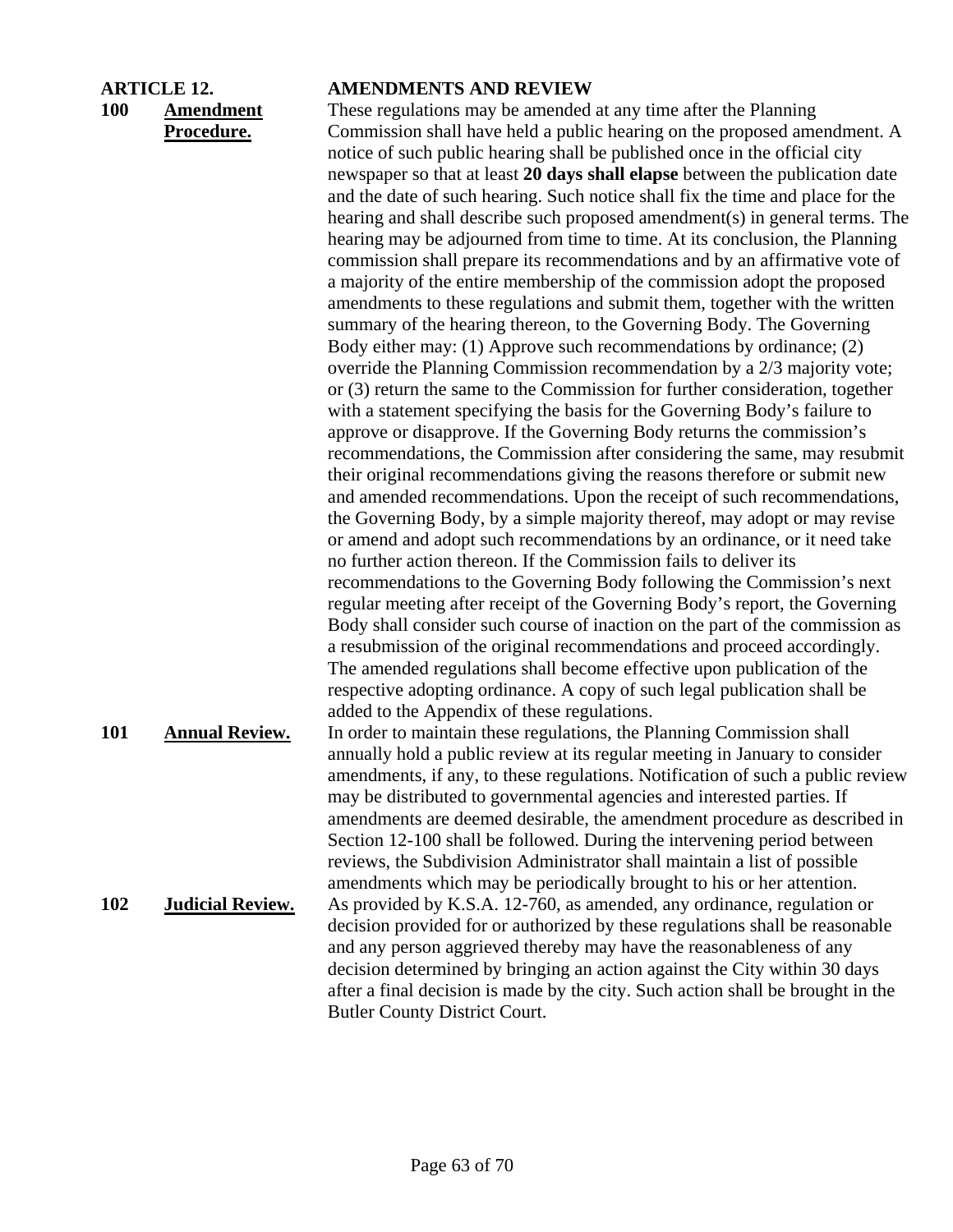## **ARTICLE 13. SEVERABILITY AND EFFECTIVE DATE**

100 **Severability.** If any part or provision of these regulations is adjudged unconstitutional or otherwise invalid by any court of competent jurisdiction, then such part or provision shall be considered separately and apart from the remaining parts or provisions of these regulations, and said part or provision to be completely severable from the remainder.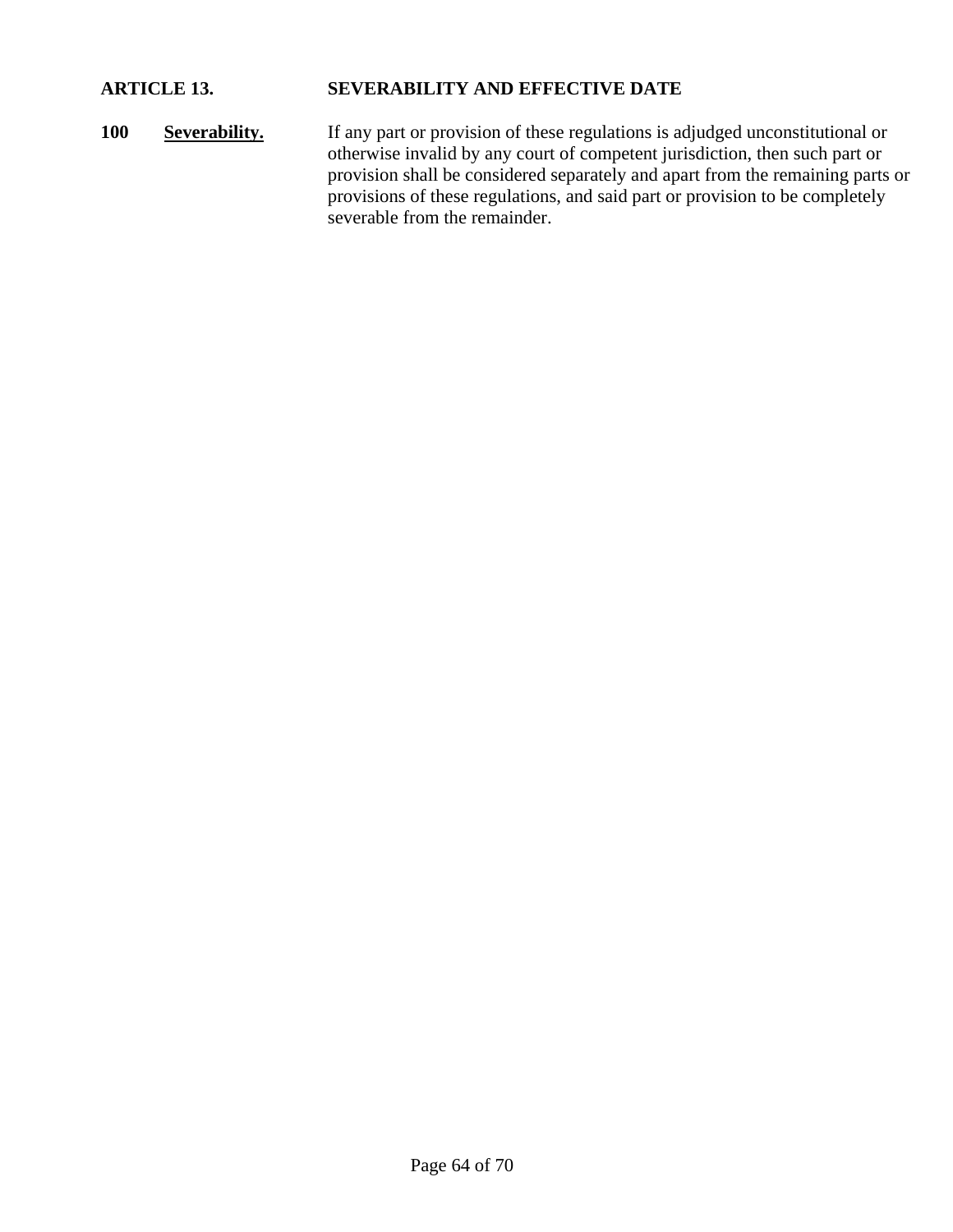| <b>INDEX</b>                                     |            |
|--------------------------------------------------|------------|
|                                                  | A-Section  |
|                                                  |            |
| Abstract                                         | $5 - 101$  |
| Acceptance of Improvements                       | $8 - 103$  |
| Access                                           | $6 - 106$  |
| Administrative Responsibility                    | $3 - 100$  |
| Agreement- Installation of Required Improvements | $7 - 104$  |
| Agreement- Subdivider's                          | $7 - 104$  |
| Alleys-                                          | $6 - 108$  |
| Alleys-                                          | $7 - 102$  |
| <b>Amendment Procedure</b>                       | 12-100     |
| <b>Annual Review</b>                             | 12-100     |
| Appeals                                          | 11-100     |
| Appeals on Improvement Standards                 | $11 - 100$ |
| Applicability                                    | $1 - 104$  |
| Attorney's Opinion of Title                      | $5 - 101$  |
| Authority                                        | $1 - 102$  |
|                                                  |            |
| <b>Bench Marks</b>                               | $7 - 104$  |
| <b>Blocks and Pedestrian Ways</b>                | $6 - 109$  |
| <b>Building Permits</b>                          | $3 - 106$  |
|                                                  |            |
| <b>Cable Television</b>                          | $7 - 102$  |
| Certificate:                                     |            |
| City Attorney's Certificate                      | $5 - 101$  |
| <b>County Commissioners' Certificate</b>         | $5 - 101$  |
| Governing Body Certificate                       | $5 - 101$  |
| Lot Split Approval                               | $9 - 101$  |
| Mortgage Holder                                  | $5 - 101$  |
| Notary Certificate                               | $5 - 109$  |
| <b>Owner's Certificate</b>                       | $5 - 101$  |
| Register of Deed's Certificate                   | $5 - 101$  |
| Surveyor's Certificate                           | $5 - 101$  |
| <b>Transfer Record</b>                           | $5 - 101$  |
| Certificate, Petition                            | $7 - 104$  |
| <b>Commercial Subdivision</b>                    | $6 - 112$  |
| <b>Completion Bond</b>                           | $7 - 104$  |
| Construction of Improvements                     | 8-102      |
| Contents:                                        |            |
| <b>Final Plat</b>                                | $5 - 101$  |
| Preliminary Plat                                 | $5 - 100$  |
| <b>Contradictory Regulations</b>                 | $2 - 100$  |
| Corrections                                      | 10-100     |
| Cul-de-sacs                                      | $6 - 107$  |
| <b>Cumulative Limitations</b>                    | $2 - 100$  |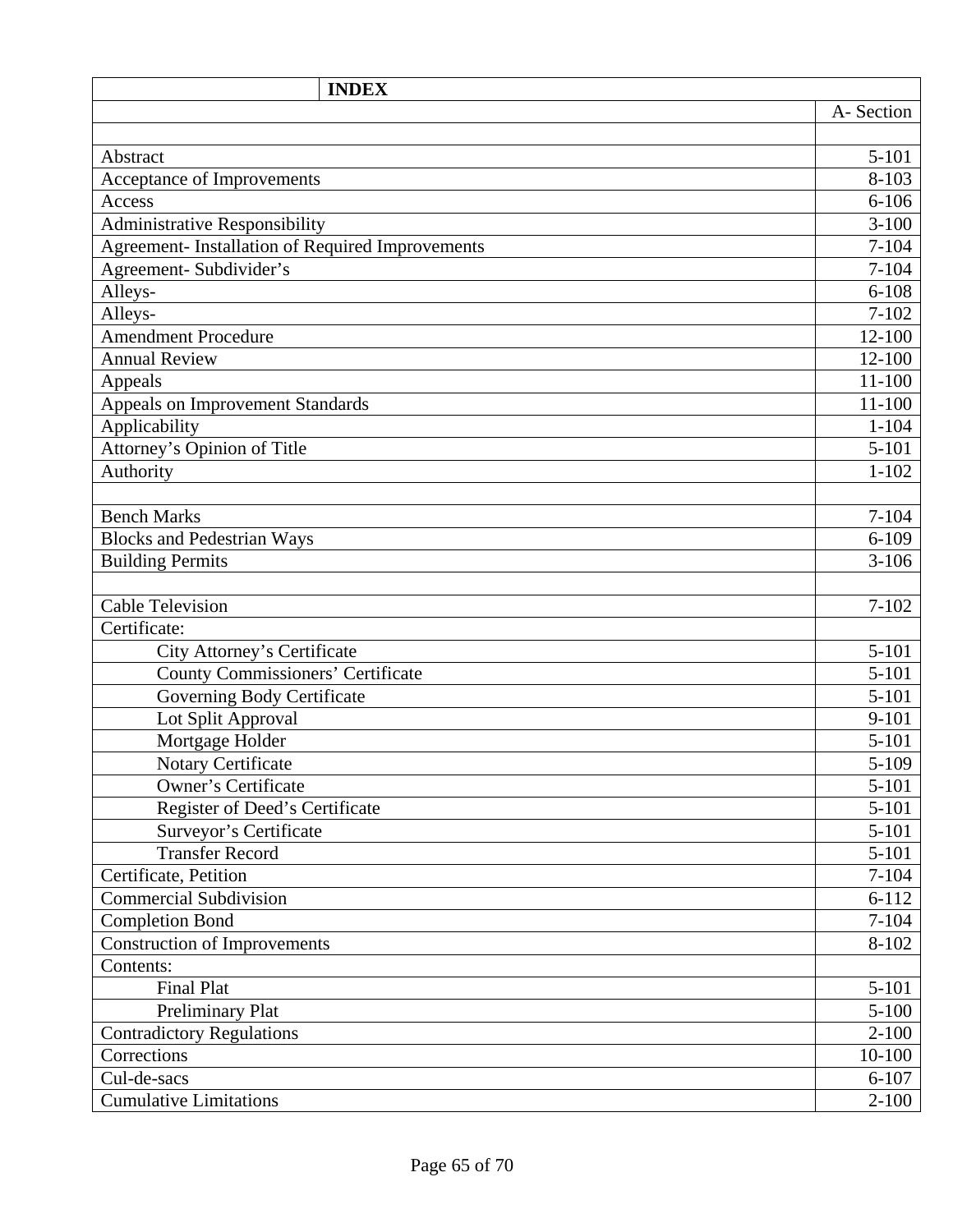| Curbs & Gutters                                       | $7 - 102$      |
|-------------------------------------------------------|----------------|
| Dedications                                           | $4 - 111$      |
| <b>Defective Material</b>                             |                |
| Correction                                            | $7 - 104$      |
| Guarantee                                             | $7 - 104$      |
| Definitions                                           | $2 - 102$      |
| Design Standards                                      | $6 - 100$      |
| Drainage                                              | $7 - 102$      |
| <b>Drainage Easements</b>                             | $6 - 111$      |
| <b>Drainage Improvements</b>                          | $7 - 105$      |
| Drainage Plan                                         | $5 - 101$      |
| Drainage Storm                                        | $7 - 102$      |
| <b>Duties</b>                                         |                |
| <b>City Clerk</b>                                     | $3-102$        |
| Governing Body                                        | $3 - 105$      |
| <b>Planning Commission</b>                            | $3 - 104$      |
| Subdivision Administrator                             | $3 - 101$      |
| <b>Subdivision Committee</b>                          | $3 - 103$      |
|                                                       |                |
| Easements                                             |                |
| <b>Drainage Easements</b>                             | $6 - 111$      |
| <b>Utility Easements</b>                              | $6 - 111$      |
| <b>Vision Triangle Easements</b>                      | $6 - 111$      |
| <b>Electric Power</b>                                 | $7 - 102$      |
| Enforcement                                           | $3 - 107$      |
| Engineering and Governmental Jurisdiction             | $7 - 101$      |
| <b>Engineering Drawings</b>                           |                |
| <b>Cost Estimates</b>                                 | 8-101          |
| Details                                               | 8-101          |
| Plans                                                 | 8-101          |
| Specifications<br><b>Engineering Drawings, Review</b> | 8-101<br>8-101 |
| Erosion                                               | $6 - 104$      |
| Errors, Correction of Platting                        | 10-102         |
| <b>Platting Errors</b>                                |                |
| Escrow                                                | $7 - 104$      |
| <b>Exception for Industrial Plats</b>                 | $9 - 102$      |
| Exemptions                                            | $1 - 105$      |
| <b>Existing Improvements</b>                          | $7 - 103$      |
|                                                       |                |
| Fencing                                               | $7 - 102$      |
| Final Inspection                                      | $7 - 102$      |
| Final Inspection                                      | $8 - 102$      |
| <b>Final Plat</b>                                     | $4 - 106$      |
| <b>Final Plat-Contents</b>                            | $5 - 101$      |
| Fire Hydrants                                         | $7 - 102$      |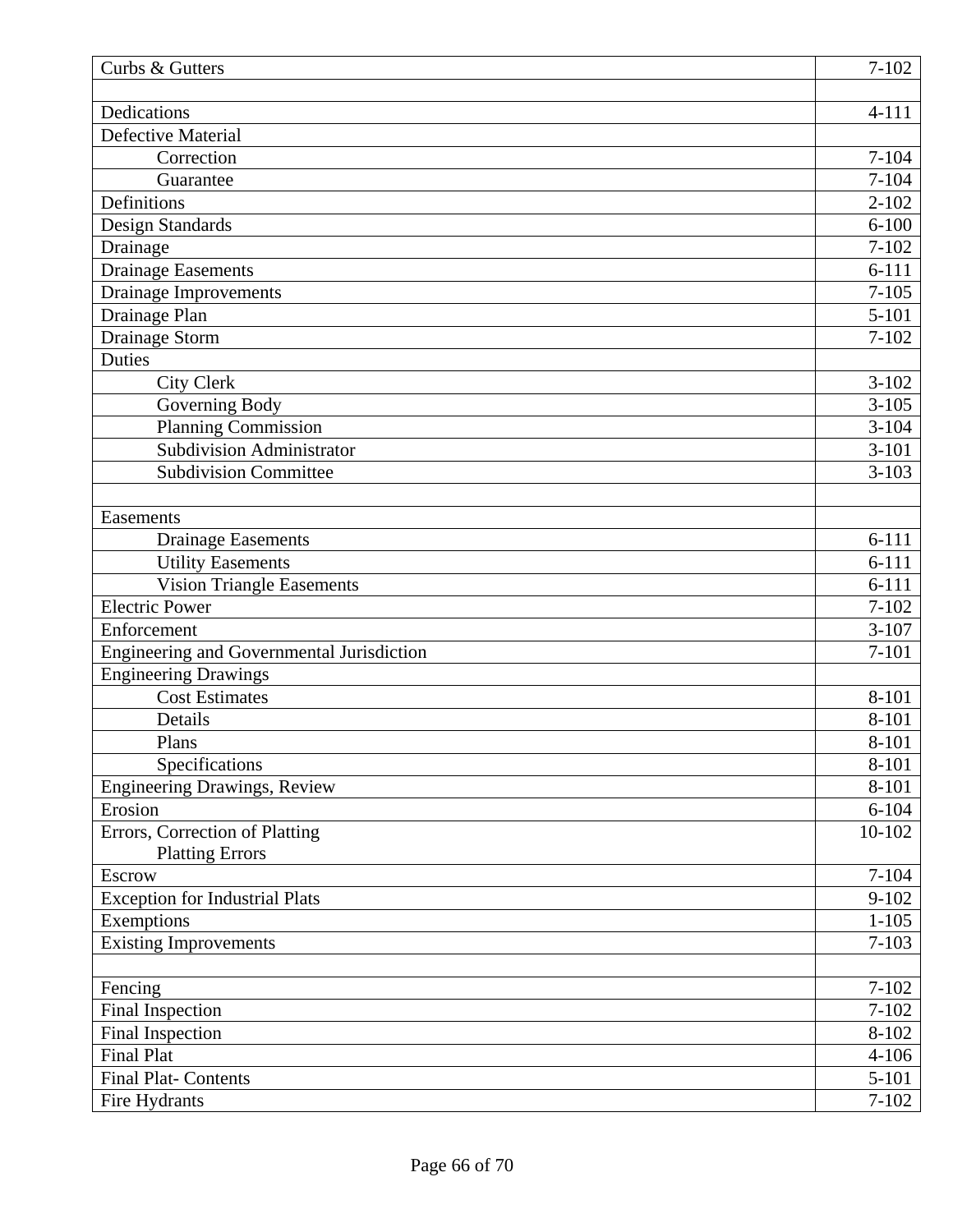| <b>Flood Plan Violations</b>                 | $3-108$    |
|----------------------------------------------|------------|
| Flooding-Land Subject to                     | $6 - 104$  |
|                                              |            |
| Government                                   | $7 - 101$  |
| <b>Grades-Roadway Grades</b>                 | $6 - 107$  |
| Guarantees                                   |            |
| <b>Completion Bond</b>                       | $7 - 104$  |
| Escrow                                       | $7 - 104$  |
| <b>Improvements or Guarantees</b>            | $11 - 102$ |
| <b>Installation of Required Improvements</b> | $7 - 104$  |
| Letter of Credit                             | $7 - 104$  |
| Petitions                                    | $7 - 104$  |
| Gutters & Curbs                              |            |
| Gutters                                      | $7 - 102$  |
|                                              |            |
| <b>Improvement Plans</b>                     | $8 - 100$  |
| <b>Improvement Procedures</b>                | 8-100      |
| <b>Improvement Resolution</b>                | $7 - 104$  |
| Improvements                                 | $7 - 102$  |
| <b>Improvements or Guarantees</b>            | 11-101     |
| Improvements, Acceptance                     | $8 - 103$  |
| Improvements, Construction                   | 8-102      |
| Improvements, Existing                       | $7 - 103$  |
| Improvements, Off-site                       | $7 - 105$  |
| <b>Industrial Subdivision</b>                | $6 - 112$  |
| <b>Inspection-Improvements</b>               | $8 - 102$  |
| <b>Inspection Procedures</b>                 | 8-102      |
|                                              |            |
| <b>Judicial Review</b>                       | 12-202     |
| Jurisdiction                                 |            |
| Engineering and Governmental Jurisdiction    | $7 - 101$  |
|                                              |            |
| Landscaping                                  | $7 - 102$  |
| Letter of Credit                             | $7 - 104$  |
| <b>Local Streets</b>                         | $6 - 107$  |
| Lot                                          |            |
| Depth                                        | $6 - 110$  |
| Double frontage lots                         | $6 - 110$  |
| Lot area                                     | $6 - 110$  |
| Reversed frontage lots                       | $6 - 110$  |
| Width                                        | $6 - 110$  |
| Lot Splits                                   | $9 - 100$  |
| Lots                                         |            |
| Depth                                        | $6 - 110$  |
| Shape                                        | $6 - 110$  |
| Size                                         | $6 - 110$  |
| Width                                        | $6 - 110$  |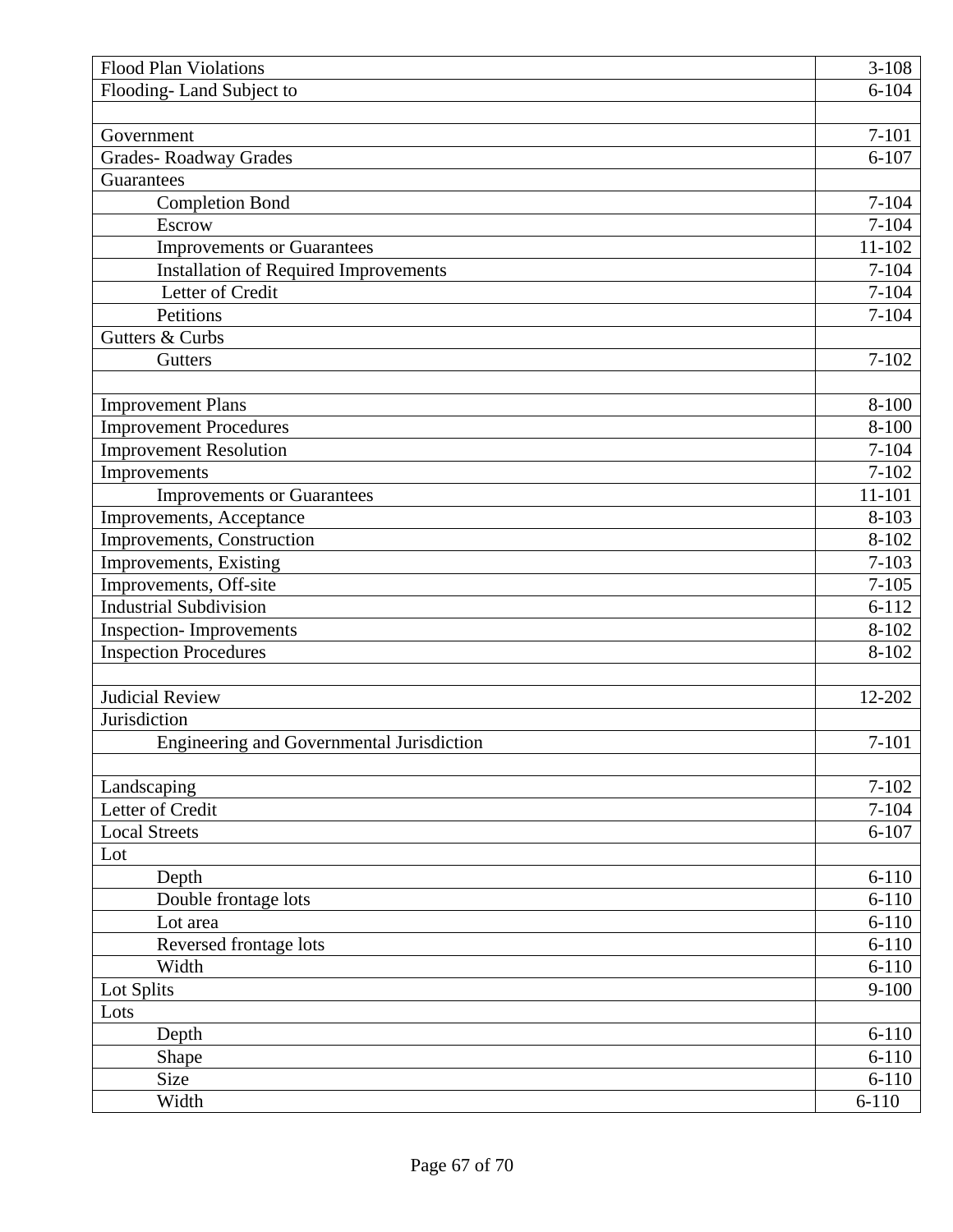| <b>Maintenance Guarantees</b>     | $7 - 104$              |
|-----------------------------------|------------------------|
| Modifications                     | $11 - 100$             |
| Monuments                         | $7 - 102$              |
|                                   | $7 - 104$              |
|                                   |                        |
| Off-site Improvements             | $7 - 105$              |
| Open Space                        | $6 - 103$              |
|                                   |                        |
| <b>Parking Lanes</b>              | $6 - 107$<br>$6 - 107$ |
| Parking Strips<br>Pedestrian Ways | $7 - 105$              |
| Petitions                         | $7 - 104$              |
| <b>Petitions for Vacations</b>    | 10-103                 |
| Petitions, Submittal              | 8-100                  |
| Planning Area                     | $2 - 100$              |
| Jurisdiction                      | $1 - 103$              |
| Plans, Improvement                | 8-101                  |
| <b>Plats for Small Tracts</b>     | $4 - 114$              |
| <b>Platting Errors</b>            | 10-102                 |
| <b>Preliminary Plat</b>           | $4 - 101$              |
| Contents                          | $5 - 100$              |
| Private Agreements                | $2 - 100$              |
| <b>Public Facility Sites</b>      | $6 - 102$              |
| Purpose                           | $1 - 101$              |
|                                   |                        |
| <b>Recording Final Plat</b>       | $4 - 112$              |
| Reports                           | $3 - 110$              |
| Reserve                           | $6 - 103$              |
| <b>Reserve Strips</b>             | $6 - 107$              |
| <b>Resolution Improvement</b>     | $7 - 104$              |
| <b>Restrictive Covenants</b>      | $5 - 101$              |
| Resubdivision                     | $7 - 103$              |
| Right-of-Way                      | $6 - 107$              |
| Right-of-Way Arterial             | $6 - 107$              |
| Rights-of-Way                     | $6 - 107$              |
| <b>Rural Type Subdivision</b>     | $7 - 100$              |
| <b>Sanitary Codes</b>             | $6 - 110$              |
| <b>Sanitary Sewer</b>             | $7 - 102$              |
| Screening                         | $7 - 102$              |
|                                   | $7 - 105$              |
| Septic Tank                       | $6 - 110$              |
|                                   | $7 - 102$              |
| Sewage lagoon                     | $6 - 110$              |
| Sidewalks                         | $7 - 102$              |
|                                   | $7 - 105$              |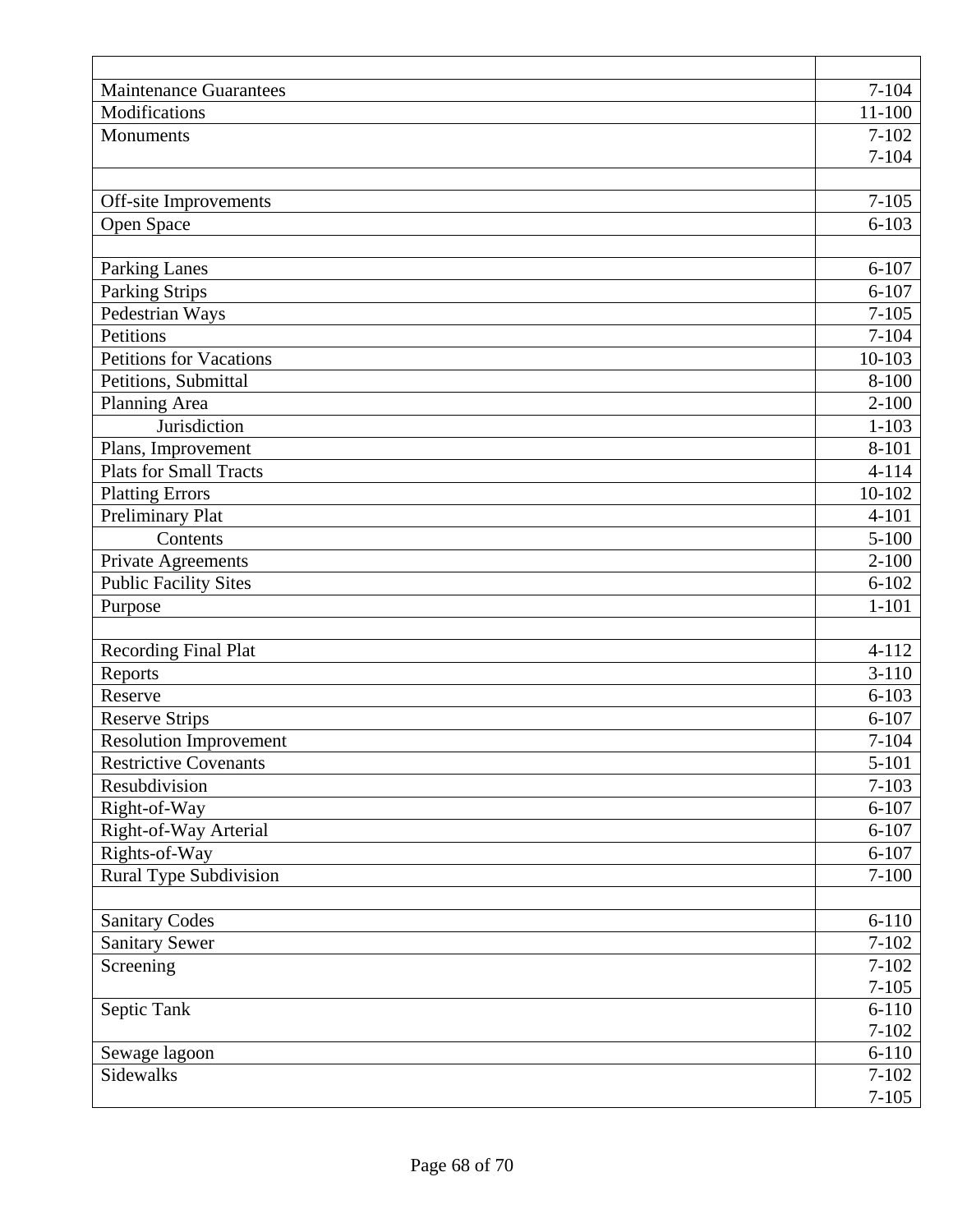| Pedestrian Ways                                  | $7 - 102$  |
|--------------------------------------------------|------------|
| <b>Sight Distances Horizontal</b>                | $6 - 107$  |
| <b>Sketch Plan</b>                               | $4 - 100$  |
| <b>Small Tract Plats</b>                         | $4 - 114$  |
| <b>Solar Access</b>                              | $6 - 107$  |
| <b>Storm Drainage</b>                            | $7 - 102$  |
| <b>Street Signs</b>                              | $7 - 102$  |
| <b>Street Improvements</b>                       | $7 - 105$  |
| <b>Streets</b>                                   | $6 - 107$  |
| Center line offsets of                           | $6 - 107$  |
| Streets, Rural                                   |            |
| Collector                                        | $6 - 107$  |
| <b>Local Residential</b>                         | $6 - 107$  |
| Rural Area                                       | $6 - 107$  |
| Streets, Urban                                   |            |
| Alleys                                           | $6 - 107$  |
| Collector                                        | $6 - 107$  |
| Local                                            | $6 - 107$  |
| Local Marginal Access                            | $6 - 107$  |
| Urban Area                                       | $6 - 107$  |
| <b>Streets-Layout and Design</b>                 | $6 - 107$  |
| Subdividers Agreement                            | $7 - 104$  |
| Subdivision Type                                 | $7 - 100$  |
| <b>Rural Type Subdivisions</b>                   | $7 - 100$  |
| <b>Urban Type Subdivisions</b>                   | $7 - 100$  |
|                                                  |            |
| Telephone                                        | $7 - 102$  |
| Title                                            | $1 - 100$  |
| <b>Title Report</b>                              | $5 - 101$  |
| <b>Traffic Control</b>                           | $7 - 105$  |
| <b>Traffic Lanes</b>                             | $6 - 107$  |
| <b>Transformer Boxes</b>                         | $7 - 102$  |
| Turn-around                                      | $6 - 107$  |
|                                                  |            |
| <b>Underground Wiring</b>                        | $7 - 102$  |
| Unit Developments                                | $4 - 113$  |
| <b>Unlawful Subdivision</b>                      | $2 - 100$  |
| Urban Type Subdivisions                          | $7 - 100$  |
| <b>Utility Easements</b>                         | $6 - 111$  |
|                                                  |            |
| <b>Utility Lines</b>                             | $7 - 102$  |
|                                                  |            |
| Vacation                                         | $10 - 100$ |
| Vacation of Recorded Plat                        | $9 - 102$  |
| Vacation of Streets, Alleys, Easements and Plats | 10-103     |
| Vacation of Unrecorded Plat                      | $9 - 100$  |
| Vesting of Development Rights                    | $2 - 100$  |